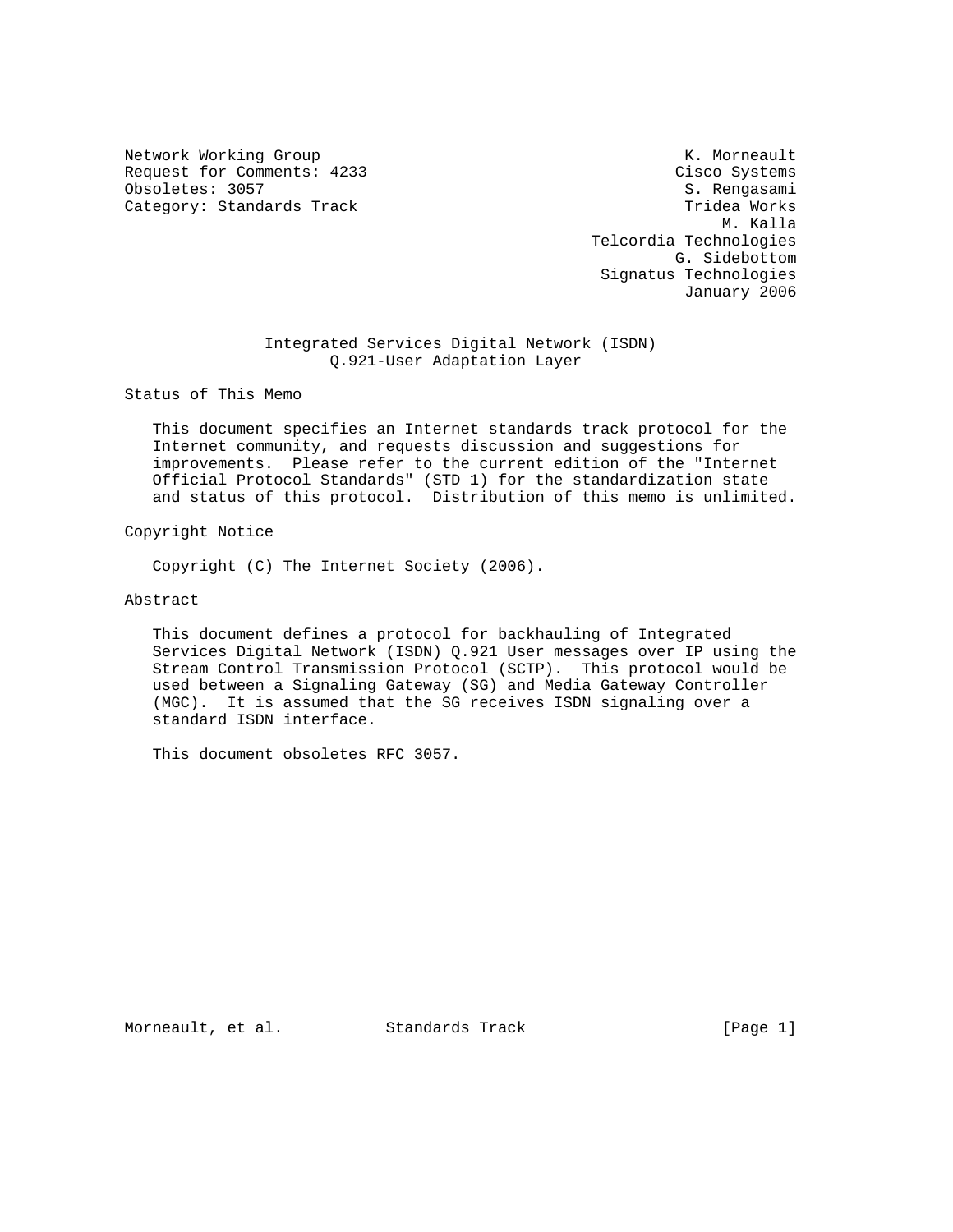# Table of Contents

|  | 1.2.                                                   |
|--|--------------------------------------------------------|
|  |                                                        |
|  |                                                        |
|  | 1.5. Functions Implemented by the IUA Layer 10         |
|  | 1.6. Definition of IUA Boundaries 12                   |
|  |                                                        |
|  |                                                        |
|  |                                                        |
|  |                                                        |
|  |                                                        |
|  |                                                        |
|  | 4.1. Procedures to Support Service in Section 1.4.1 46 |
|  | 4.2. Procedures to Support Service in Section 1.4.2 46 |
|  | 4.3. Procedures to Support Service in Section 1.4.3 48 |
|  |                                                        |
|  | 5.1. Establishment of Association and Traffic between  |
|  |                                                        |
|  |                                                        |
|  |                                                        |
|  |                                                        |
|  |                                                        |
|  |                                                        |
|  |                                                        |
|  |                                                        |
|  |                                                        |
|  |                                                        |
|  |                                                        |
|  |                                                        |
|  |                                                        |
|  |                                                        |
|  |                                                        |
|  |                                                        |
|  |                                                        |

Morneault, et al. Standards Track [Page 2]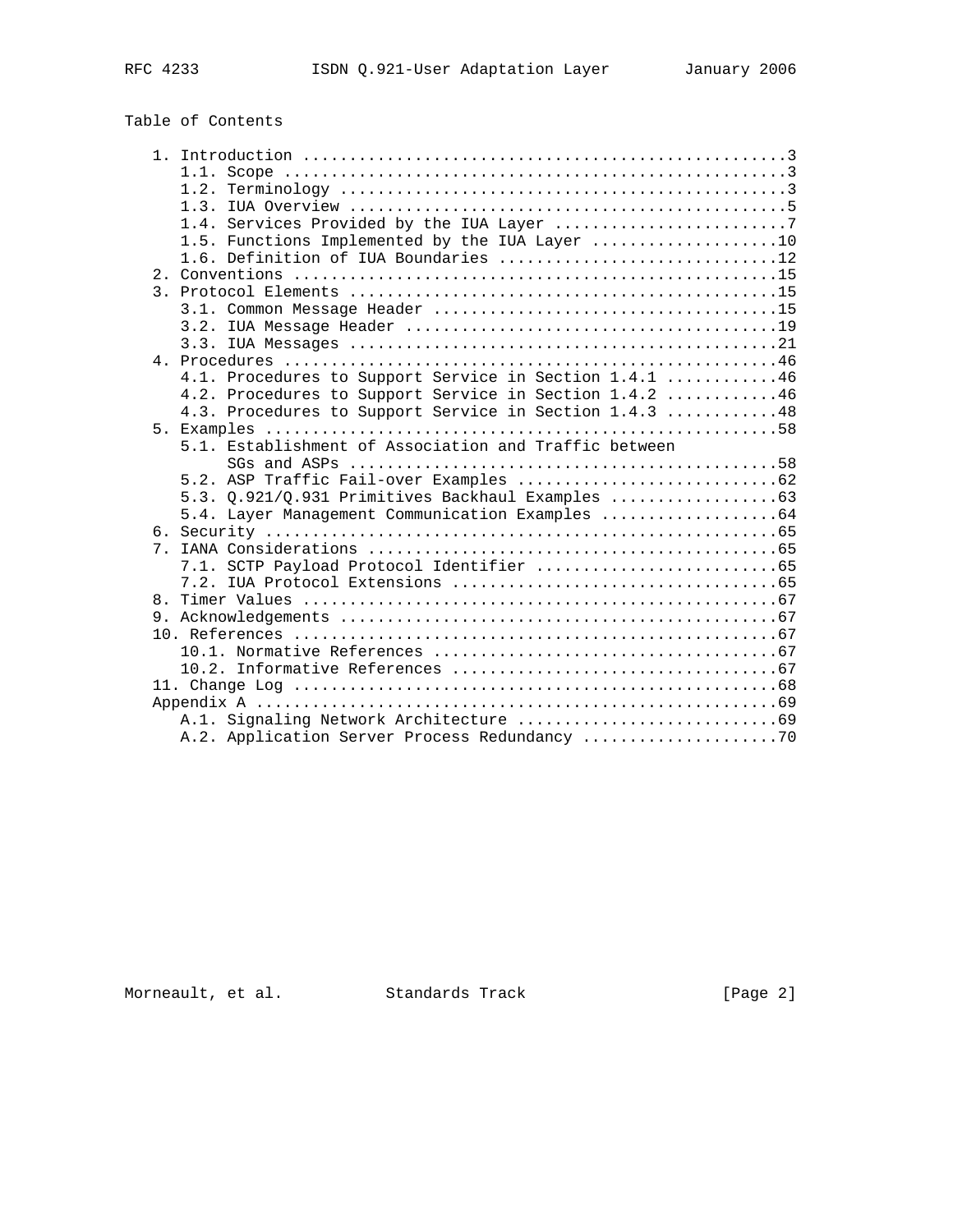# 1. Introduction

 In this document, the term Q.921-User refers to an upper layer that uses the services of Q.921, not the user side of ISDN interface [1]. Examples of the upper layer would be Q.931 and QSIG.

 This section describes the need for ISDN Q.921-User Adaptation (IUA) layer protocol as well as how this protocol shall be implemented.

#### 1.1. Scope

 There is a need for Switched Circuit Network (SCN) signaling protocol delivery from an ISDN Signaling Gateway (SG) to a Media Gateway Controller (MGC) as described in the Framework Architecture for

 Signaling Transport [5]. The delivery mechanism SHOULD meet the following criteria:

- \* Support for transport of the Q.921/Q.931 boundary primitives
- \* Support for communication between Layer Management modules on SG and MGC
- \* Support for management of SCTP active associations between SG and MGC

 This document supports both ISDN Primary Rate Access (PRA) as well as Basic Rate Access (BRA) including the support for both point-to-point and point-to-multipoint modes of communication. This support includes Facility Associated Signaling (FAS), Non-Facility Associated Signaling (NFAS), and NFAS with backup D channel. QSIG adaptation layer requirements do not differ from Q.931 adaptation layer; hence, the procedures described in this document are also applicable for a QSIG adaptation layer. For simplicity, only Q.931 will be mentioned in the rest of this document.

### 1.2. Terminology

 Application Server (AS) - A logical entity serving a specific application instance. An example of an Application Server is a MGC handling the Q.931 and call processing for D channels terminated by the Signaling Gateways. Practically speaking, an AS is modeled at the SG as an ordered list of one or more related Application Server Processes (e.g., primary, secondary, tertiary).

 Application Server Process (ASP) - A process instance of an Application Server. Examples of Application Server Processes are primary or backup MGC instances.

Morneault, et al. Standards Track [Page 3]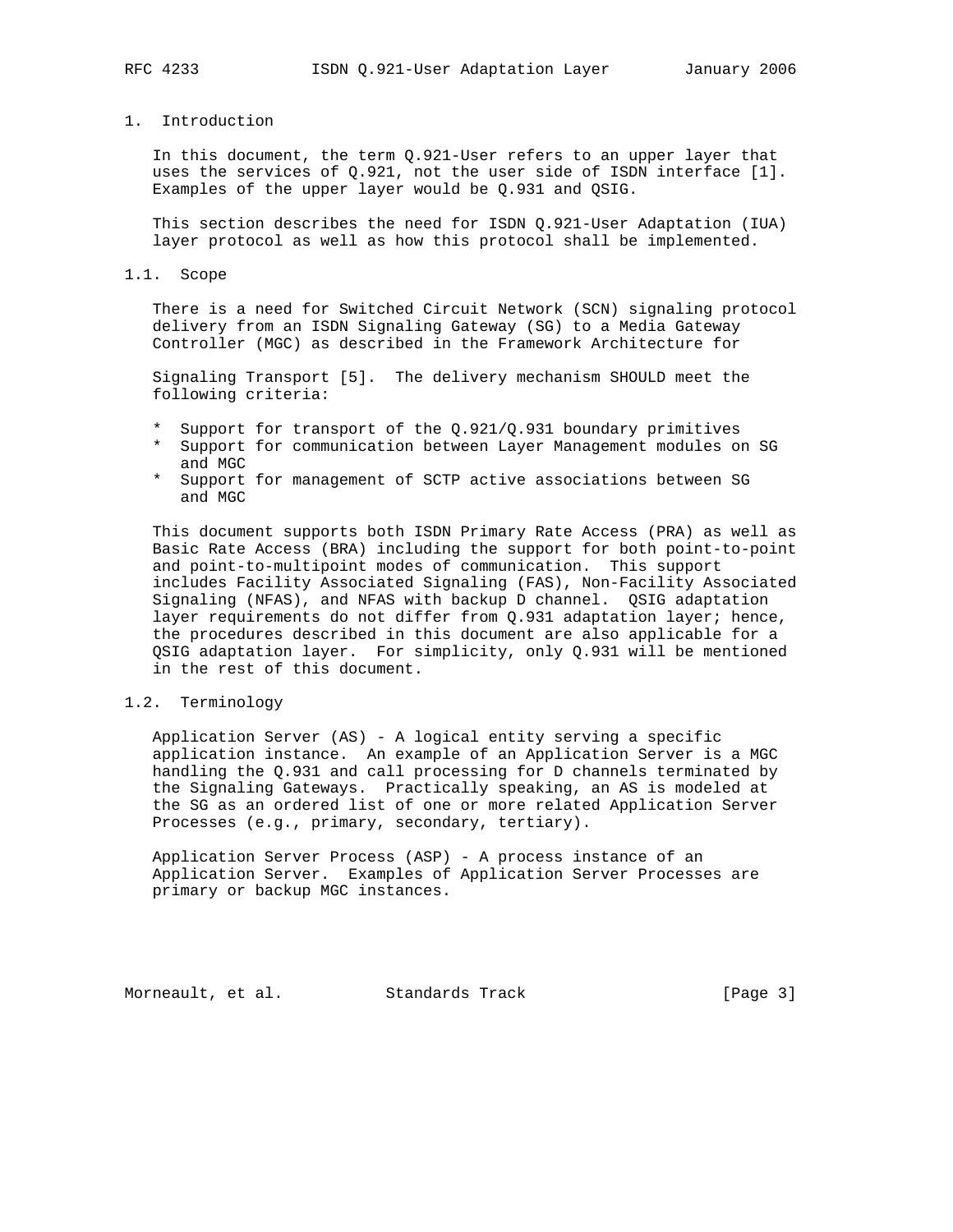Association - An association refers to an SCTP association. The association will provide the transport for the delivery of Q.921-User protocol data units and IUA adaptation layer peer messages.

 Backhaul - A SG terminates the lower layers of an SCN protocol and backhauls the upper layer(s) to MGC for call processing. For the purposes of this document, the SG terminates Q.921 and backhauls Q.931 to MGC.

 Fail-over - The capability to re-route signaling traffic as required between related ASPs in the event of failure or unavailability of the currently used ASP (e.g., from primary MGC to backup MGC). Fail-over also applies upon the return to service of a previously unavailable process.

Host - The computing platform that the ASP process is running on.

 Interface - For the purposes of this document, an interface supports the relevant ISDN signaling channel. This signaling channel MAY be a 16-kbps D channel for an ISDN BRA as well as 64-kbps primary or backup D channel for an ISDN PRA. For QSIG, the signaling channel is a Qc channel.

 Interface Identifier - The Interface Identifier identifies the physical interface at the SG for which the signaling messages are sent/received. The format of the Interface Identifier parameter can be text or integer, the values of which are assigned according to network operator policy. The values used are of local significance only, coordinated between the SG and ASP. Significance is not implied across SGs served by an AS.

 Layer Management - Layer Management is a nodal function that handles the inputs and outputs between the IUA layer and a local management entity.

Network Byte Order - Most significant byte first, a.k.a big endian.

 Stream - A stream refers to an SCTP stream: a uni-directional logical channel established from one SCTP endpoint to another associated SCTP endpoint, within which all user messages are delivered in sequence except for those submitted to the un-ordered delivery service.

 Q.921-User - Any protocol normally using the services of the ISDN Q.921 (e.g., Q.931, QSIG, etc.).

Morneault, et al. Standards Track [Page 4]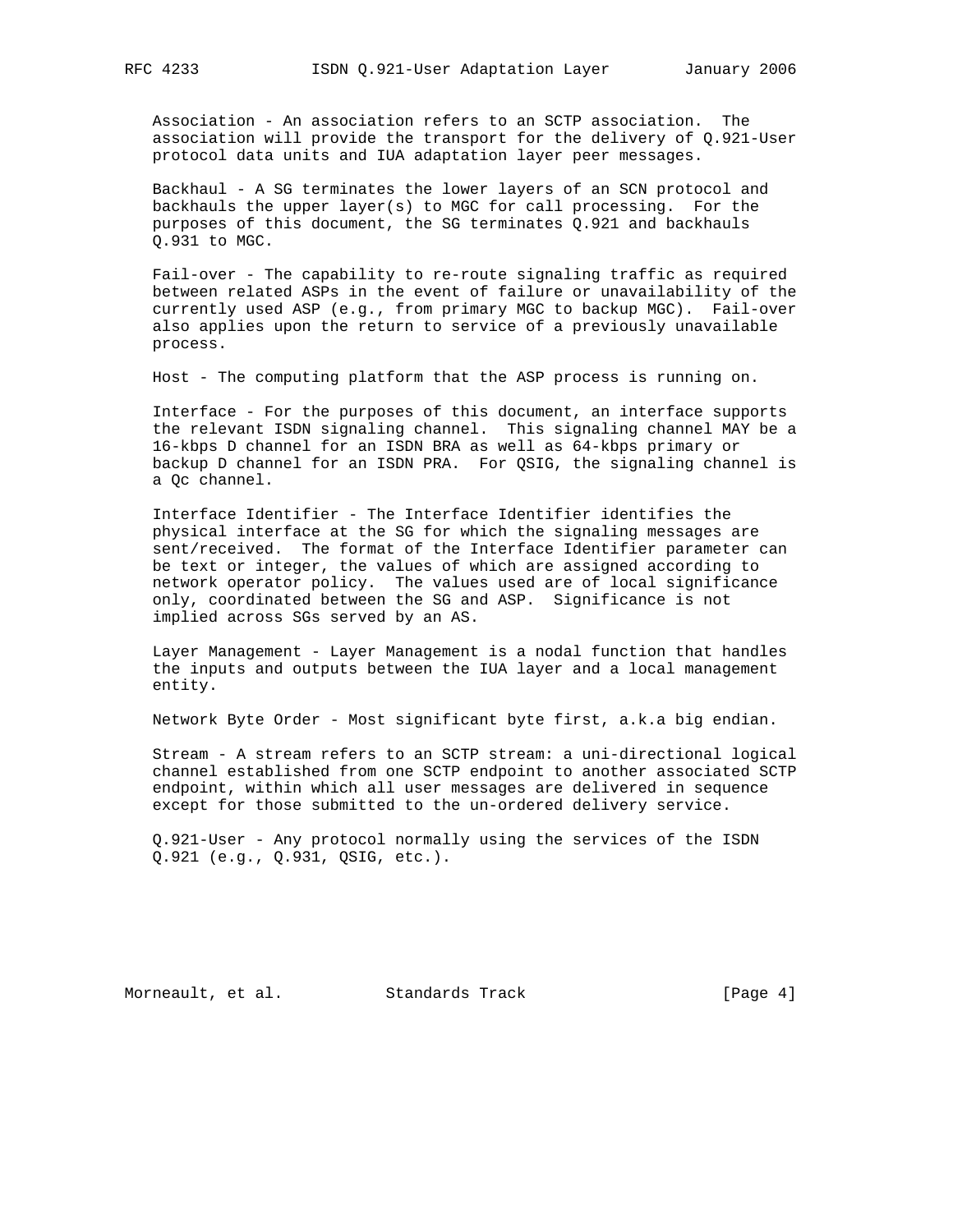## 1.3. IUA Overview

 The architecture that has been defined [5] for SCN signaling transport over IP uses multiple components, including an IP transport protocol, a signaling common transport protocol, and an adaptation module to support the services expected by a particular SCN signaling protocol from its underlying protocol layer.

 This document defines an adaptation module that is suitable for the transport of ISDN Q.921-User (e.g., Q.931) messages.

### 1.3.1. Example: SG to MGC

 In a Signaling Gateway (SG), it is expected that the ISDN signaling is received over a standard ISDN network termination. The SG then provides interworking of transport functions with IP Signaling Transport, in order to transport the Q.931 signaling messages to the MGC where the peer Q.931 protocol layer exists, as shown below:

| ******        | ISDN            | ******       | IP | *******       |
|---------------|-----------------|--------------|----|---------------|
| * EP *------- | $-----* SG * -$ |              |    | $*$ MGC $*$   |
| ******        |                 | ******       |    | *******       |
|               |                 |              |    |               |
| $+ - - - - +$ |                 |              |    | $+ - - - - +$ |
| Q.931         |                 | (NIF)        |    | Q.931         |
|               |                 |              |    |               |
|               |                 | IUA          |    | IUA           |
|               |                 |              |    |               |
| Q.921         |                 | $Q.921$ SCTP |    | SCTP          |
|               |                 |              |    |               |
|               |                 | ΙP           |    | ΙP            |
|               |                 |              |    |               |

 NIF - Nodal Interworking Function EP - ISDN End Point SCTP - Stream Control Transmission Protocol (Refer to [4,8]) IUA - ISDN User Adaptation Layer Protocol

Figure 1. IUA in the SG to MGC Application

 It is recommended that the IUA use the services of the Stream Control Transmission Protocol (SCTP) as the underlying reliable common signaling transport protocol. The use of SCTP provides the following features:

- explicit packet-oriented delivery (not stream-oriented)

Morneault, et al. Standards Track [Page 5]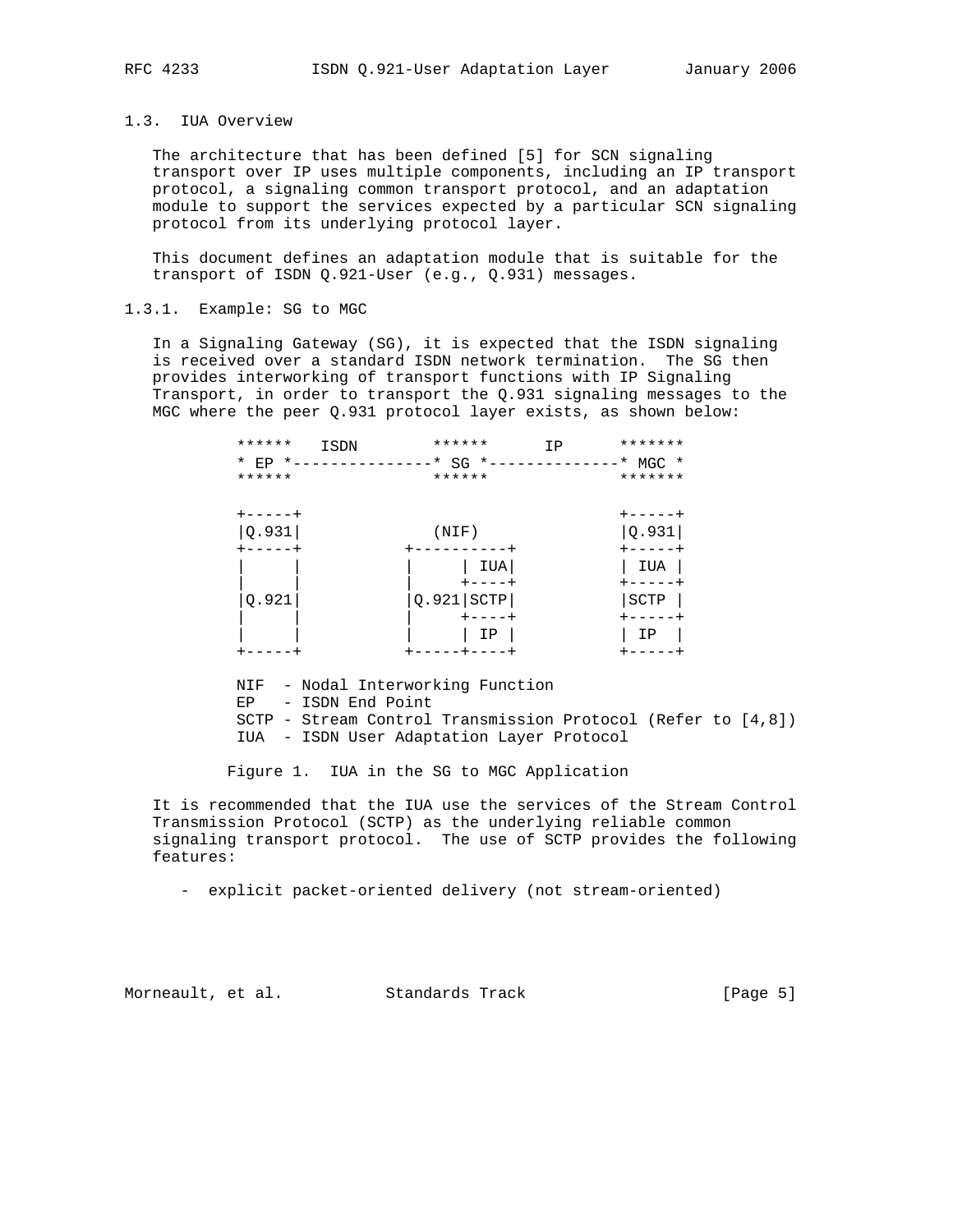- sequenced delivery of user messages within multiple streams, with an option for order-of-arrival delivery of individual user messages,
- optional multiplexing of user messages into SCTP datagrams,
- network-level fault tolerance through support of multi-homing at either or both ends of an association,
- resistance to flooding and masquerade attacks, and
- data segmentation to conform to discovered path MTU size.

 There are scenarios without redundancy requirements and scenarios in which redundancy is supported below the transport layer. In these cases, the SCTP functions above MAY be determined to not be required and TCP MAY be used as the underlying common transport protocol.

1.3.2. Support for the Management of SCTP Associations between the SG and ASPs

 The IUA layer at the SG maintains the availability state of all dynamically registered remote ASPs, in order to manage the SCTP associations and the traffic between the SG and ASPs. As well, the active/inactive states of remote ASP(s) are maintained. Active ASPs are those currently receiving traffic from the SG.

 The IUA layer MAY be instructed by local management to establish an SCTP association to a peer IUA node. This can be achieved using the M-SCTP ESTABLISH primitive to request, indicate, and confirm the establishment of an SCTP association with a peer IUA node.

 The IUA layer MAY also need to inform local management of the status of the underlying SCTP associations using the M-SCTP STATUS request and indication primitive. For example, the IUA MAY inform local management of the reason for the release of an SCTP association, determined either locally within the IUA layer or by a primitive from the SCTP.

1.3.3. ASP Fail-over Model and Terminology

 The IUA layer supports ASP fail-over functions in order to support a high availability of call processing capability. All Q.921-User messages incoming to an SG are assigned to a unique Application Server, based on the Interface Identifier of the message.

 The Application Server is, in practical terms, a list of all ASPs configured to process Q.921-User messages from certain Interface Identifiers. One or more ASPs in the list are normally active (i.e., handling traffic) while any others MAY be unavailable or inactive, to be possibly used in the event of failure or unavailability of the active ASP(s).

Morneault, et al. Standards Track [Page 6]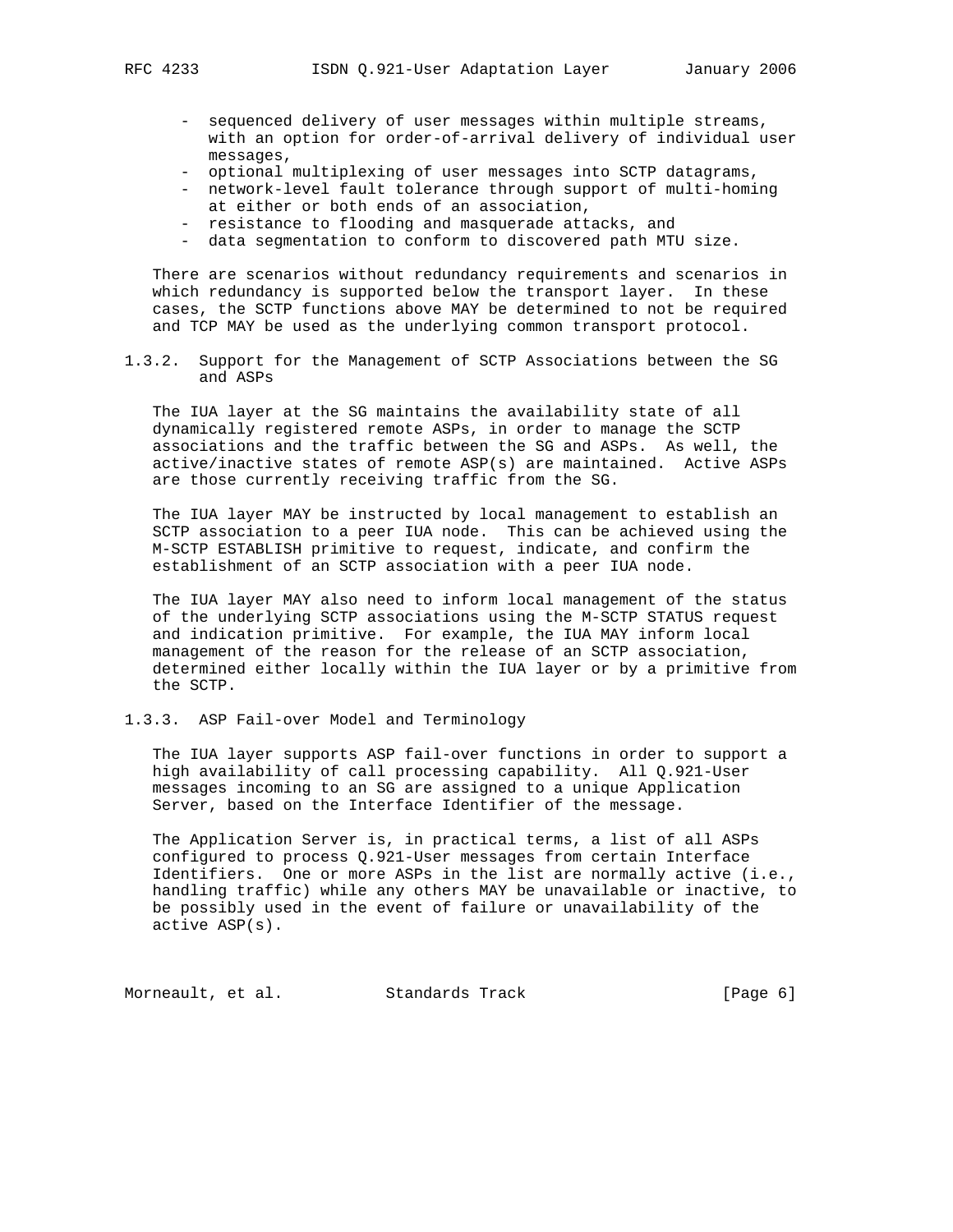The IUA layer supports an n+k redundancy model (active-standby, load sharing, broadcast) where n is the minimum number of redundant ASPs required to handle traffic and k ASPs are available to take over for a failed or unavailable ASP. Note that 1+1 active/standby redundancy is a subset of this model. A simplex 1+0 model is also supported as a subset, with no ASP redundancy.

1.3.4. Client/Server Model

 It is recommended that the SG and ASP be able to support both client and server operation. The peer endpoints using IUA SHOULD be configured so that one always takes on the role of client and the other the role of server for initiating SCTP associations. The default orientation would be for the SG to take on the role of server while the ASP is the client. In this case, ASPs SHOULD initiate the SCTP association to the SG.

 The SCTP and TCP Registered User Port Number Assignment for IUA is 9900.

1.4. Services Provided by the IUA Layer

1.4.1. Support for Transport of Q.921/Q.931 Boundary Primitives

In the backhaul scenario, the  $Q.921/Q.931$  boundary primitives are exposed. IUA layer needs to support all of the primitives of this boundary to successfully backhaul Q.931.

This includes the following primitives [1]:

DL-ESTABLISH

 The DL-ESTABLISH primitives are used to request, indicate, and confirm the outcome of the procedures for establishing multiple frame operation.

DL-RELEASE

 DL-RELEASE primitives are used to request, indicate, and confirm the outcome of the procedures for terminating a previously established multiple frame operation, or for reporting an unsuccessful establishment attempt.

Morneault, et al. Standards Track [Page 7]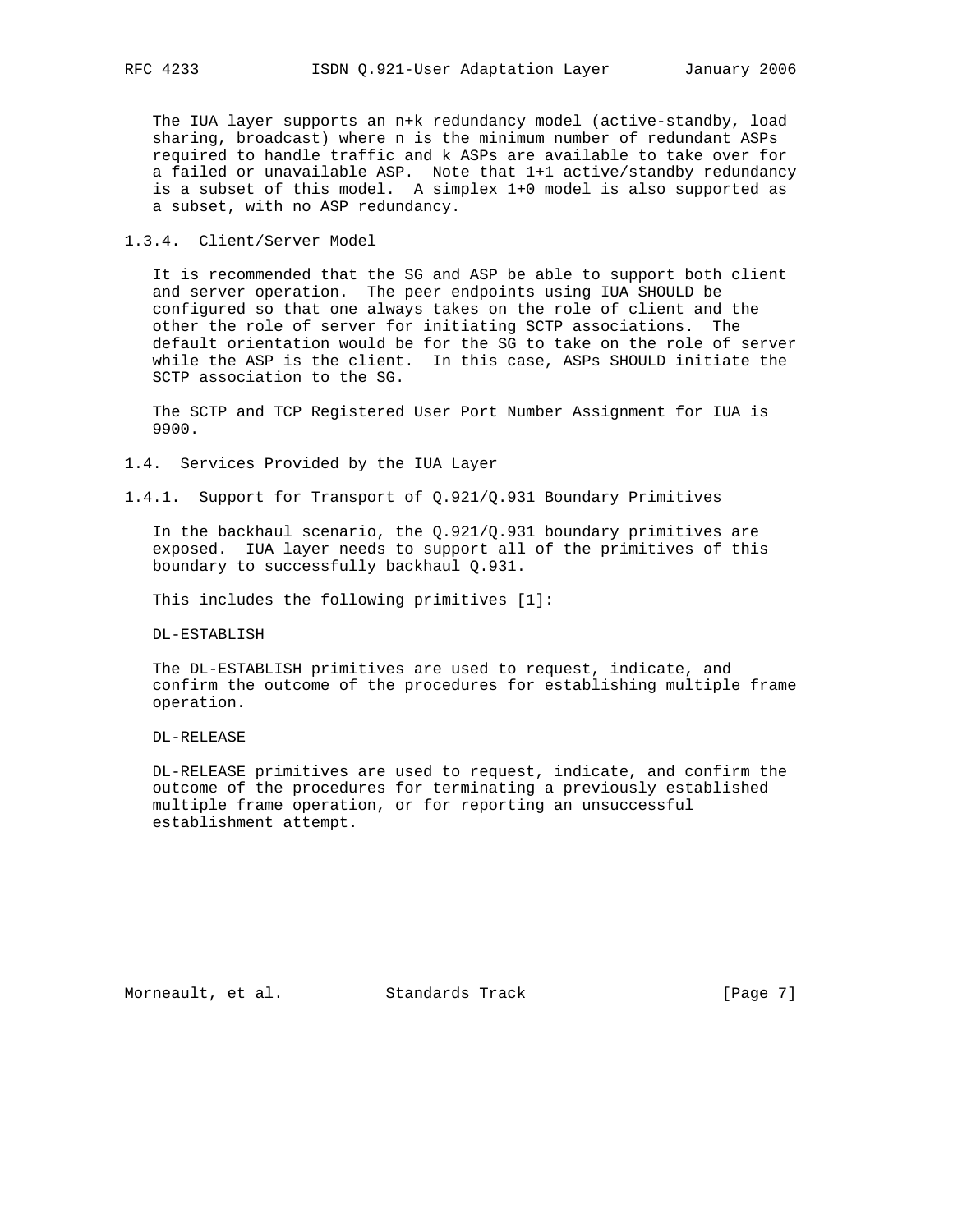DL-DATA

 The DL-DATA primitives are used to request and indicate layer 3 (Q.931) messages that are to be transmitted, or have been received, by the Q.921 layer using the acknowledged information transfer service.

DL-UNIT DATA

 The DL-UNIT DATA primitives are used to request and indicate layer 3 (Q.931) messages that are to be transmitted, by the Q.921 layer using the unacknowledged information transfer service.

1.4.2. Support for Communication between Layer Management Modules on SG and MGC

 It is envisioned that the IUA layer needs to provide some services that will facilitate communication between Layer Management modules on the SG and MGC. These primitives are shown below:

M-TEI STATUS

 The M-TEI STATUS primitives are used to request, confirm, and indicate the status (assigned/unassigned) of an ISDN Terminal Endpoint Identifier (TEI).

M-ERROR

 The M-ERROR primitive is used to indicate an error with a received IUA message (e.g., interface identifier value is not known to the SG).

1.4.3. Support for Management of Active Associations between SG and MGC

 A set of primitives between the IUA layer and the Layer Management is defined below to help the Layer Management manage the SCTP association(s) between the SG and MGC. The IUA layer can be instructed by the Layer Management to establish an SCTP association to a peer IUA node. This procedure can be achieved using the M-SCTP ESTABLISH primitive.

M-SCTP ESTABLISH

 The M-SCTP ESTABLISH primitives are used to request, indicate, and confirm the establishment of an SCTP association to a peer IUA node.

Morneault, et al. Standards Track [Page 8]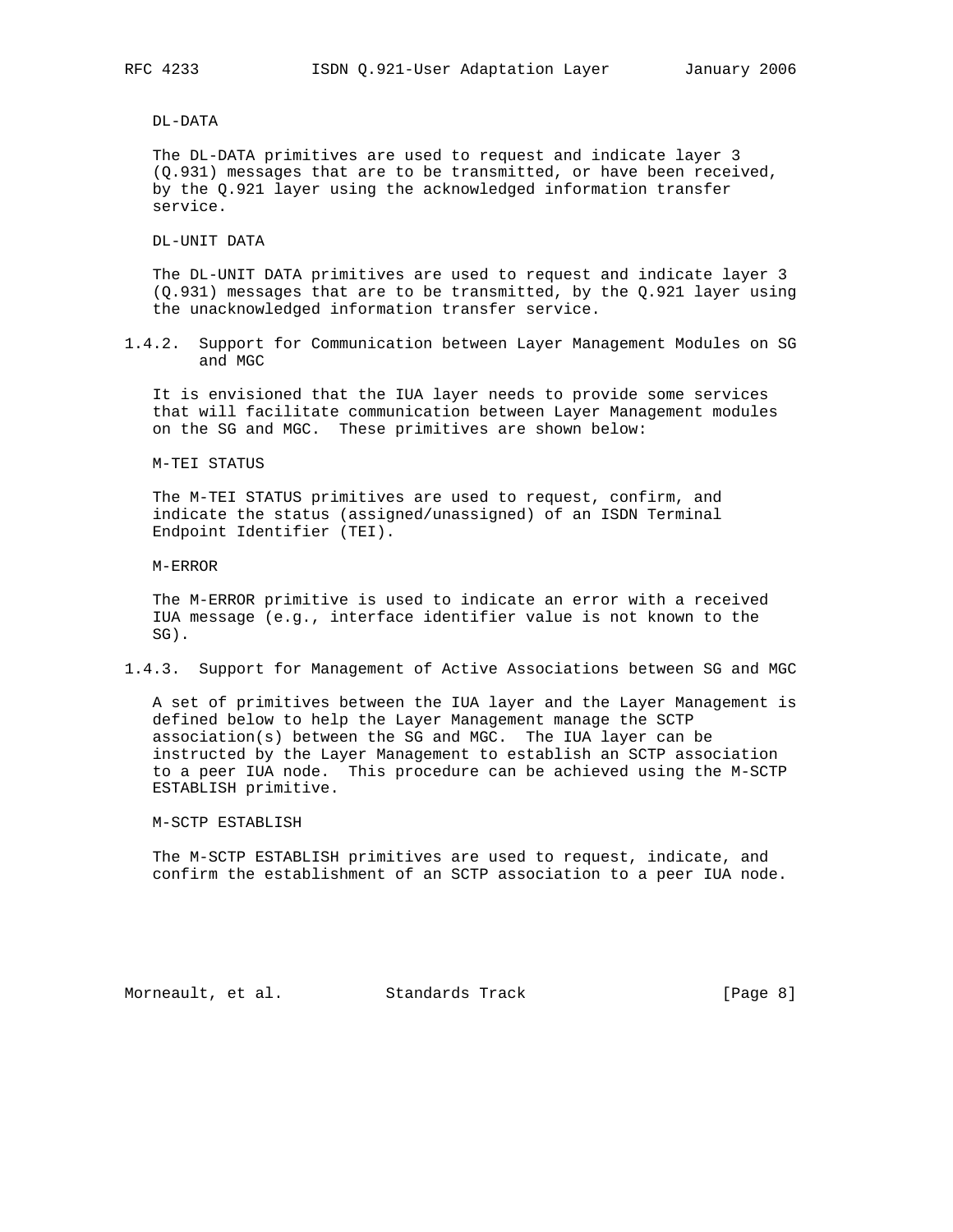M-SCTP RELEASE

 The M-SCTP RELEASE primitives are used to request, indicate, and confirm the release of an SCTP association to a peer IUA node.

 The IUA layer MAY also need to inform the status of the SCTP associations to the Layer Management. This can be achieved using the M-SCTP STATUS primitive.

M-SCTP STATUS

 The M-SCTP STATUS primitives are used to request and indicate the status of the underlying SCTP association(s).

 The Layer Management MAY need to inform the IUA layer of an AS/ASP status (i.e., failure, active, etc.), so that messages can be exchanged between IUA layer peers to stop traffic to the local IUA user. This can be achieved using the M-ASP STATUS primitive.

#### M-ASP STATUS

 The ASP status is stored inside IUA layer on both the SG and MGC sides. The M-ASP STATUS primitive can be used by Layer Management to request the status of the Application Server Process from the IUA layer. This primitive can also be used to indicate the status of the Application Server Process.

M-ASP-UP

 The M-ASP-UP primitive can be used by Layer Management to send a ASP Up message for the Application Server Process. It can also be used to generate an ASP Up Acknowledgement.

M-ASP-DOWN

 The M-ASP-DOWN primitive can be used by Layer Management to send a ASP Down message for the Application Server Process. It can also be used to generate an ASP Down Acknowledgement.

### M-ASP-ACTIVE

 The M-ASP-UP primitive can be used by Layer Management to send a ASP Active message for the Application Server Process. It can also be used to generate an ASP Active Acknowledgement.

Morneault, et al. Standards Track [Page 9]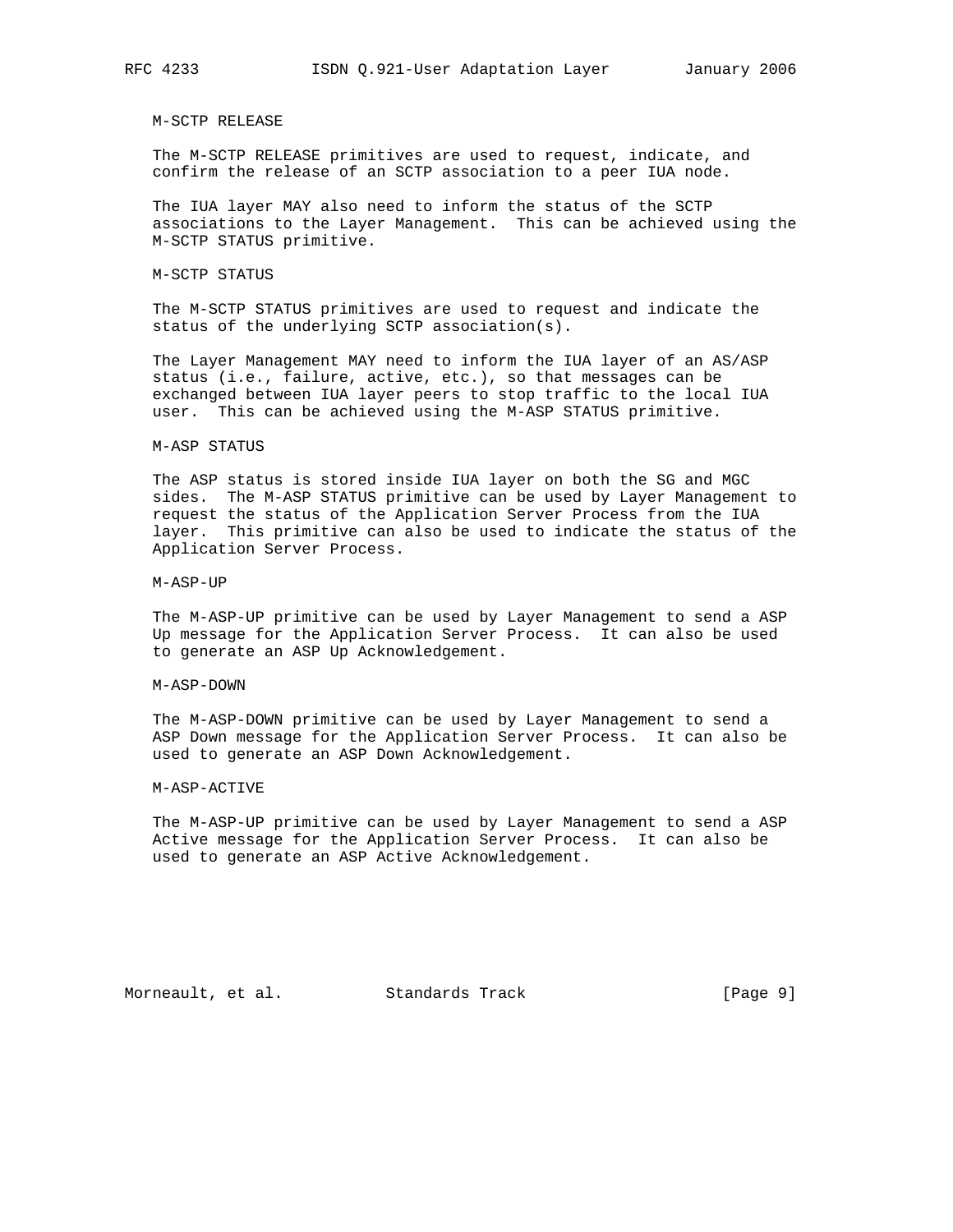#### M-ASP-INACTIVE

 The M-ASP-UP primitive can be used by Layer Management to send a ASP Inactive message for the Application Server Process. It can also be used to generate an ASP Inactive Acknowledgement.

M-AS STATUS

 The M-AS STATUS primitive can be used by Layer Management to request the status of the Application Server. This primitive can also be used to indicate the status of the Application Server.

- 1.5. Functions Implemented by the IUA Layer
- 1.5.1. Mapping

 The IUA layer MUST maintain a map of the Interface Identifier to a physical interface on the Signaling Gateway. A physical interface would be a T1 line, E1 line, etc., and could include the Time- Division Multiplexing (TDM) timeslot. In addition, for a given interface the SG MUST be able to identify the associated signaling channel. IUA layers on both SG and MGC MAY maintain the status of ISDN Terminal Endpoint Identifiers (TEIs) and Service Access Point Identifiers (SAPIs).

 The SG maps an Interface Identifier to an SCTP association/stream only when an ASP sends an ASP Active message for a particular Interface Identifier. It MUST be noted, however, that this mapping is dynamic and could change at any time due to a change of ASP state. This mapping could even temporarily be invalid, for example, during fail-over of one ASP to another. Therefore, the SG MUST maintain the states of AS/ASP and reference them during the routing of an messages to an AS/ASP.

 One example of the logical view of relationship between D channel, Interface Identifier, AS, and ASP in the SG is shown below:



Morneault, et al. Standards Track [Page 10]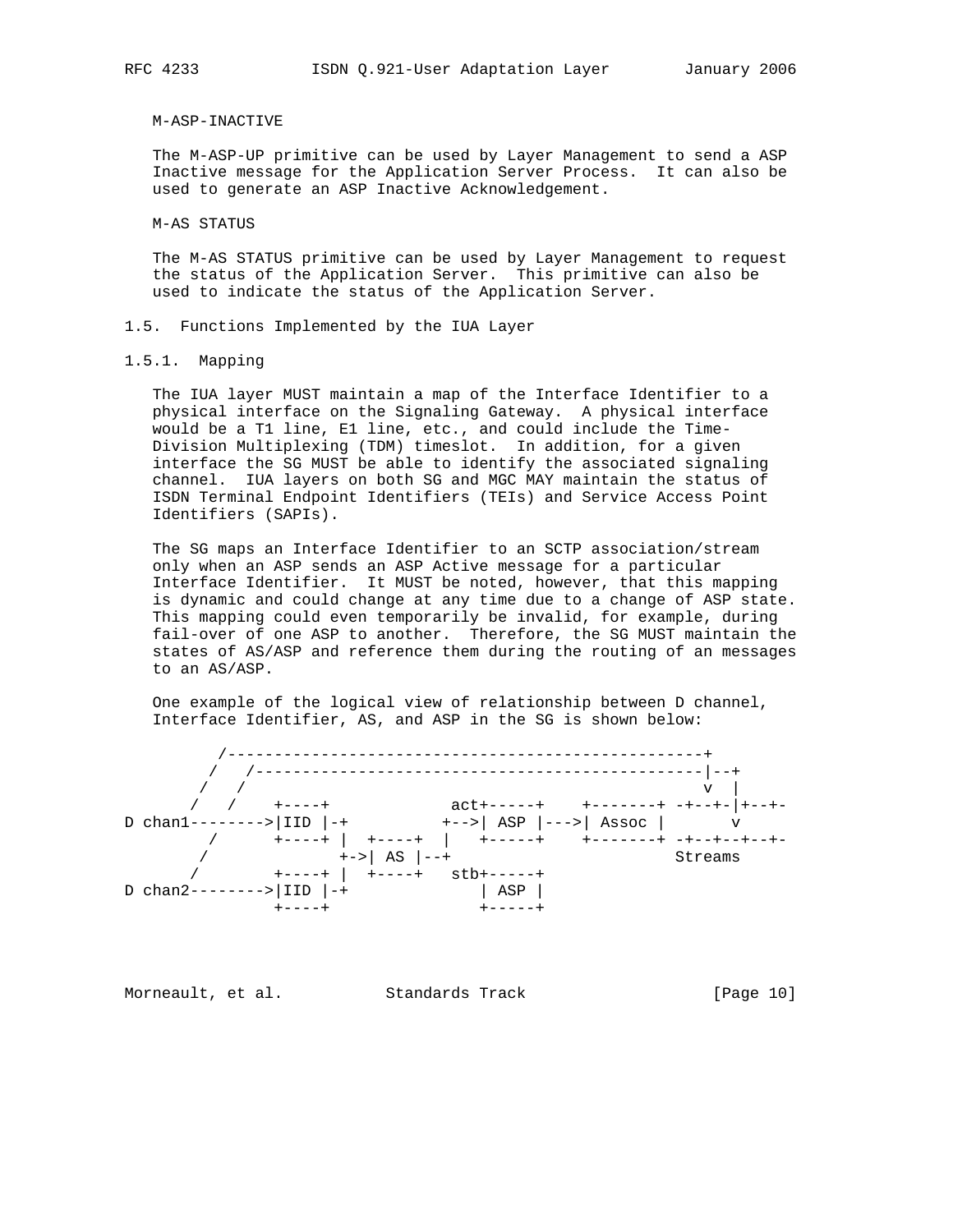where IID = Interface Identifier

Note that an ASP can be in more than one AS.

1.5.2. Status of ASPs

 The IUA layer on the SG MUST maintain the state of the ASPs it is supporting. The state of an ASP changes because of reception of peer-to-peer messages (ASPM messages as described in Section 3.3.2) or reception of indications from the local SCTP association. ASP state transition procedures are described in Section 4.3.1.

 At a SG, an Application Server list MAY contain active and inactive ASPs to support ASP load-sharing and fail-over procedures. When, for example, both a primary and a backup ASP are available, IUA peer protocol is required to control which ASP is currently active. The ordered list of ASPs within a logical Application Server is kept updated in the SG to reflect the active Application Server Process(es).

 Also the IUA layer MAY need to inform the local management of the change in status of an ASP or AS. This can be achieved using the M-ASP STATUS or M-AS STATUS primitives.

1.5.3. SCTP Stream Management

 SCTP allows a user-specified number of streams to be opened during the initialization. It is the responsibility of the IUA layer to ensure proper management of these streams. Because of the unidirectional nature of streams, an IUA layer is not aware of the stream number to Interface Identifier mapping of its peer IUA layer. Instead, the Interface Identifier is in the IUA message header.

 The use of SCTP streams within IUA is recommended in order to minimize transmission and buffering delay, therefore improving the overall performance and reliability of the signaling elements. It is recommended that a separate SCTP stream is used for each D channel.

1.5.4. Seamless Network Management Interworking

 The IUA layer on the SG SHOULD pass an indication of unavailability of the IUA-User (Q.931) to the local Layer Management, if the currently active ASP moves from the ACTIVE state. The Layer Management could instruct Q.921 to take some action, if it deems appropriate.

Morneault, et al. Standards Track [Page 11]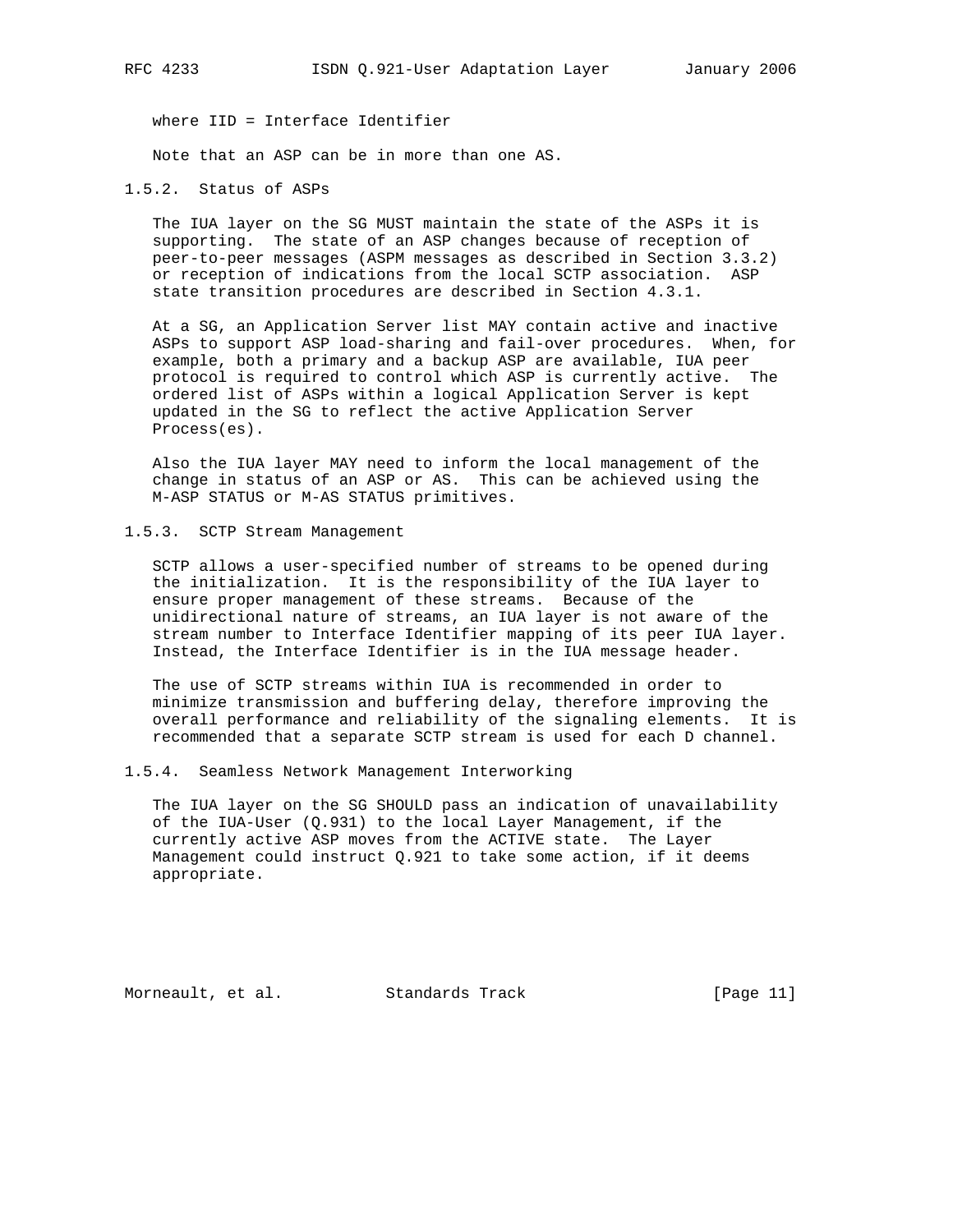Likewise, if an SCTP association fails, the IUA layer on both the SG and ASP sides MAY generate Release primitives to take the data links out-of-service.

1.5.5. Congestion Management

 If the IUA layer becomes congested (implementation dependent), it MAY stop reading from the SCTP association to flow control from the peer IUA.

1.6. Definition of IUA Boundaries

1.6.1. Definition of IUA/Q.921 Boundary

 DL-ESTABLISH DL-RELEASE DL-DATA DL-UNIT DATA

1.6.2. Definition of IUA/Q.931 Boundary

 DL-ESTABLISH DL-RELEASE DL-DATA DL-UNIT DATA

1.6.3. Definition of SCTP/IUA Boundary

 An example of the upper layer primitives provided by SCTP are available in Section 10 of RFC 2960 [4].

1.6.4. Definition of IUA/Layer-Management Boundary

 M-SCTP ESTABLISH request Direction: LM -> IUA Purpose: LM requests ASP to establish an SCTP association with an SG.

 M-STCP ESTABLISH confirm Direction: IUA -> LM Purpose: ASP confirms to LM that it has established an SCTP association with an SG.

 M-SCTP ESTABLISH indication Direction: IUA -> LM Purpose: SG informs LM that an ASP has established an SCTP association.

Morneault, et al. Standards Track [Page 12]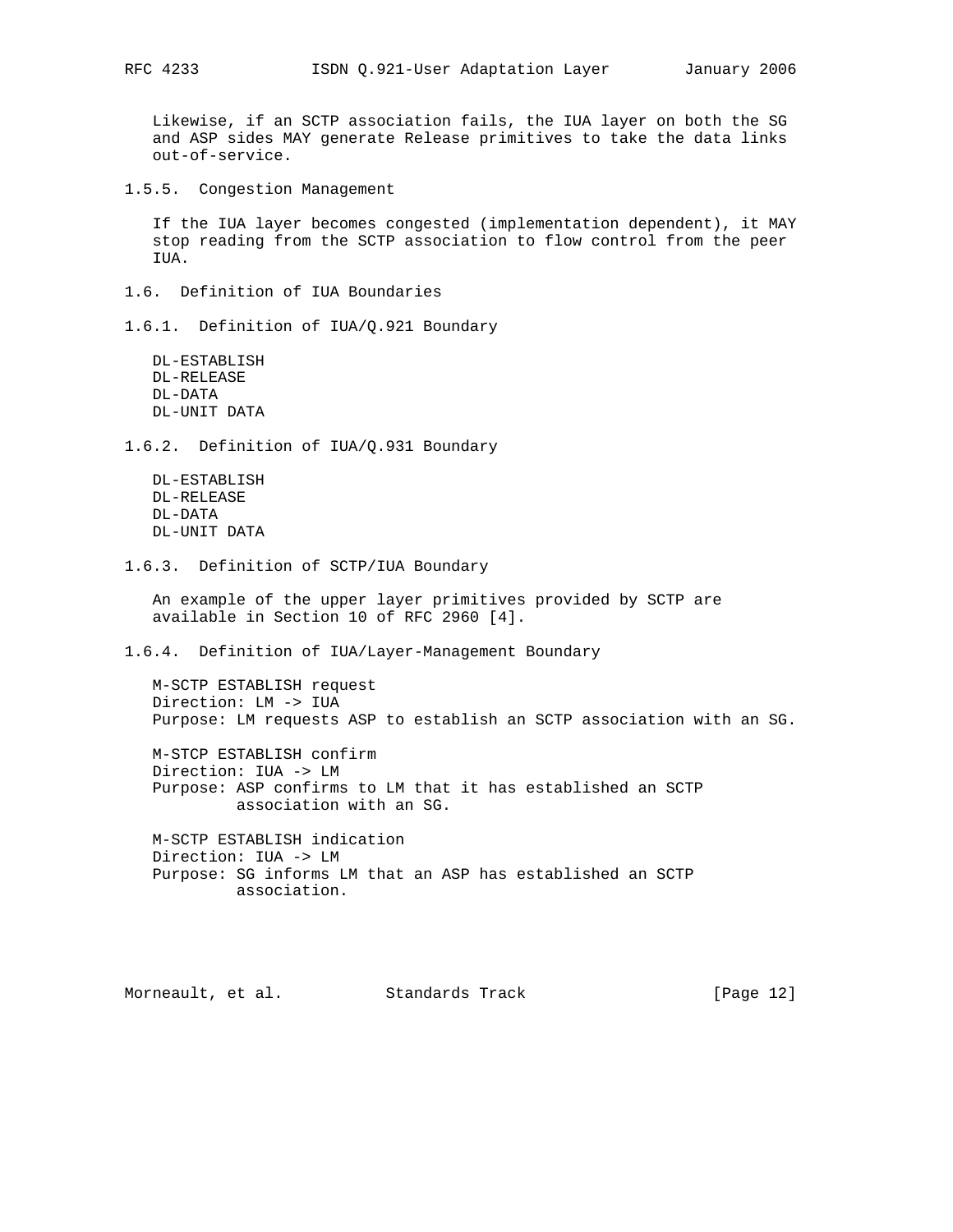M-SCTP RELEASE request Direction: LM -> IUA Purpose: LM requests ASP to release an SCTP association with SG. M-SCTP RELEASE confirm Direction: IUA -> LM Purpose: ASP confirms to LM that it has released SCTP association with SG. M-SCTP RELEASE indication Direction: IUA -> LM Purpose: SG informs LM that ASP has released an SCTP association. M-SCTP STATUS request Direction: LM -> IUA Purpose: LM requests IUA to report status of SCTP association. M-SCTP STATUS indication Direction: IUA -> LM Purpose: IUA reports status of SCTP association. M-ASP STATUS request Direction: LM -> IUA Purpose: LM requests SG to report status of remote ASP. M-ASP STATUS indication Direction: IUA -> LM Purpose: SG reports status of remote ASP. M-AS-STATUS request Direction: LM -> IUA Purpose: LM requests SG to report status of AS. M-AS-STATUS indication Direction: IUA -> LM Purpose: SG reports status of AS. M-NOTIFY indication Direction: IUA -> LM Purpose: ASP reports that it has received a NOTIFY message from its peer. M-ERROR indication Direction: IUA -> LM Purpose: ASP or SG reports that it has received an ERROR message from its peer. Morneault, et al. Standards Track [Page 13]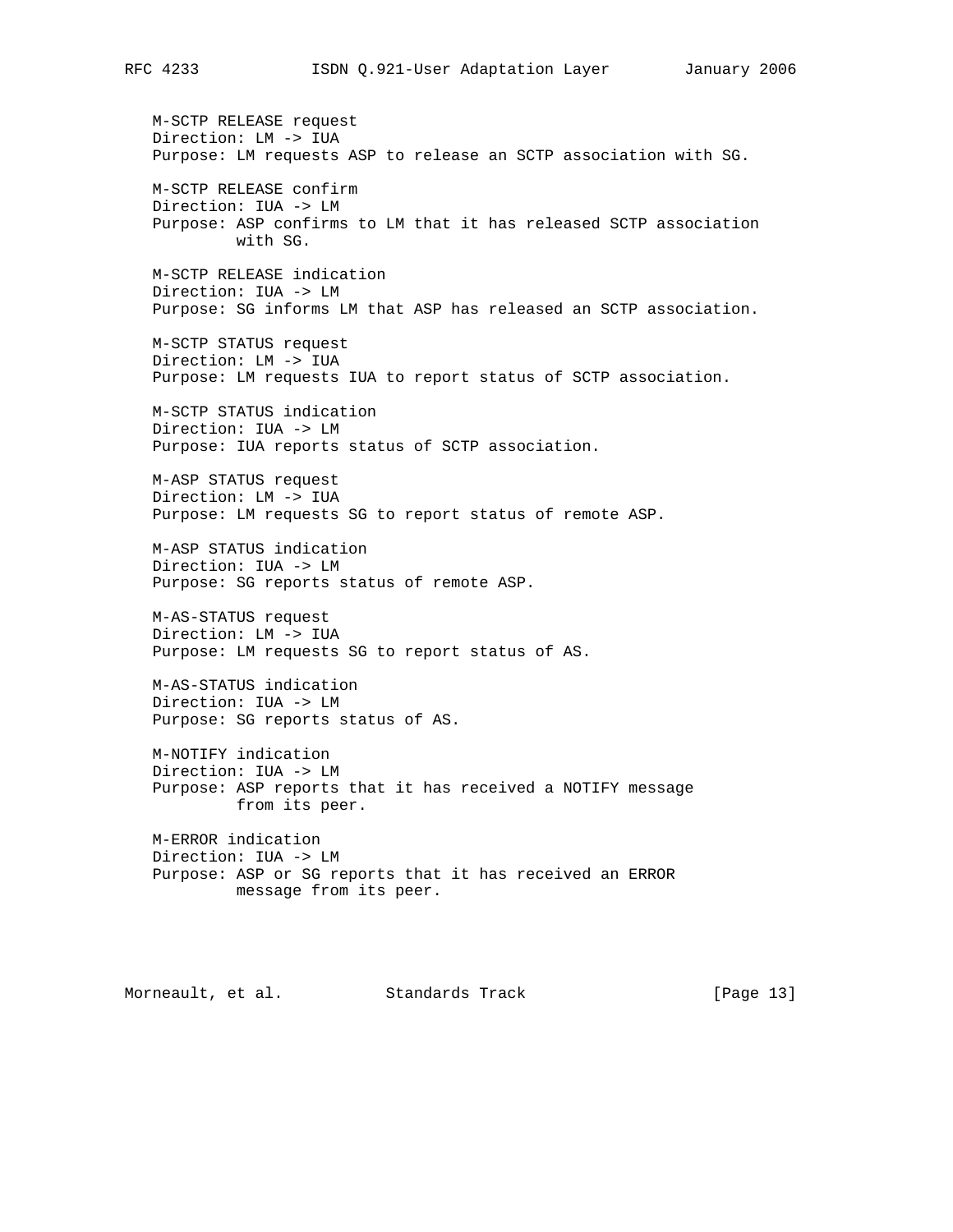M-ASP-UP request Direction: LM -> IUA Purpose: LM requests ASP to start its operation and send an ASP UP message to the SG. M-ASP-UP confirm Direction: IUA -> LM Purpose: ASP reports that is has received an ASP UP Acknowledgement message from the SG. M-ASP-DOWN request Direction: LM -> IUA Purpose: LM requests ASP to stop its operation and send an ASP DOWN message to the SG. M-ASP-DOWN confirm Direction: IUA -> LM Purpose: ASP reports that is has received an ASP DOWN Acknowledgement message from the SG. M-ASP-ACTIVE request Direction: LM -> IUA Purpose: LM requests ASP to send an ASP ACTIVE message to the SG. M-ASP-ACTIVE confirm Direction: IUA -> LM Purpose: ASP reports that is has received an ASP ACTIVE Acknowledgement message from the SG. M-ASP-INACTIVE request Direction: LM -> IUA Purpose: LM requests ASP to send an ASP INACTIVE message to the SG. M-ASP-INACTIVE confirm Direction: IUA -> LM Purpose: ASP reports that is has received an ASP INACTIVE Acknowledgement message from the SG. M-TEI STATUS request Direction: LM -> IUA Purpose: LM requests ASP to send a TEI status request to the SG. M-TEI STATUS indication Direction: IUA -> LM Purpose: ASP reports that is has received a TEI status indication from the SG.

Morneault, et al. Standards Track [Page 14]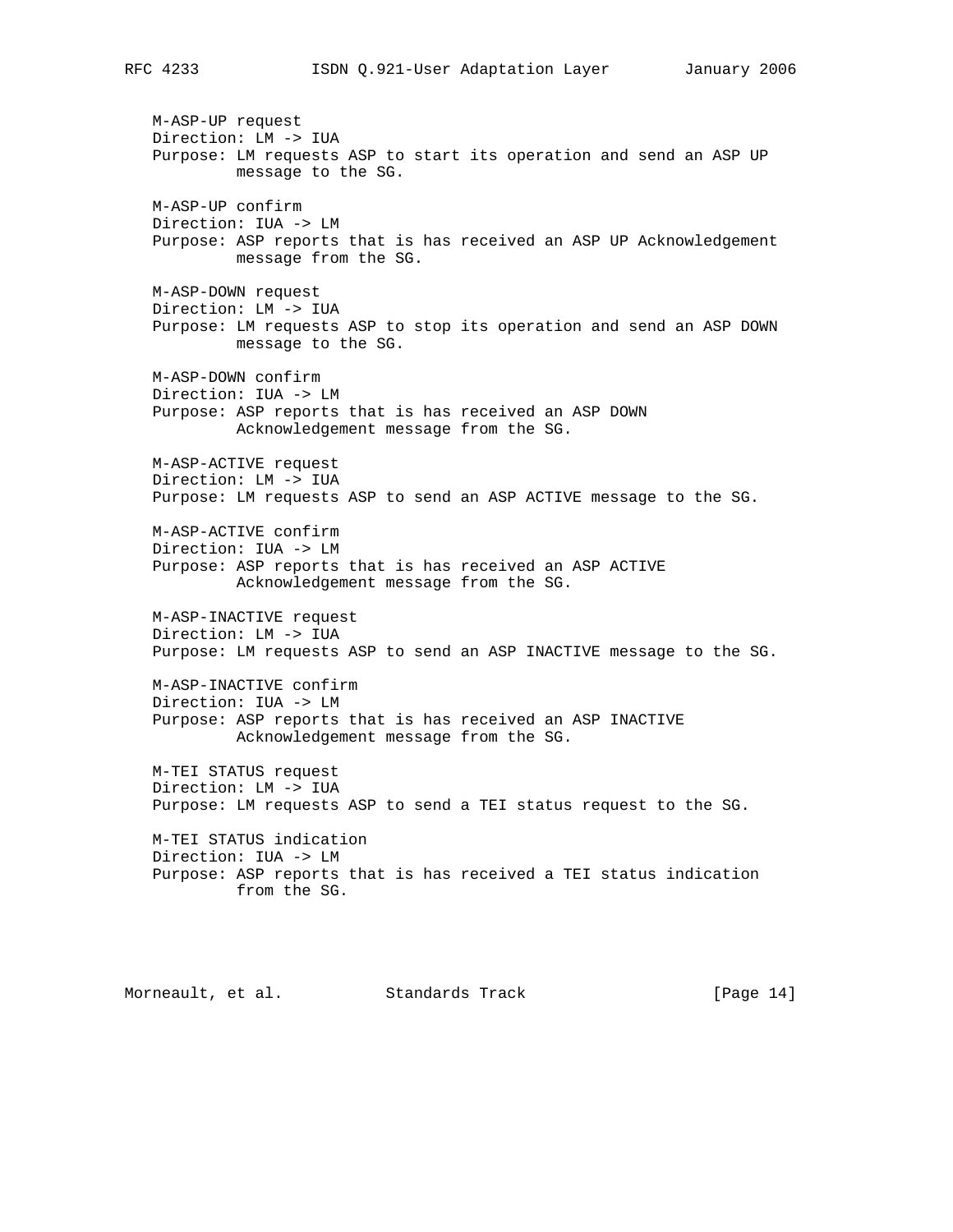M-TEI STATUS confirm Direction: IUA -> LM Purpose: ASP reports that is has received a TEI status confirm from the SG.

2. Conventions

 The keywords MUST, MUST NOT, REQUIRED, SHALL, SHALL NOT, SHOULD, SHOULD NOT, RECOMMENDED, NOT RECOMMENDED, MAY, and OPTIONAL, when they appear in this document, are to be interpreted as described in [6].

3. Protocol Elements

 This section describes the format of various messages used in this protocol.

3.1. Common Message Header

 The protocol messages for Q.921-User Adaptation require a message header that contains the adaptation layer version, the message type, and message length.

0  $1$  2 3 0 1 2 3 4 5 6 7 8 9 0 1 2 3 4 5 6 7 8 9 0 1 2 3 4 5 6 7 8 9 0 1 +-+-+-+-+-+-+-+-+-+-+-+-+-+-+-+-+-+-+-+-+-+-+-+-+-+-+-+-+-+-+-+-+ | Version | Reserved | Message Class | Message Type | +-+-+-+-+-+-+-+-+-+-+-+-+-+-+-+-+-+-+-+-+-+-+-+-+-+-+-+-+-+-+-+-+ Message Length +-+-+-+-+-+-+-+-+-+-+-+-+-+-+-+-+-+-+-+-+-+-+-+-+-+-+-+-+-+-+-+-+



 All fields in an IUA message MUST be transmitted in the network byte order, unless otherwise stated.

3.1.1. Version

 The version field contains the version of the IUA adaptation layer. The supported versions are the following:

| Value | Version     |
|-------|-------------|
|       |             |
|       | Release 1.0 |

Morneault, et al. Standards Track [Page 15]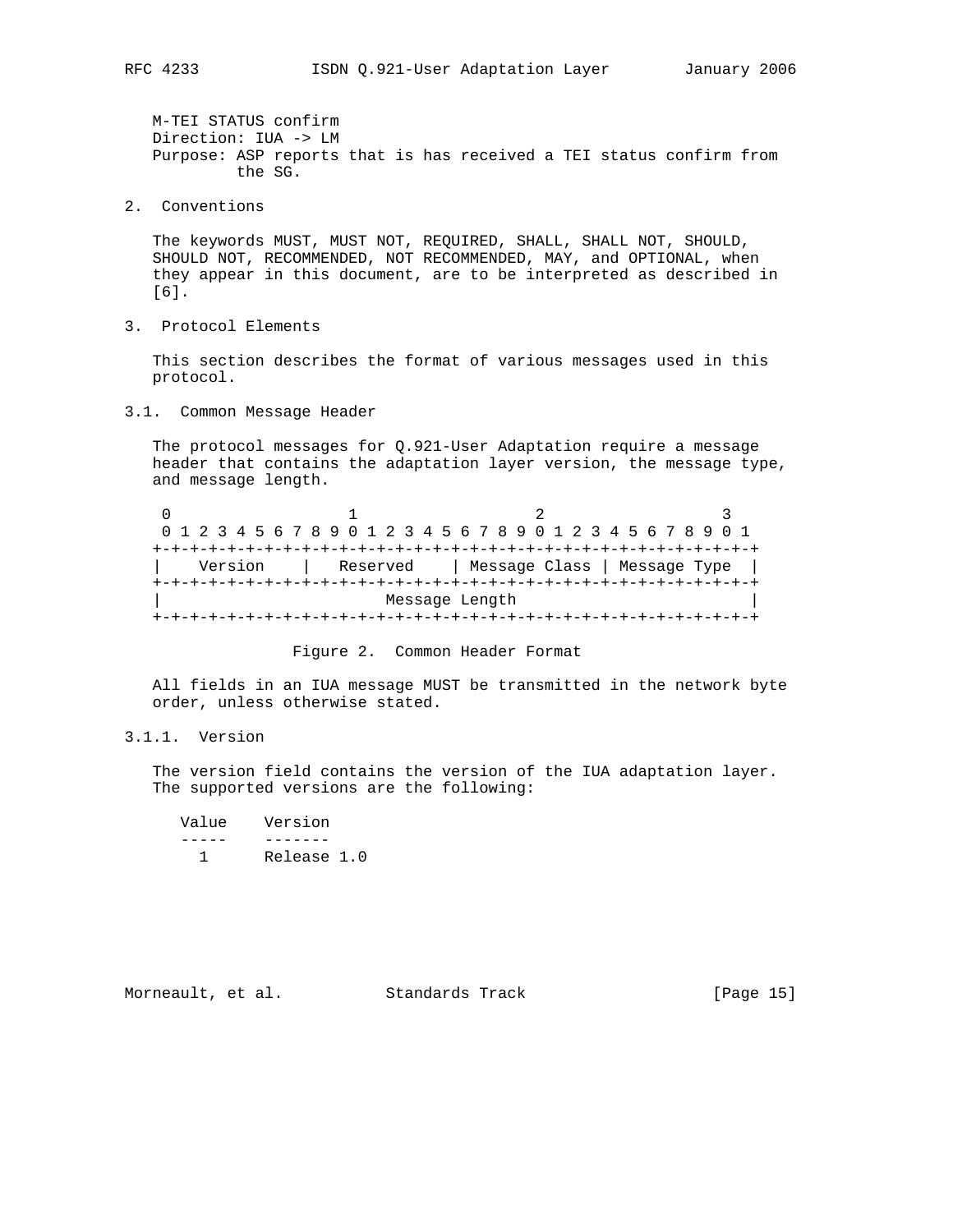# 3.1.2. Message Classes and Types

The following list contains the valid Message Classes:

Message Class: 8 bits (unsigned integer)

| 0 | Management (MGMT) Message                                     |
|---|---------------------------------------------------------------|
|   | Reserved for Other SIGTRAN Adaptation Layer                   |
| 2 | Reserved for Other SIGTRAN Adaptation Layers                  |
| 3 | ASP State Maintenance (ASPSM) Messages                        |
| 4 | ASP Traffic Maintenance (ASPTM) Messages                      |
| 5 | 0.921/0.931 Boundary Primitives Transport (QPTM) Messages     |
| 6 | Reserved for Other SIGTRAN Adaptation Layer                   |
| 7 | Reserved for Other SIGTRAN Adaptation Layer                   |
| 8 | Reserved for Other SIGTRAN Adaptation Layer                   |
|   | 9 to 127 Reserved by the IETF                                 |
|   | 128 to 255 Reserved for IETF-Defined Message Class extensions |
|   |                                                               |

 The following list contains the message names for the defined messages.

Q.921/Q.931 Boundary Primitives Transport (QPTM) Messages

| $\Omega$ | Reserved                                                      |
|----------|---------------------------------------------------------------|
| 1        | Data Request Message                                          |
| 2        | Data Indication Message                                       |
| 3        | Unit Data Request Message                                     |
| 4        | Unit Data Indication Message                                  |
| 5        | Establish Request                                             |
| 6        | Establish Confirm                                             |
| 7        | Establish Indication                                          |
| 8        | Release Request                                               |
| 9        | Release Confirm                                               |
| 10       | Release Indication                                            |
|          | 11 to 127 Reserved by the IETF                                |
|          | 128 to 255 Reserved for IETF-Defined QPTM extensions          |
|          | Application Server Process State Maintenance (ASPSM) messages |
| 0        | Reserved                                                      |
| 1        | ASP Up (UP)                                                   |
| 2        | ASP Down (DOWN)                                               |
| 3        | Heartbeat (BEAT)                                              |
|          |                                                               |

 4 ASP Up Ack (UP ACK) 5 ASP Down Ack (DOWN ACK) 6 Heatbeat Ack (BEAT ACK) 7 to 127 Reserved by the IETF 128 to 255 Reserved for IETF-Defined ASPSM extensions

Morneault, et al. Standards Track [Page 16]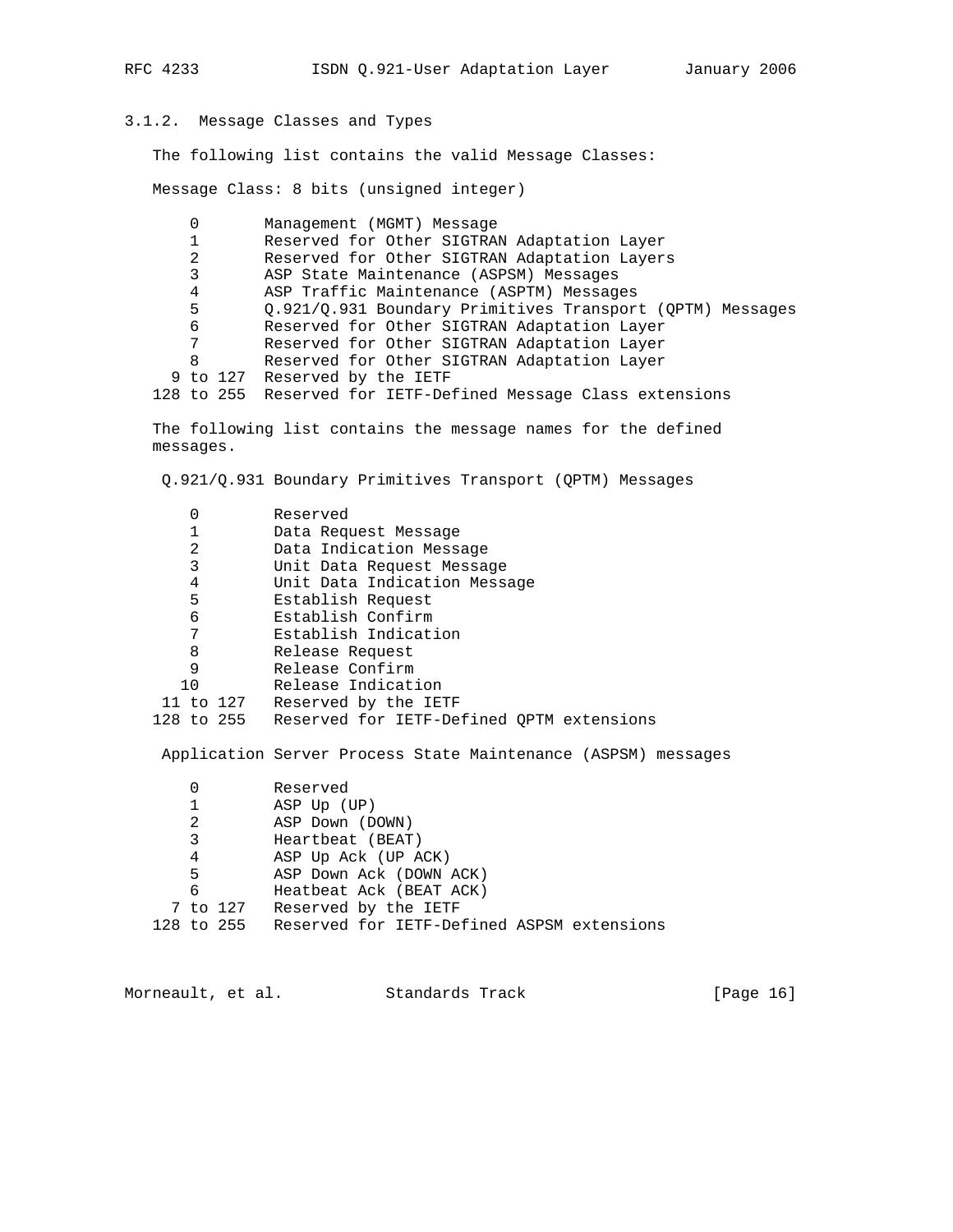Application Server Process Traffic Maintenance (ASPTM) messages

|                | Reserved                                   |
|----------------|--------------------------------------------|
| 1              | ASP Active (ACTIVE)                        |
| 2              | ASP Inactive (INACTIVE)                    |
| 3              | ASP Active Ack (ACTIVE ACK)                |
| 4              | ASP Inactive Ack (INACTIVE ACK)            |
| 5 to 127       | Reserved by the IETF                       |
| 128 to 255     | Reserved for IETF-Defined ASPTM extensions |
|                | Management (MGMT) Messages                 |
|                |                                            |
| 0              | Error (ERR)                                |
| 1              | Notify (NTFY)                              |
| $\overline{2}$ | TEI Status Request                         |
| 3              | TEI Status Confirm                         |
| 4              | TEI Status Indication                      |
| 5              | TEI Query Request                          |
| 6 to 127       | Reserved by the IETF                       |

3.1.3. Reserved

 The Reserved field is 8 bits. It SHOULD be set to all '0's and ignored by the receiver.

3.1.4. Message Length

 The Message Length defines the length of the message in octets, including the Common Header. The Message Length MUST include parameter padding bytes, if any.

 Note: A receiver SHOULD accept the message whether or not the final parameter padding is included in the message length.

3.1.5. Variable-Length Parameter Format

 IUA messages consist of a Common Header followed by zero or more variable-length parameters, as defined by the message type. The variable-length parameters contained in a message are defined in a Type-Length-Value (TLV) format as shown below.

Morneault, et al. Standards Track [Page 17]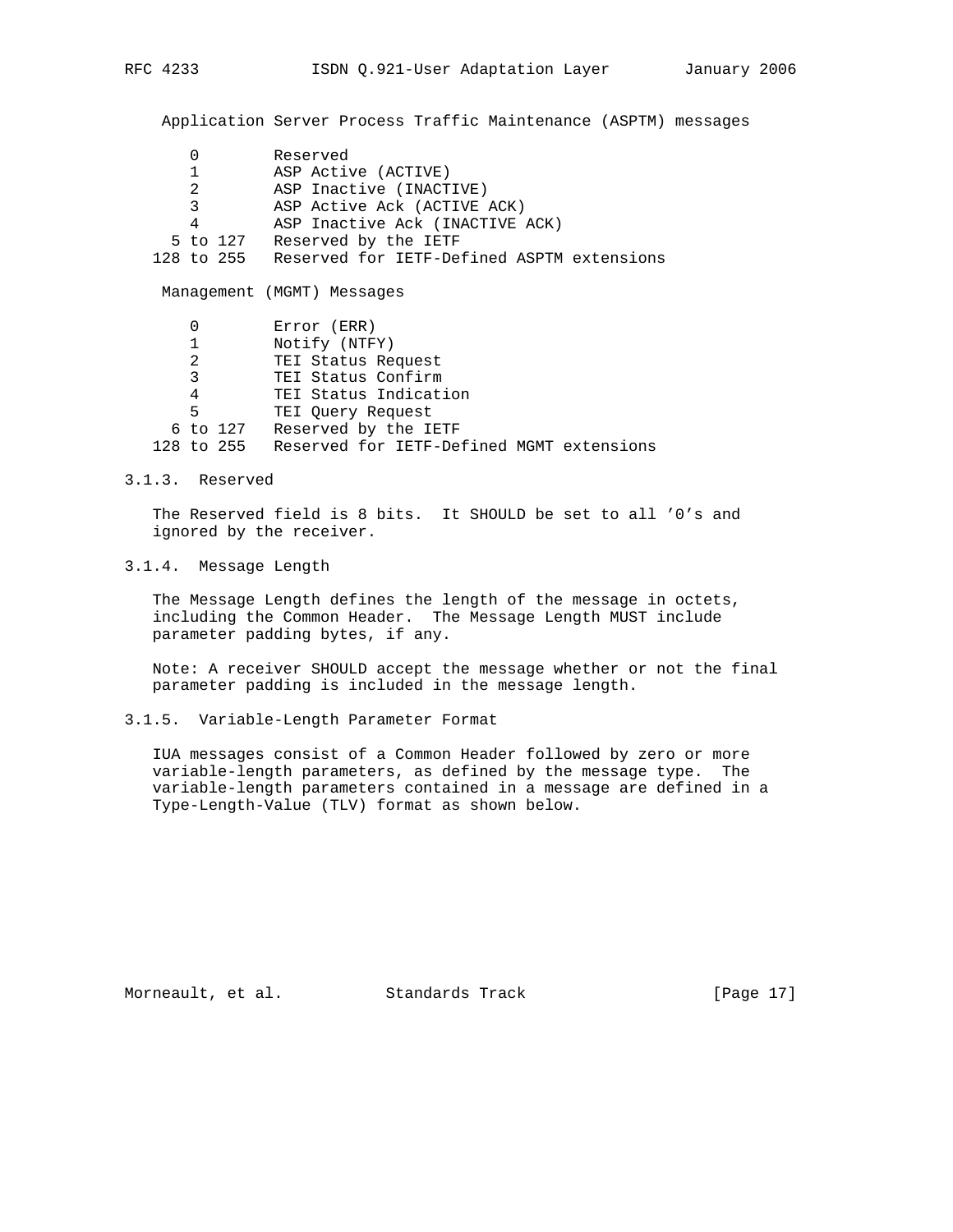0  $1$  2 3 0 1 2 3 4 5 6 7 8 9 0 1 2 3 4 5 6 7 8 9 0 1 2 3 4 5 6 7 8 9 0 1 +-+-+-+-+-+-+-+-+-+-+-+-+-+-+-+-+-+-+-+-+-+-+-+-+-+-+-+-+-+-+-+-+ | Parameter Tag | Parameter Length | +-+-+-+-+-+-+-+-+-+-+-+-+-+-+-+-+-+-+-+-+-+-+-+-+-+-+-+-+-+-+-+-+  $\lambda$  and  $\lambda$  and  $\lambda$  and  $\lambda$  and  $\lambda$  and  $\lambda$  and  $\lambda$  and  $\lambda$  and  $\lambda$  and  $\lambda$  and  $\lambda$  and  $\lambda$  and  $\lambda$  and  $\lambda$  and  $\lambda$  and  $\lambda$  and  $\lambda$  and  $\lambda$  and  $\lambda$  and  $\lambda$  and  $\lambda$  and  $\lambda$  and  $\lambda$  and  $\lambda$  and  $\lambda$  / Parameter Value /  $\lambda$  and  $\lambda$  and  $\lambda$  and  $\lambda$  and  $\lambda$  and  $\lambda$  and  $\lambda$  and  $\lambda$  and  $\lambda$  and  $\lambda$  and  $\lambda$  and  $\lambda$  and  $\lambda$  and  $\lambda$  and  $\lambda$  and  $\lambda$  and  $\lambda$  and  $\lambda$  and  $\lambda$  and  $\lambda$  and  $\lambda$  and  $\lambda$  and  $\lambda$  and  $\lambda$  and  $\lambda$  +-+-+-+-+-+-+-+-+-+-+-+-+-+-+-+-+-+-+-+-+-+-+-+-+-+-+-+-+-+-+-+-+

 Mandatory parameters MUST be placed before optional parameters in a message.

Parameter Tag: 16 bits (unsigned integer)

 The Tag field is a 16-bit identifier of the type of parameter. It takes a value of 0 to 65534. Common parameters used by adaptation layers are in the range of 0x00 to 0x3f. The parameter Tags defined are as follows:

 Common Parameters. These TLV parameters are common across the different adaptation layers:

| Parameter Name                 | Parameter ID      |
|--------------------------------|-------------------|
| ============                   | =========         |
| Reserved                       | 0x0000            |
| Interface Identifier (integer) | 0x0001            |
| Not Used in IUA                | $0 \times 0002$   |
| Interface Identifier (text)    | $0 \times 0003$   |
| INFO String                    | $0 \times 0004$   |
| DLCI                           | 0x0005            |
| Not Used in IUA                | 0x0006            |
| Diagnostic Information         | $0 \times 0007$   |
| Interface Identifier Range     | $0 \times 0008$   |
| Heartbeat Data                 | 0x0009            |
| Not Used in IUA                | 0x000a            |
| Traffic Mode Type              | 0x000b            |
| Error Code                     | 0x000c            |
| Status                         | 0x000d            |
| Protocol Data                  | 0x000e            |
| Release Reason                 | 0x000f            |
| TEI Status                     | 0x0010            |
| ASP Identifier                 | 0x0011            |
| Not Used in IUA                | $0x0012 - 0x003f$ |

 The value of 65535 is reserved for IETF-defined extensions. Values other than those defined in specific parameter description are reserved for use by the IETF.

Morneault, et al. Standards Track [Page 18]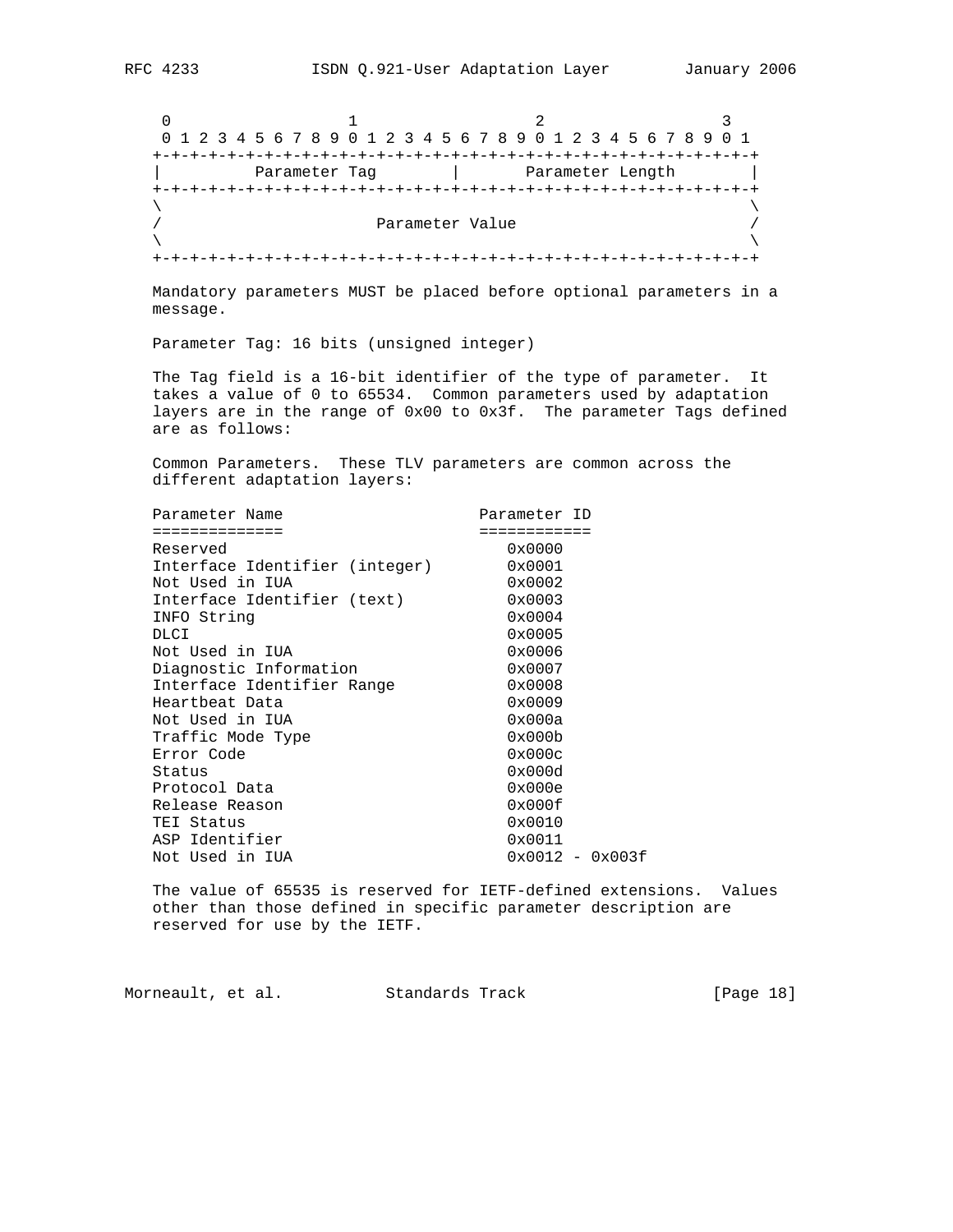Parameter Length: 16 bits (unsigned integer)

 The Parameter Length field contains the size of the parameter in bytes, including the Parameter Tag, Parameter Length, and Parameter Value fields. The Parameter Length does not include any padding bytes.

Parameter Value: variable-length

 The Parameter Value field contains the actual information to be transferred in the parameter.

 The total length of a parameter (including Tag, Parameter Length, and Value fields) MUST be a multiple of 4 bytes. If the length of the parameter is not a multiple of 4 bytes, the sender pads the Parameter at the end (i.e., after the Parameter Value field) with all zero bytes. The length of the padding is NOT included in the Parameter Length field. A sender SHOULD NEVER pad with more than 3 bytes. The receiver MUST ignore the padding bytes.

#### 3.2. IUA Message Header

 In addition to the common message header, there will be a specific message header for QPTM and the TEI Status MGMT messages. The IUA message header will immediately follow the Common header in these messages.

 This message header will contain the Interface Identifier and Data Link Connection Identifier (DLCI). The Interface Identifier identifies the physical interface terminating the signaling channel at the SG for which the signaling messages are sent/received. The format of the Interface Identifier parameter can be text or integer. The Interface Identifiers are assigned according to network operator policy. The integer values used are of local significance only, coordinated between the SG and ASP.

 The integer-formatted Interface Identifier MUST be supported. The text-formatted Interface Identifier MAY optionally be supported.

Morneault, et al. Standards Track [Page 19]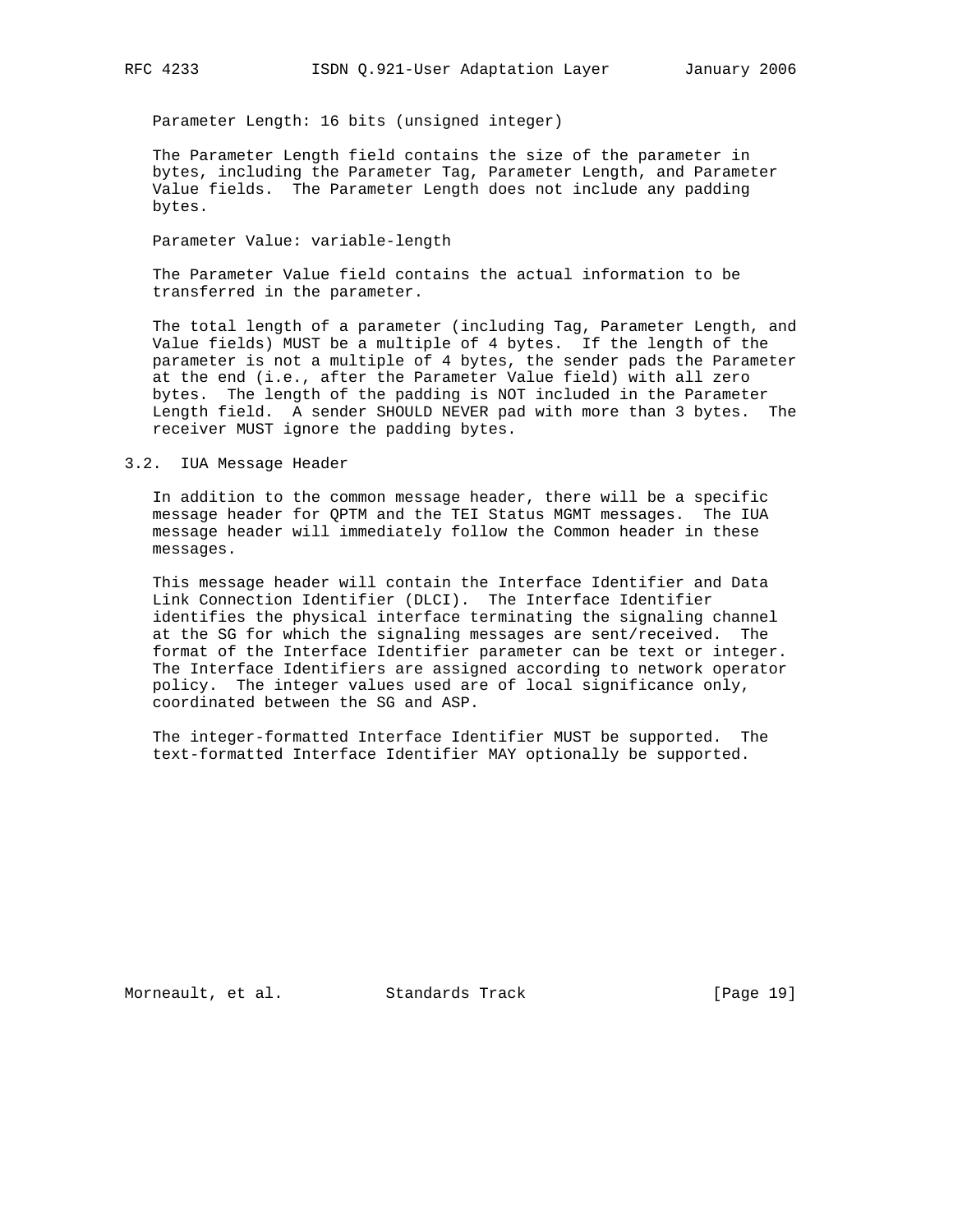0  $1$  2 3 0 1 2 3 4 5 6 7 8 9 0 1 2 3 4 5 6 7 8 9 0 1 2 3 4 5 6 7 8 9 0 1 +-+-+-+-+-+-+-+-+-+-+-+-+-+-+-+-+-+-+-+-+-+-+-+-+-+-+-+-+-+-+-+-+ Tag (0x1) | Length +-+-+-+-+-+-+-+-+-+-+-+-+-+-+-+-+-+-+-+-+-+-+-+-+-+-+-+-+-+-+-+-+ Interface Identifier (integer) +-+-+-+-+-+-+-+-+-+-+-+-+-+-+-+-+-+-+-+-+-+-+-+-+-+-+-+-+-+-+-+-+ | Tag (0x5) | Length=8 | +-+-+-+-+-+-+-+-+-+-+-+-+-+-+-+-+-+-+-+-+-+-+-+-+-+-+-+-+-+-+-+-+ DLCI | Spare | Spare | Spare | Spare | Spare | Spare | Spare | Spare | Spare | Spare | Spare | Spare | Spare | Spare | Spare | Spare | Spare | Spare | Spare | Spare | Spare | Spare | Spare | Spare | Spare | Spare | Spare | +-+-+-+-+-+-+-+-+-+-+-+-+-+-+-+-+-+-+-+-+-+-+-+-+-+-+-+-+-+-+-+-+

Figure 3. IUA Message Header (Integer-based Interface Identifier)

 The Tag value for the Integer-based Interface Identifier is 0x1. The length is always set to a value of 8.

0  $1$  2 3 0 1 2 3 4 5 6 7 8 9 0 1 2 3 4 5 6 7 8 9 0 1 2 3 4 5 6 7 8 9 0 1 +-+-+-+-+-+-+-+-+-+-+-+-+-+-+-+-+-+-+-+-+-+-+-+-+-+-+-+-+-+-+-+-+ Tag (0x3) | Length +-+-+-+-+-+-+-+-+-+-+-+-+-+-+-+-+-+-+-+-+-+-+-+-+-+-+-+-+-+-+-+-+  $\lambda$  /  $\lambda$  /  $\lambda$  /  $\lambda$  /  $\lambda$  /  $\lambda$  /  $\lambda$  /  $\lambda$  /  $\lambda$  /  $\lambda$  /  $\lambda$  /  $\lambda$  /  $\lambda$  /  $\lambda$  /  $\lambda$  /  $\lambda$  /  $\lambda$  /  $\lambda$  /  $\lambda$  /  $\lambda$  /  $\lambda$  /  $\lambda$  /  $\lambda$  /  $\lambda$  /  $\lambda$  /  $\lambda$  /  $\lambda$  /  $\lambda$  /  $\lambda$  /  $\lambda$  /  $\lambda$  /  $\lambda$ Interface Identifier (text)  $\lambda$  /  $\lambda$  /  $\lambda$  /  $\lambda$  /  $\lambda$  /  $\lambda$  /  $\lambda$  /  $\lambda$  /  $\lambda$  /  $\lambda$  /  $\lambda$  /  $\lambda$  /  $\lambda$  /  $\lambda$  /  $\lambda$  /  $\lambda$  /  $\lambda$  /  $\lambda$  /  $\lambda$  /  $\lambda$  /  $\lambda$  /  $\lambda$  /  $\lambda$  /  $\lambda$  /  $\lambda$  /  $\lambda$  /  $\lambda$  /  $\lambda$  /  $\lambda$  /  $\lambda$  /  $\lambda$  /  $\lambda$  +-+-+-+-+-+-+-+-+-+-+-+-+-+-+-+-+-+-+-+-+-+-+-+-+-+-+-+-+-+-+-+-+ Tag (0x5) | Length=8 +-+-+-+-+-+-+-+-+-+-+-+-+-+-+-+-+-+-+-+-+-+-+-+-+-+-+-+-+-+-+-+-+ | DLCI | Spare | +-+-+-+-+-+-+-+-+-+-+-+-+-+-+-+-+-+-+-+-+-+-+-+-+-+-+-+-+-+-+-+-+

Figure 4. IUA Message Header (Text-based Interface Identifier)

 The Tag value for the Text-based [2] Interface Identifier is 0x3. The length is variable.

The DLCI format is shown below in Figure 5.

| most<br>significant<br>bit | least<br>significant<br>bit |
|----------------------------|-----------------------------|
| SAPI                       | SPR<br>$\Omega$             |
| TE T                       |                             |

Figure 5. DLCI Format

Morneault, et al. Standards Track [Page 20]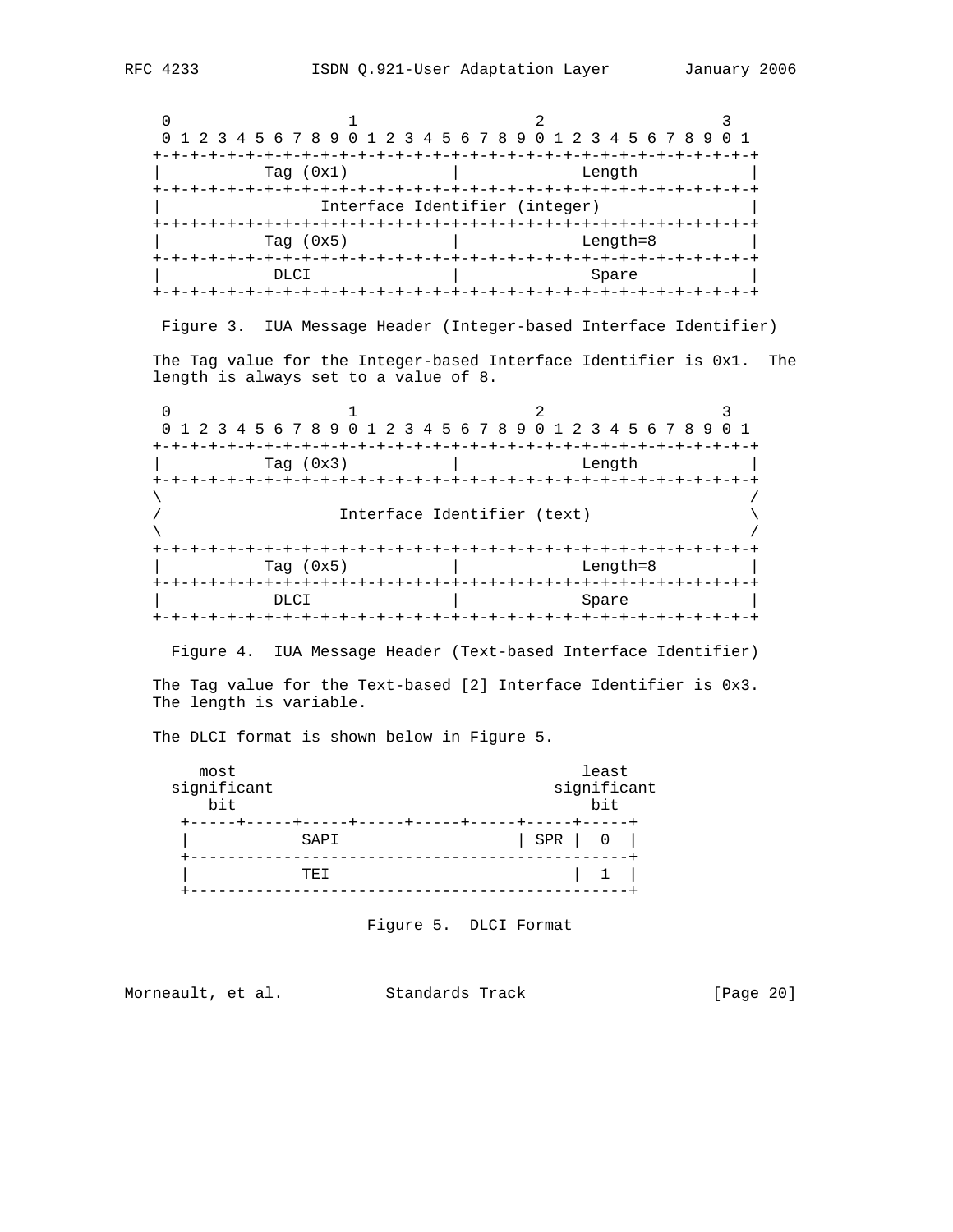SPR: Spare 2nd bit in octet 1 (1 bit)

SAPI: Service Access Point Identifier (6 bits)

TEI: Terminal Endpoint Identifier (7 bits)

 As an example, SAPI = 0, TEI = 64, SPR = 0 would be encoded as follows:

 +-+-+-+-+-+-+-+-+-+-+-+-+-+-+-+-+-+-+-+-+-+-+-+-+-+-+-+-+-+-+-+-+ Tag (0x5) | Length=8 +-+-+-+-+-+-+-+-+-+-+-+-+-+-+-+-+-+-+-+-+-+-+-+-+-+-+-+-+-+-+-+-+ | 0x0 | 0x81 | 0x0 | +-+-+-+-+-+-+-+-+-+-+-+-+-+-+-+-+-+-+-+-+-+-+-+-+-+-+-+-+-+-+-+-+

 The DLCI field (including the SAPI and TEI) is coded in accordance with Q.921.

#### 3.3. IUA Messages

 The following section defines the messages and parameter contents. The IUA messages will use the common message header (Figure 2) and the IUA message header (Figure 3 and Figure 4).

- 3.3.1. Q.921/Q.931 Boundary Primitives Transport (QPTM) Messages
- 3.3.1.1. Establish Messages (Request, Confirm, Indication)

 The Establish Messages are used to establish a data link on the signaling channel or to confirm that a data link on the signaling channel has been established. The MGC controls the state of the D channel. When the MGC desires the D channel to be in-service, it will send the Establish Request message.

 When the MGC sends an IUA Establish Request message, the MGC MAY start a timer. This timer would be stopped upon receipt of an IUA Establish Confirm or Establish Indication. If the timer expires, the MGC would resend the IUA Establish Request message and restart the timer. In other words, the MGC MAY continue to request the establishment of the data link on a periodic basis until the desired state is achieved or take some other action (notify the Management Layer).

 When the SG receives an IUA Establish Request from the MGC, the SG shall send the Q.921 Establish Request primitive to the Q.921 entity. In addition, the SG shall map any response received from the Q.921 entity to the appropriate message to the MGC. For example, if the Q.921 entity responds with a Q.921 Establish Confirm primitive, the

Morneault, et al. Standards Track [Page 21]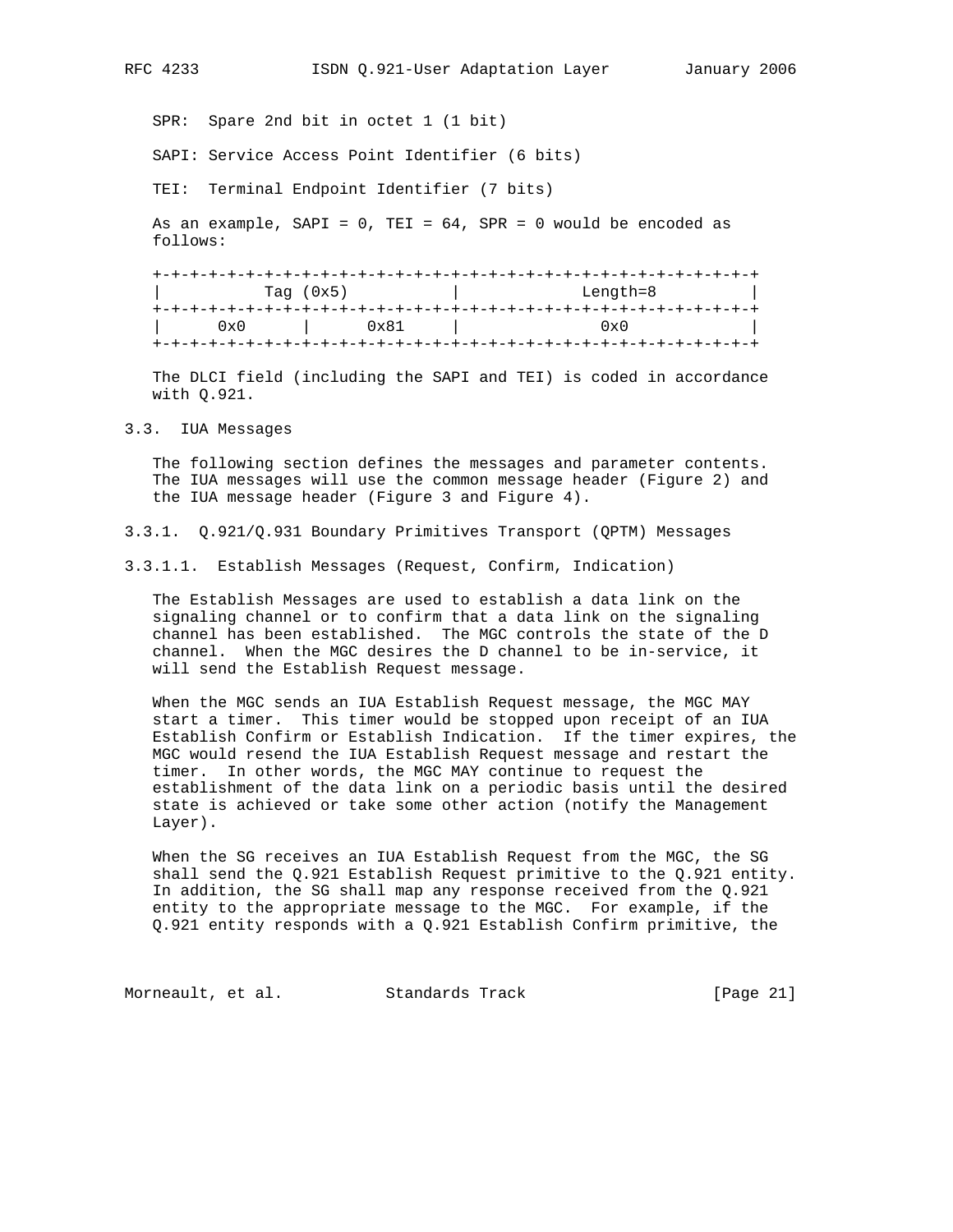IUA layer shall map this to an IUA Establish Confirm message. As another example, if the IUA Layer receives a Q.921 Release Confirm or Release Indication as an apparent response to the Q.921 Establish Request primitive, the IUA Layer shall map these to the corresponding IUA Release Confirm or Release Indication messages.

 The Establish messages contain the common message header followed by IUA message header. It does not contain any additional parameters.

3.3.1.2. Release Messages (Request, Indication, Confirmation)

 The Release Request message is used to release the data link on the signaling channel. The Release Confirm and Indication messages are used to indicate that the data link on the signaling channel has been released.

 If a response to the Release Request message is not received, the MGC MAY resend the Release Request message. If no response is received, the MGC can consider the data link as being released. In this case, signaling traffic on that D channel is not expected from the SG and signaling traffic will not be sent to the SG for that D channel.

 The Release messages contain the common message header followed by IUA message header. The Release Confirm message is in response to a Release Request message and it does not contain any additional parameters. The Release Request and Indication messages contain the following parameter:

Reason

The format for Release Message parameters is as follows:

| 0 1 2 3 4 5 6 7 8 9 0 1 2 3 4 5 6 7 8 9 0 1 2 3 4 5 6 7 8 9 0 1 |  |  |  |  |  |  |        |  |  |  |                                  |  |  |  |  |  |  |  |  |  |  |  |  |  |
|-----------------------------------------------------------------|--|--|--|--|--|--|--------|--|--|--|----------------------------------|--|--|--|--|--|--|--|--|--|--|--|--|--|
|                                                                 |  |  |  |  |  |  |        |  |  |  |                                  |  |  |  |  |  |  |  |  |  |  |  |  |  |
| Tag $(0xf)$                                                     |  |  |  |  |  |  | Length |  |  |  |                                  |  |  |  |  |  |  |  |  |  |  |  |  |  |
|                                                                 |  |  |  |  |  |  |        |  |  |  | --+-+-+-+-+-+-+-+-+-+-+-+-+-+-+- |  |  |  |  |  |  |  |  |  |  |  |  |  |
| Reason                                                          |  |  |  |  |  |  |        |  |  |  |                                  |  |  |  |  |  |  |  |  |  |  |  |  |  |
|                                                                 |  |  |  |  |  |  |        |  |  |  |                                  |  |  |  |  |  |  |  |  |  |  |  |  |  |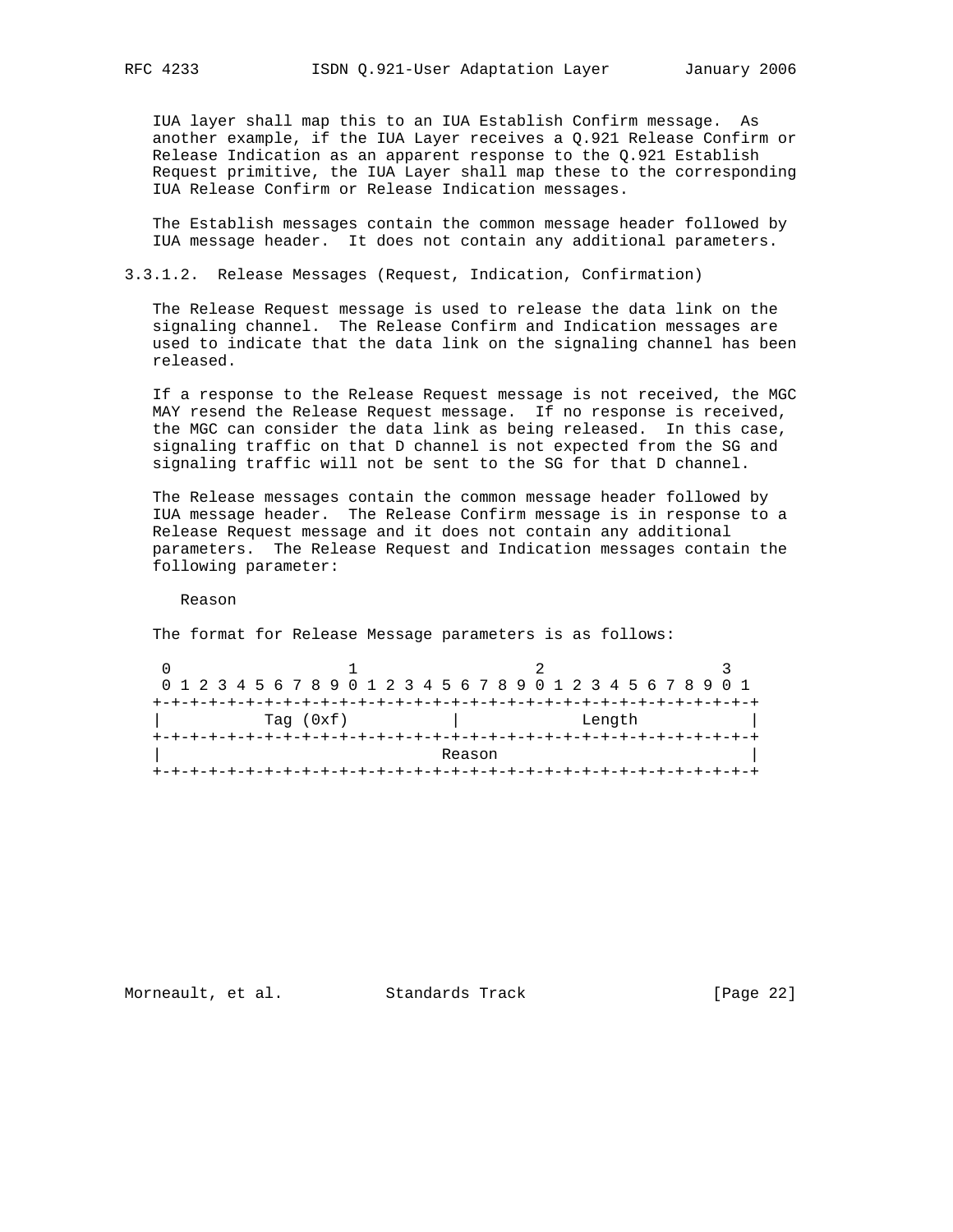The valid values for Reason are shown in the following table.

| Define        | Value | Description                               |
|---------------|-------|-------------------------------------------|
| RELEASE MGMT  | 0x0   | Management layer generated release.       |
| RELEASE PHYS  | 0x1   | Physical layer alarm generated release.   |
| RELEASE DM    | 0x2   | Specific to a request. Indicates Layer 2  |
|               |       | SHOULD release and deny all requests from |
|               |       | far end to establish a data link on the   |
|               |       | signaling channel (i.e., if SABME is      |
|               |       | received, send a DM)                      |
| RELEASE OTHER | 0x3   | Other reasons                             |
|               |       |                                           |

 Note: Only RELEASE\_MGMT, RELEASE\_DM, and RELEASE\_OTHER are valid reason codes for a Release Request message.

3.3.1.3. Data Messages (Request, Indication)

 The Data message contains an ISDN Q.921-User Protocol Data Unit (PDU) corresponding to acknowledged information transfer service.

 The Data messages contain the common message header followed by IUA message header. The Data message contains the following parameter:

Protocol Data

The format for Data Message parameters is as follows:

0  $1$  2 3 0 1 2 3 4 5 6 7 8 9 0 1 2 3 4 5 6 7 8 9 0 1 2 3 4 5 6 7 8 9 0 1 +-+-+-+-+-+-+-+-+-+-+-+-+-+-+-+-+-+-+-+-+-+-+-+-+-+-+-+-+-+-+-+-+ Tag (0xe) | Length +-+-+-+-+-+-+-+-+-+-+-+-+-+-+-+-+-+-+-+-+-+-+-+-+-+-+-+-+-+-+-+-+  $\lambda$  and  $\lambda$  and  $\lambda$  and  $\lambda$  and  $\lambda$  and  $\lambda$  and  $\lambda$  and  $\lambda$  and  $\lambda$  and  $\lambda$  and  $\lambda$  and  $\lambda$  and  $\lambda$  and  $\lambda$  and  $\lambda$  and  $\lambda$  and  $\lambda$  and  $\lambda$  and  $\lambda$  and  $\lambda$  and  $\lambda$  and  $\lambda$  and  $\lambda$  and  $\lambda$  and  $\lambda$  / Protocol Data /  $\lambda$  and  $\lambda$  and  $\lambda$  and  $\lambda$  and  $\lambda$  and  $\lambda$  and  $\lambda$  and  $\lambda$  and  $\lambda$  and  $\lambda$  and  $\lambda$  and  $\lambda$  and  $\lambda$  and  $\lambda$  and  $\lambda$  and  $\lambda$  and  $\lambda$  and  $\lambda$  and  $\lambda$  and  $\lambda$  and  $\lambda$  and  $\lambda$  and  $\lambda$  and  $\lambda$  and  $\lambda$  +-+-+-+-+-+-+-+-+-+-+-+-+-+-+-+-+-+-+-+-+-+-+-+-+-+-+-+-+-+-+-+-+

 The protocol data contains upper layer signaling message, e.g., Q.931, QSIG.

3.3.1.4. Unit Data Messages (Request, Indication)

 The Unit Data message contains an ISDN Q.921-User Protocol Data Unit (PDU) corresponding to unacknowledged information transfer service.

 The Unit Data messages contain the common message header followed by IUA message header. The Unit Data message contains the following parameter:

Morneault, et al. Standards Track [Page 23]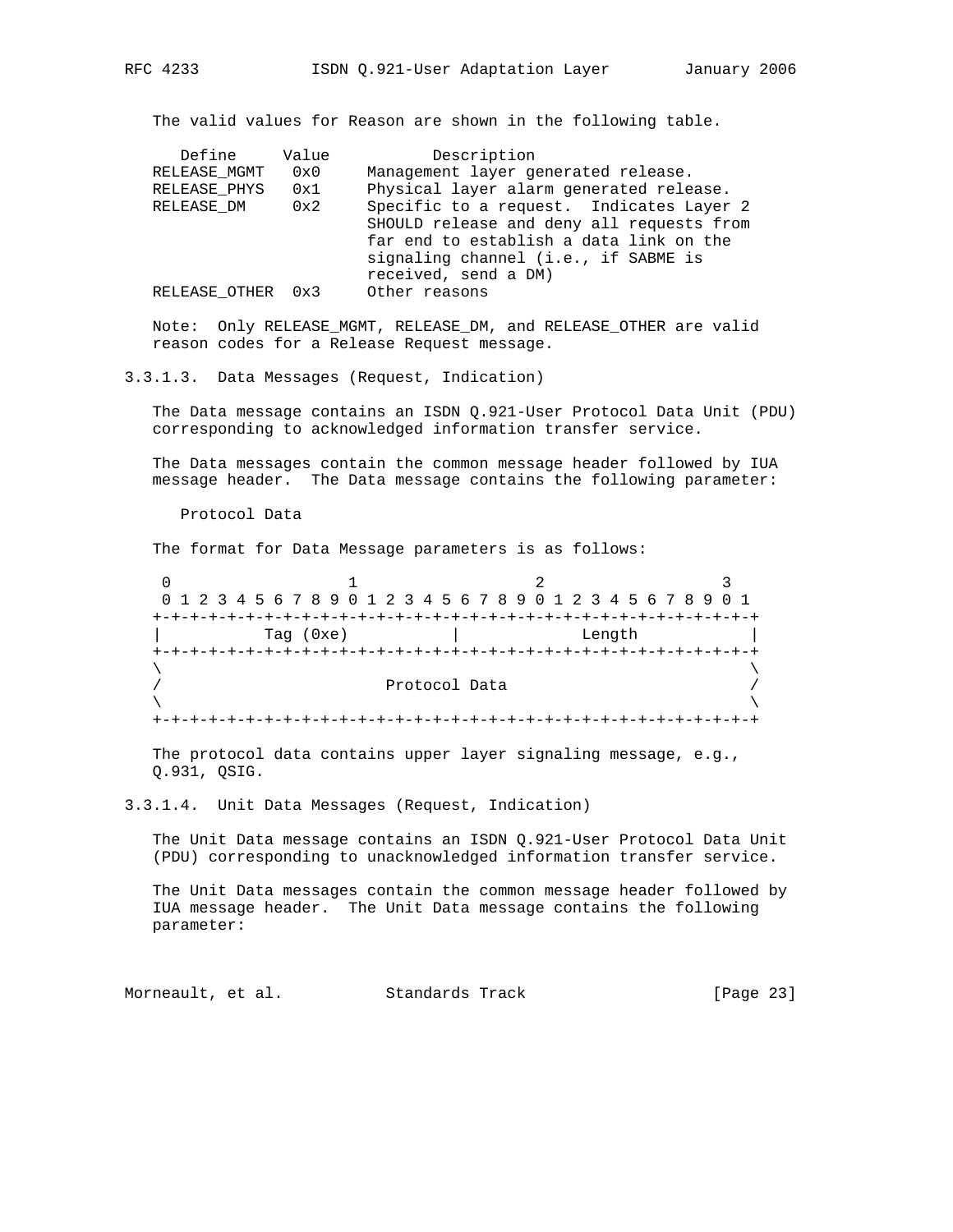Protocol Data The format for Unit Data Message parameters is as follows: 0  $1$  2 3 0 1 2 3 4 5 6 7 8 9 0 1 2 3 4 5 6 7 8 9 0 1 2 3 4 5 6 7 8 9 0 1 +-+-+-+-+-+-+-+-+-+-+-+-+-+-+-+-+-+-+-+-+-+-+-+-+-+-+-+-+-+-+-+-+  $\text{Tag } (0 \text{xe})$  | +-+-+-+-+-+-+-+-+-+-+-+-+-+-+-+-+-+-+-+-+-+-+-+-+-+-+-+-+-+-+-+-+  $\lambda$  and  $\lambda$  and  $\lambda$  and  $\lambda$  and  $\lambda$  and  $\lambda$  and  $\lambda$  and  $\lambda$  and  $\lambda$  and  $\lambda$  and  $\lambda$  and  $\lambda$  and  $\lambda$  and  $\lambda$  and  $\lambda$  and  $\lambda$  and  $\lambda$  and  $\lambda$  and  $\lambda$  and  $\lambda$  and  $\lambda$  and  $\lambda$  and  $\lambda$  and  $\lambda$  and  $\lambda$  Protocol Data  $\lambda$  and  $\lambda$  and  $\lambda$  and  $\lambda$  and  $\lambda$  and  $\lambda$  and  $\lambda$  and  $\lambda$  and  $\lambda$  and  $\lambda$  and  $\lambda$  and  $\lambda$  and  $\lambda$  and  $\lambda$  and  $\lambda$  and  $\lambda$  and  $\lambda$  and  $\lambda$  and  $\lambda$  and  $\lambda$  and  $\lambda$  and  $\lambda$  and  $\lambda$  and  $\lambda$  and  $\lambda$  +-+-+-+-+-+-+-+-+-+-+-+-+-+-+-+-+-+-+-+-+-+-+-+-+-+-+-+-+-+-+-+-+ 3.3.2. Application Server Process Maintenance (ASPM) Messages The ASPM messages will use only the common message header. 3.3.2.1. ASP Up (ASPUP) The ASP Up (ASPUP) message is sent by an ASP to indicate to an SG that it is ready to receive traffic or maintenance messages. The ASPUP message contains the following parameters: ASP Identifier (Optional) INFO String (Optional) The format for ASPUP Message parameters is as follows: 0  $1$  2 3 0 1 2 3 4 5 6 7 8 9 0 1 2 3 4 5 6 7 8 9 0 1 2 3 4 5 6 7 8 9 0 1 +-+-+-+-+-+-+-+-+-+-+-+-+-+-+-+-+-+-+-+-+-+-+-+-+-+-+-+-+-+-+-+-+ | Tag = 0x0011 | Length = 8 | +-+-+-+-+-+-+-+-+-+-+-+-+-+-+-+-+-+-+-+-+-+-+-+-+-+-+-+-+-+-+-+-+ ASP Identifier +-+-+-+-+-+-+-+-+-+-+-+-+-+-+-+-+-+-+-+-+-+-+-+-+-+-+-+-+-+-+-+-+ | Tag = 0x0004 | Length | +-+-+-+-+-+-+-+-+-+-+-+-+-+-+-+-+-+-+-+-+-+-+-+-+-+-+-+-+-+-+-+-+  $\lambda$  and  $\lambda$  and  $\lambda$  and  $\lambda$  and  $\lambda$  and  $\lambda$  and  $\lambda$  and  $\lambda$  and  $\lambda$  and  $\lambda$  and  $\lambda$  and  $\lambda$  and  $\lambda$  and  $\lambda$  and  $\lambda$  and  $\lambda$  and  $\lambda$  and  $\lambda$  and  $\lambda$  and  $\lambda$  and  $\lambda$  and  $\lambda$  and  $\lambda$  and  $\lambda$  and  $\lambda$  INFO String  $\lambda$  and  $\lambda$  and  $\lambda$  and  $\lambda$  and  $\lambda$  and  $\lambda$  and  $\lambda$  and  $\lambda$  and  $\lambda$  and  $\lambda$  and  $\lambda$  and  $\lambda$  and  $\lambda$  and  $\lambda$  and  $\lambda$  and  $\lambda$  and  $\lambda$  and  $\lambda$  and  $\lambda$  and  $\lambda$  and  $\lambda$  and  $\lambda$  and  $\lambda$  and  $\lambda$  and  $\lambda$  +-+-+-+-+-+-+-+-+-+-+-+-+-+-+-+-+-+-+-+-+-+-+-+-+-+-+-+-+-+-+-+-+ ASP Identifier: 32-bit unsigned integer Morneault, et al. Standards Track [Page 24]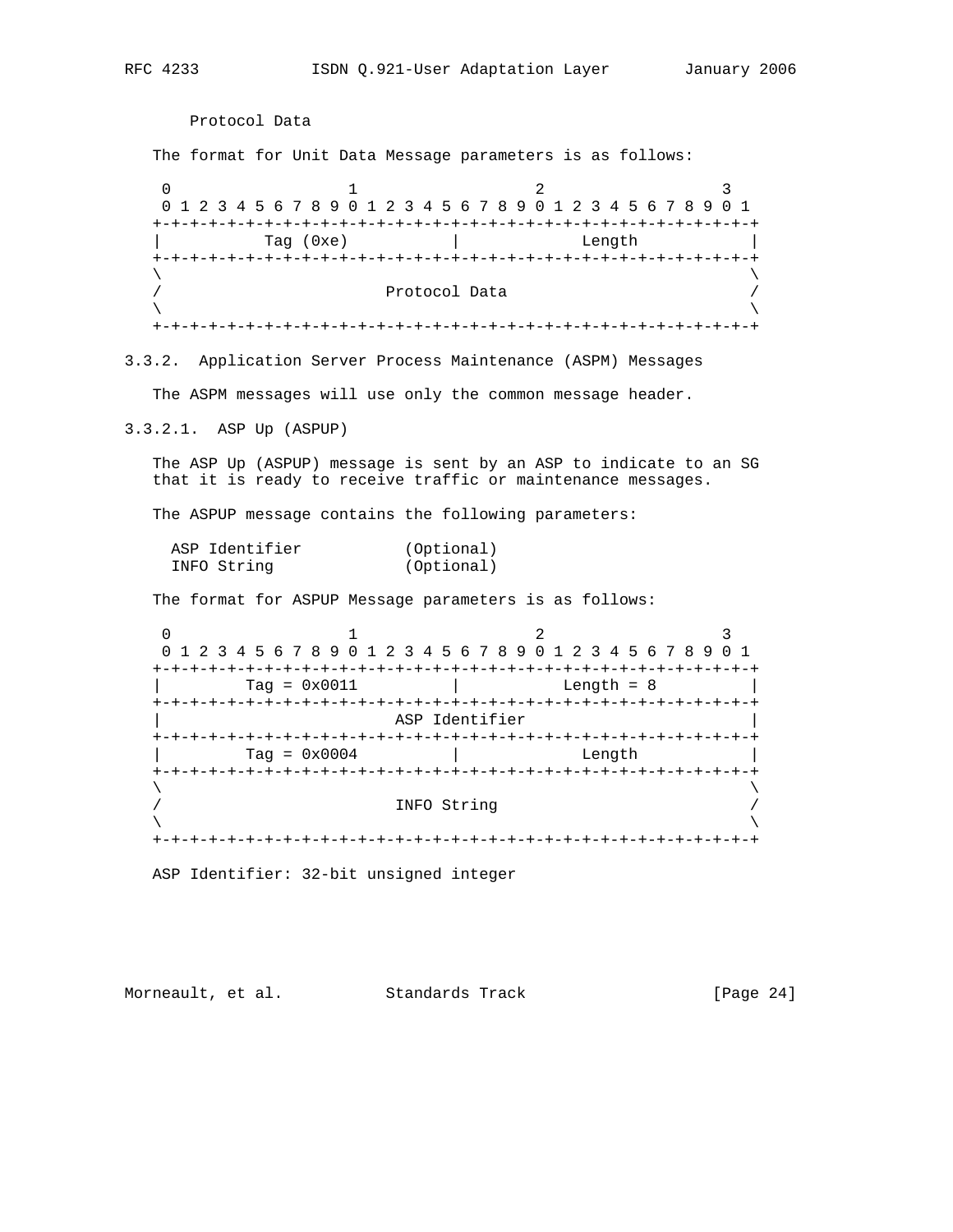The optional ASP Identifier parameter contains a unique value that is locally significant among the ASPs that support an AS. The SG should save the ASP Identifier to be used, if necessary, with the Notify message (see Section 3.3.3.2).

 The optional INFO String parameter can carry any meaningful 8-bit ASCII [2] character string along with the message. Length of the INFO String parameter is from 0 to 255 characters. No procedures are presently identified for its use, but the INFO String MAY be used for debugging purposes.

3.3.2.2. ASP Up Ack

 The ASP Up Ack message is used to acknowledge an ASP Up message received from a remote IUA peer.

The ASPUP Ack message contains the following parameters:

INFO String (optional)

The format for ASPUP Ack Message parameters is as follows:

| 0 1 2 3 4 5 6 7 8 9 0 1 2 3 4 5 6 7 8 9 0 1 2 3 4 5 6 7 8 9 0 1 |  |        |  |  |  |  |  |  |  |  |  |  |
|-----------------------------------------------------------------|--|--------|--|--|--|--|--|--|--|--|--|--|
|                                                                 |  |        |  |  |  |  |  |  |  |  |  |  |
| Tag = $0 \times 0004$                                           |  | Length |  |  |  |  |  |  |  |  |  |  |
|                                                                 |  |        |  |  |  |  |  |  |  |  |  |  |
|                                                                 |  |        |  |  |  |  |  |  |  |  |  |  |
| INFO String                                                     |  |        |  |  |  |  |  |  |  |  |  |  |
|                                                                 |  |        |  |  |  |  |  |  |  |  |  |  |
|                                                                 |  |        |  |  |  |  |  |  |  |  |  |  |

 The format and description of the optional INFO String parameter are the same as for the ASP Up message (see Section 3.3.2.1).

3.3.2.3. ASP Down (ASPDN)

 The ASP Down (ASPDN) message is sent by an ASP to indicate to an SG that it is NOT ready to receive traffic or maintenance messages.

The ASPDN message contains the following parameters:

INFO String (Optional)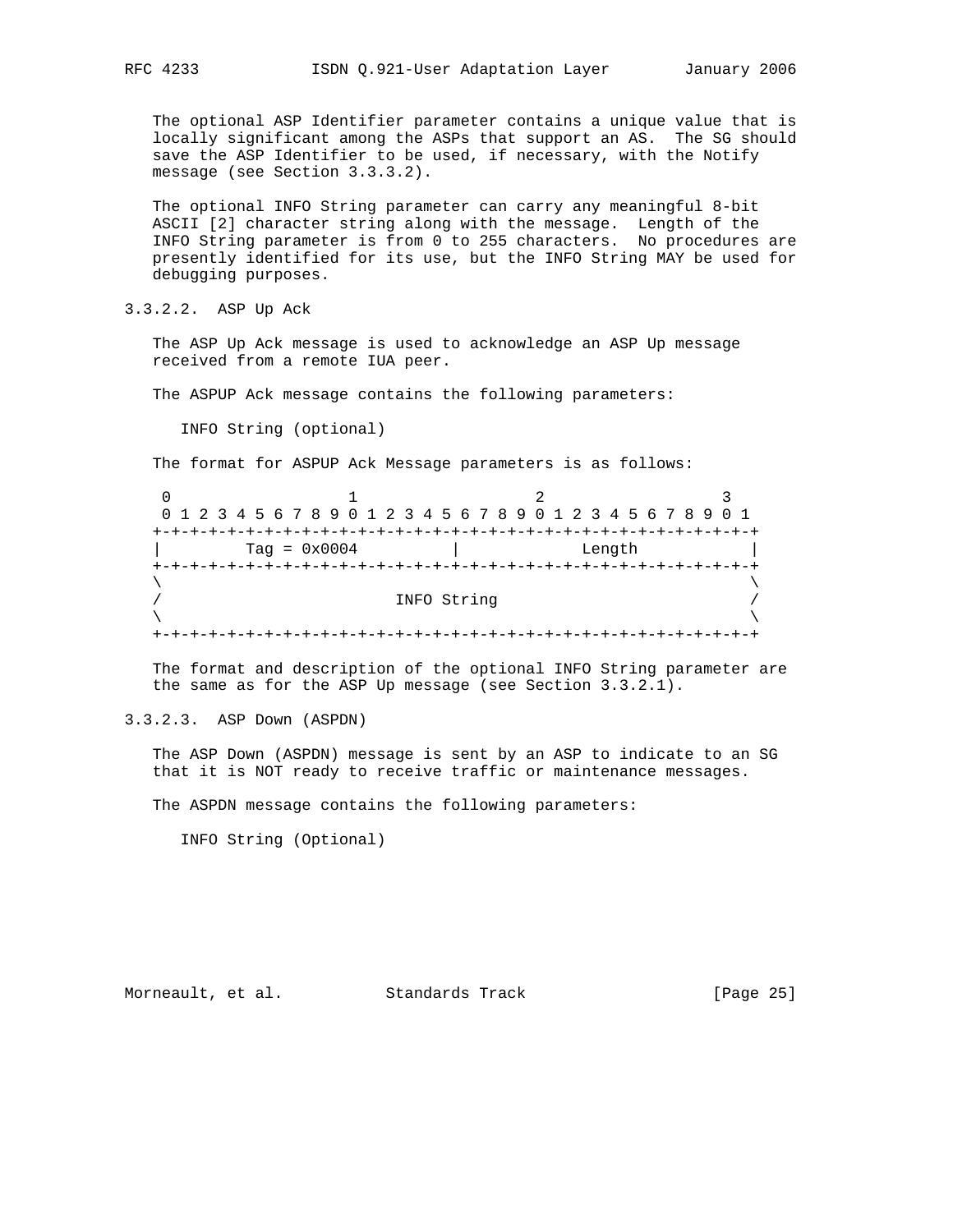The format for the ASPDN message parameters is as follows:

0  $1$  2 3 0 1 2 3 4 5 6 7 8 9 0 1 2 3 4 5 6 7 8 9 0 1 2 3 4 5 6 7 8 9 0 1 +-+-+-+-+-+-+-+-+-+-+-+-+-+-+-+-+-+-+-+-+-+-+-+-+-+-+-+-+-+-+-+-+ | Tag = 0x0004 | Length | +-+-+-+-+-+-+-+-+-+-+-+-+-+-+-+-+-+-+-+-+-+-+-+-+-+-+-+-+-+-+-+-+  $\lambda$  and  $\lambda$  and  $\lambda$  and  $\lambda$  and  $\lambda$  and  $\lambda$  and  $\lambda$  and  $\lambda$  and  $\lambda$  and  $\lambda$  and  $\lambda$  and  $\lambda$  and  $\lambda$  and  $\lambda$  and  $\lambda$  and  $\lambda$  and  $\lambda$  and  $\lambda$  and  $\lambda$  and  $\lambda$  and  $\lambda$  and  $\lambda$  and  $\lambda$  and  $\lambda$  and  $\lambda$  / INFO String /  $\lambda$  and  $\lambda$  and  $\lambda$  and  $\lambda$  and  $\lambda$  and  $\lambda$  and  $\lambda$  and  $\lambda$  and  $\lambda$  and  $\lambda$  and  $\lambda$  and  $\lambda$  and  $\lambda$  and  $\lambda$  and  $\lambda$  and  $\lambda$  and  $\lambda$  and  $\lambda$  and  $\lambda$  and  $\lambda$  and  $\lambda$  and  $\lambda$  and  $\lambda$  and  $\lambda$  and  $\lambda$  +-+-+-+-+-+-+-+-+-+-+-+-+-+-+-+-+-+-+-+-+-+-+-+-+-+-+-+-+-+-+-+-+

 The format and description of the optional INFO String parameter are the same as for the ASP Up message (see Section 3.3.2.1).

3.3.2.4. ASP Down Ack

 The ASP Down Ack message is used to acknowledge an ASP Down message received from a remote IUA peer.

The ASP Down Ack message contains the following parameters:

INFO String (Optional)

The format for the ASP Down Ack message parameters is as follows:

| 0 1 2 3 4 5 6 7 8 9 0 1 2 3 4 5 6 7 8 9 0 1 2 3 4 5 6 7 8 9 0 1 |        |  |  |  |  |  |  |  |  |  |  |  |  |
|-----------------------------------------------------------------|--------|--|--|--|--|--|--|--|--|--|--|--|--|
|                                                                 |        |  |  |  |  |  |  |  |  |  |  |  |  |
| $Taq = 0x0004$                                                  | Length |  |  |  |  |  |  |  |  |  |  |  |  |
|                                                                 |        |  |  |  |  |  |  |  |  |  |  |  |  |
|                                                                 |        |  |  |  |  |  |  |  |  |  |  |  |  |
| INFO String                                                     |        |  |  |  |  |  |  |  |  |  |  |  |  |
|                                                                 |        |  |  |  |  |  |  |  |  |  |  |  |  |
|                                                                 |        |  |  |  |  |  |  |  |  |  |  |  |  |

 The format and description of the optional INFO String parameter are the same as for the ASP Up message (see Section 3.3.2.1).

3.3.2.5. ASP Active (ASPAC)

 The ASPAC message is sent by an ASP to indicate to an SG that it is Active and ready to be used.

Morneault, et al. Standards Track [Page 26]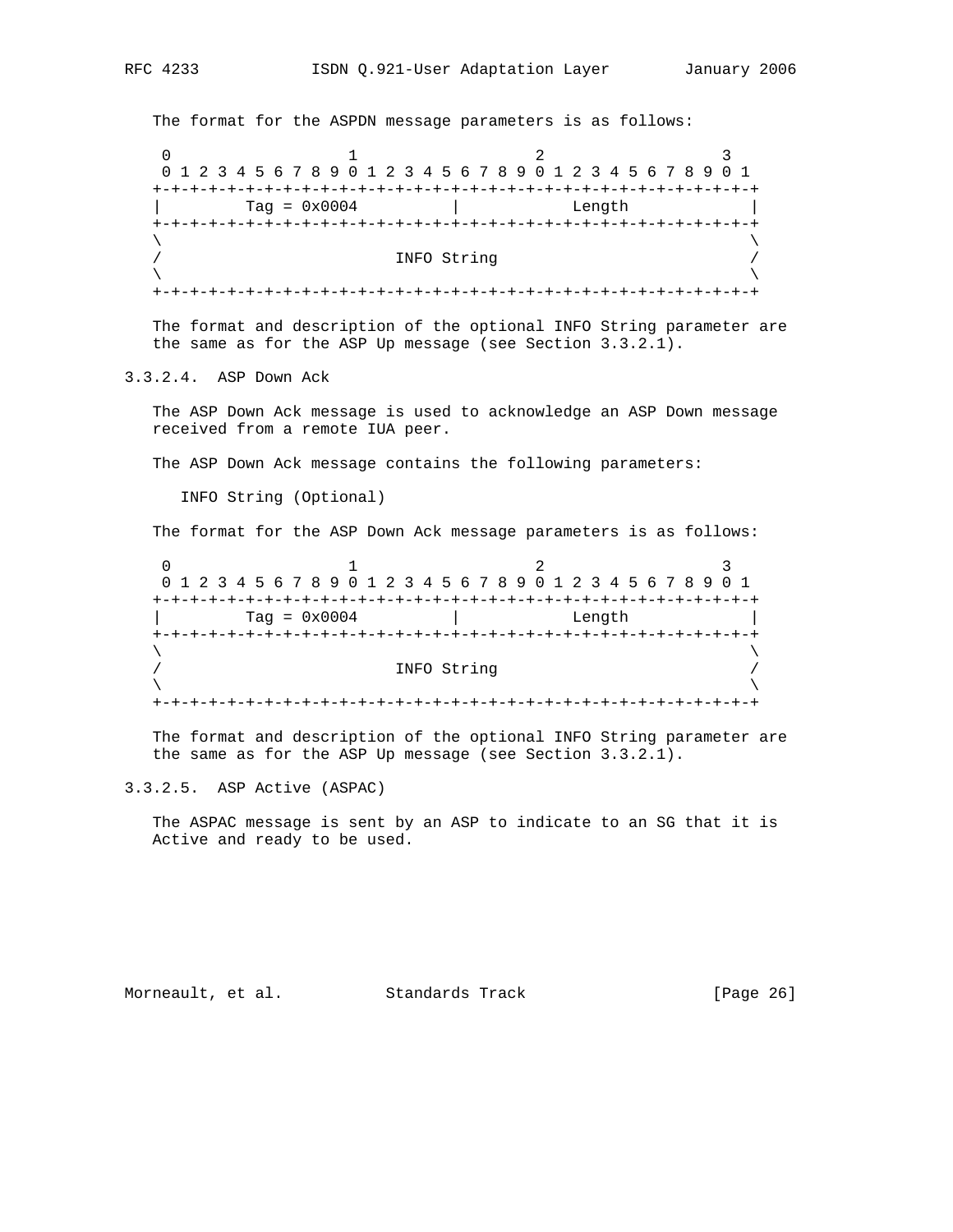The ASPAC message contains the following parameters:

 Traffic Mode Type (Mandatory) Interface Identifiers (Optional) - Combination of integer and integer ranges, OR - string (text-formatted) INFO String (Optional)

Morneault, et al. Standards Track [Page 27]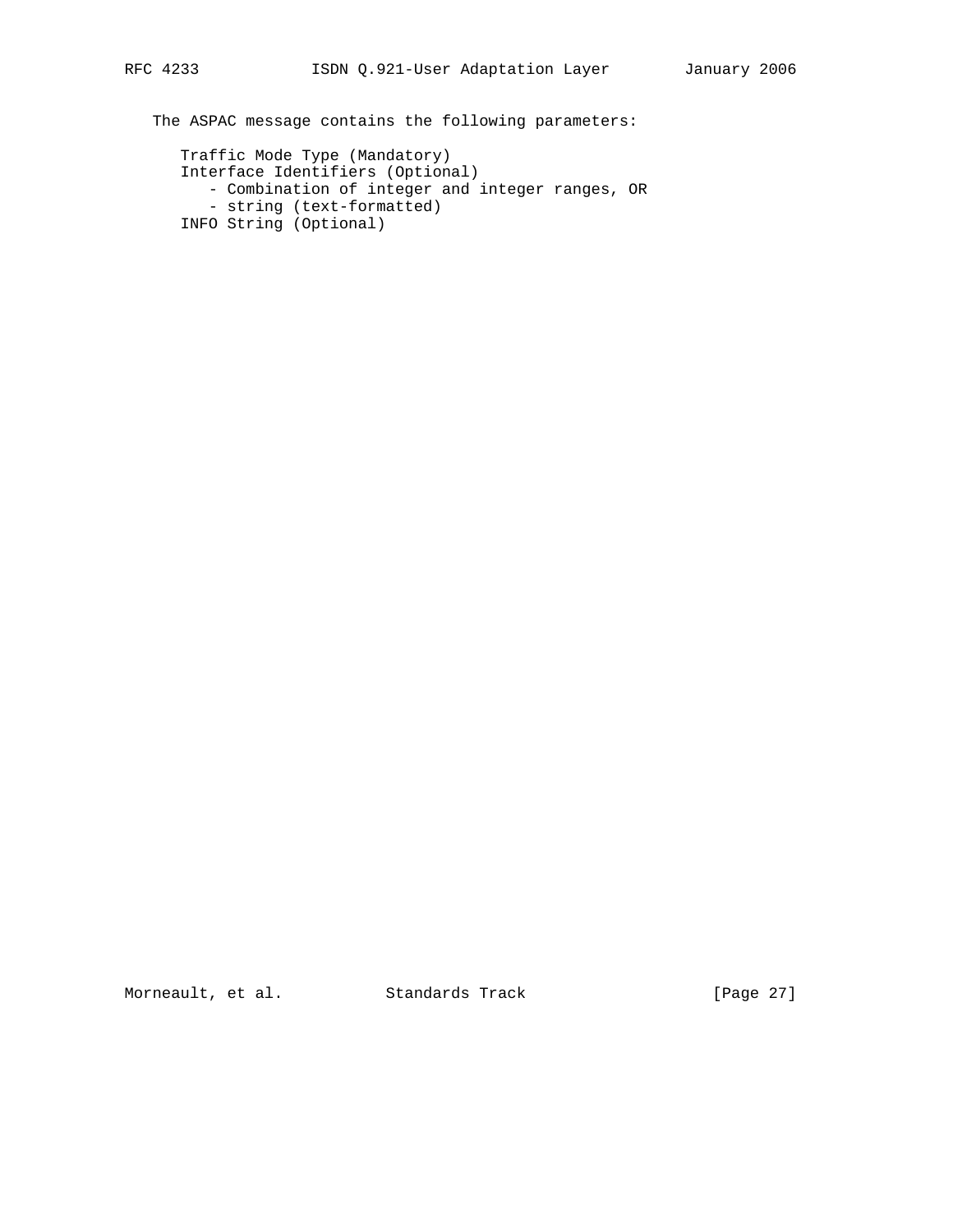The format for the ASPAC message using integer-formatted Interface Identifiers is as follows:

0  $1$  2 3 0 1 2 3 4 5 6 7 8 9 0 1 2 3 4 5 6 7 8 9 0 1 2 3 4 5 6 7 8 9 0 1 +-+-+-+-+-+-+-+-+-+-+-+-+-+-+-+-+-+-+-+-+-+-+-+-+-+-+-+-+-+-+-+-+ | Tag = 0x000b | Length = 8 | +-+-+-+-+-+-+-+-+-+-+-+-+-+-+-+-+-+-+-+-+-+-+-+-+-+-+-+-+-+-+-+-+ | Traffic Mode Type | +-+-+-+-+-+-+-+-+-+-+-+-+-+-+-+-+-+-+-+-+-+-+-+-+-+-+-+-+-+-+-+-+ Tag (0x1=integer) | Length +-+-+-+-+-+-+-+-+-+-+-+-+-+-+-+-+-+-+-+-+-+-+-+-+-+-+-+-+-+-+-+-+  $\lambda$  and  $\lambda$  and  $\lambda$  and  $\lambda$  and  $\lambda$  and  $\lambda$  and  $\lambda$  and  $\lambda$  and  $\lambda$  and  $\lambda$  and  $\lambda$  and  $\lambda$  and  $\lambda$  and  $\lambda$  and  $\lambda$  and  $\lambda$  and  $\lambda$  and  $\lambda$  and  $\lambda$  and  $\lambda$  and  $\lambda$  and  $\lambda$  and  $\lambda$  and  $\lambda$  and  $\lambda$  Interface Identifiers  $\lambda$  and  $\lambda$  and  $\lambda$  and  $\lambda$  and  $\lambda$  and  $\lambda$  and  $\lambda$  and  $\lambda$  and  $\lambda$  and  $\lambda$  and  $\lambda$  and  $\lambda$  and  $\lambda$  and  $\lambda$  and  $\lambda$  and  $\lambda$  and  $\lambda$  and  $\lambda$  and  $\lambda$  and  $\lambda$  and  $\lambda$  and  $\lambda$  and  $\lambda$  and  $\lambda$  and  $\lambda$  +-+-+-+-+-+-+-+-+-+-+-+-+-+-+-+-+-+-+-+-+-+-+-+-+-+-+-+-+-+-+-+-+ Tag (0x8=integer range) | Changth | Length +-+-+-+-+-+-+-+-+-+-+-+-+-+-+-+-+-+-+-+-+-+-+-+-+-+-+-+-+-+-+-+-+ | Interface Identifier Start1\* | +-+-+-+-+-+-+-+-+-+-+-+-+-+-+-+-+-+-+-+-+-+-+-+-+-+-+-+-+-+-+-+-+ | Interface Identifier Stop1\* | +-+-+-+-+-+-+-+-+-+-+-+-+-+-+-+-+-+-+-+-+-+-+-+-+-+-+-+-+-+-+-+-+ | Interface Identifier Start2\* | +-+-+-+-+-+-+-+-+-+-+-+-+-+-+-+-+-+-+-+-+-+-+-+-+-+-+-+-+-+-+-+-+ | Interface Identifier Stop2\* | +-+-+-+-+-+-+-+-+-+-+-+-+-+-+-+-+-+-+-+-+-+-+-+-+-+-+-+-+-+-+-+-+ . . . . . . +-+-+-+-+-+-+-+-+-+-+-+-+-+-+-+-+-+-+-+-+-+-+-+-+-+-+-+-+-+-+-+-+ | Interface Identifier StartN\* | +-+-+-+-+-+-+-+-+-+-+-+-+-+-+-+-+-+-+-+-+-+-+-+-+-+-+-+-+-+-+-+-+ | Interface Identifier StopN\* | +-+-+-+-+-+-+-+-+-+-+-+-+-+-+-+-+-+-+-+-+-+-+-+-+-+-+-+-+-+-+-+-+  $\lambda$  and  $\lambda$  and  $\lambda$  and  $\lambda$  and  $\lambda$  and  $\lambda$  and  $\lambda$  and  $\lambda$  and  $\lambda$  and  $\lambda$  and  $\lambda$  and  $\lambda$  and  $\lambda$  and  $\lambda$  and  $\lambda$  and  $\lambda$  and  $\lambda$  and  $\lambda$  and  $\lambda$  and  $\lambda$  and  $\lambda$  and  $\lambda$  and  $\lambda$  and  $\lambda$  and  $\lambda$  Additional Interface Identifier Parameters \ of Tag Type 0x1 or 0x8 \ / / +-+-+-+-+-+-+-+-+-+-+-+-+-+-+-+-+-+-+-+-+-+-+-+-+-+-+-+-+-+-+-+-+ Tag (0x4)  $\qquad \qquad \vert$  Length +-+-+-+-+-+-+-+-+-+-+-+-+-+-+-+-+-+-+-+-+-+-+-+-+-+-+-+-+-+-+-+-+  $\lambda$  and  $\lambda$  and  $\lambda$  and  $\lambda$  and  $\lambda$  and  $\lambda$  and  $\lambda$  and  $\lambda$  and  $\lambda$  and  $\lambda$  and  $\lambda$  and  $\lambda$  and  $\lambda$  and  $\lambda$  and  $\lambda$  and  $\lambda$  and  $\lambda$  and  $\lambda$  and  $\lambda$  and  $\lambda$  and  $\lambda$  and  $\lambda$  and  $\lambda$  and  $\lambda$  and  $\lambda$  INFO String  $\lambda$  and  $\lambda$  and  $\lambda$  and  $\lambda$  and  $\lambda$  and  $\lambda$  and  $\lambda$  and  $\lambda$  and  $\lambda$  and  $\lambda$  and  $\lambda$  and  $\lambda$  and  $\lambda$  and  $\lambda$  and  $\lambda$  and  $\lambda$  and  $\lambda$  and  $\lambda$  and  $\lambda$  and  $\lambda$  and  $\lambda$  and  $\lambda$  and  $\lambda$  and  $\lambda$  and  $\lambda$  +-+-+-+-+-+-+-+-+-+-+-+-+-+-+-+-+-+-+-+-+-+-+-+-+-+-+-+-+-+-+-+-+

Morneault, et al. Standards Track [Page 28]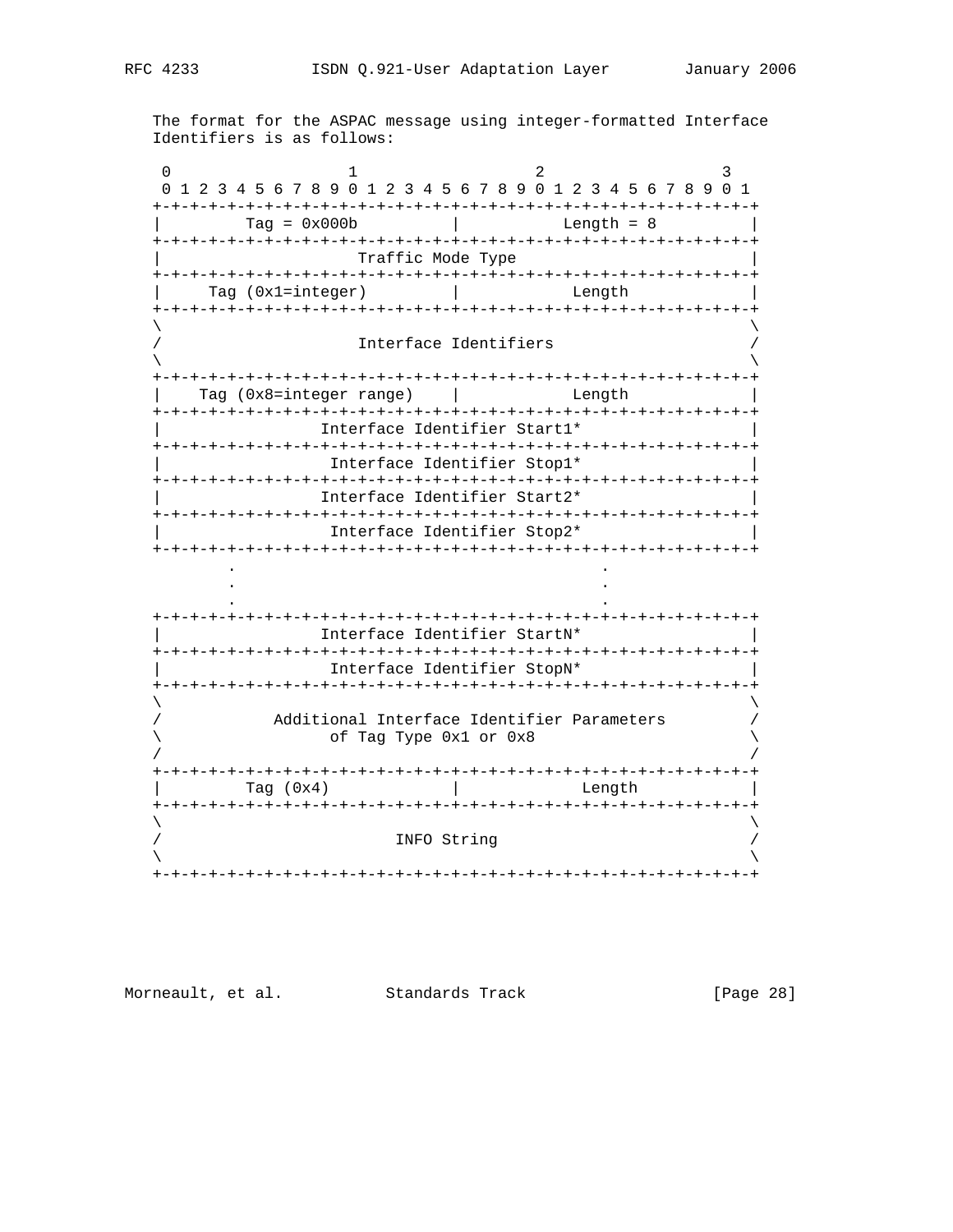The format for the ASPAC message using text-formatted (string) Interface Identifiers is as follows:

0  $1$  2 3 0 1 2 3 4 5 6 7 8 9 0 1 2 3 4 5 6 7 8 9 0 1 2 3 4 5 6 7 8 9 0 1 +-+-+-+-+-+-+-+-+-+-+-+-+-+-+-+-+-+-+-+-+-+-+-+-+-+-+-+-+-+-+-+-+ | Tag = 0x000b | Length = 8 | +-+-+-+-+-+-+-+-+-+-+-+-+-+-+-+-+-+-+-+-+-+-+-+-+-+-+-+-+-+-+-+-+ Traffic Mode Type +-+-+-+-+-+-+-+-+-+-+-+-+-+-+-+-+-+-+-+-+-+-+-+-+-+-+-+-+-+-+-+-+ Tag (0x3=string) | Length +-+-+-+-+-+-+-+-+-+-+-+-+-+-+-+-+-+-+-+-+-+-+-+-+-+-+-+-+-+-+-+-+  $\lambda$  and  $\lambda$  and  $\lambda$  and  $\lambda$  and  $\lambda$  and  $\lambda$  and  $\lambda$  and  $\lambda$  and  $\lambda$  and  $\lambda$  and  $\lambda$  and  $\lambda$  and  $\lambda$  and  $\lambda$  and  $\lambda$  and  $\lambda$  and  $\lambda$  and  $\lambda$  and  $\lambda$  and  $\lambda$  and  $\lambda$  and  $\lambda$  and  $\lambda$  and  $\lambda$  and  $\lambda$  Interface Identifiers  $\lambda$  and  $\lambda$  and  $\lambda$  and  $\lambda$  and  $\lambda$  and  $\lambda$  and  $\lambda$  and  $\lambda$  and  $\lambda$  and  $\lambda$  and  $\lambda$  and  $\lambda$  and  $\lambda$  and  $\lambda$  and  $\lambda$  and  $\lambda$  and  $\lambda$  and  $\lambda$  and  $\lambda$  and  $\lambda$  and  $\lambda$  and  $\lambda$  and  $\lambda$  and  $\lambda$  and  $\lambda$  +-+-+-+-+-+-+-+-+-+-+-+-+-+-+-+-+-+-+-+-+-+-+-+-+-+-+-+-+-+-+-+-+  $\lambda$  and  $\lambda$  and  $\lambda$  and  $\lambda$  and  $\lambda$  and  $\lambda$  and  $\lambda$  and  $\lambda$  and  $\lambda$  and  $\lambda$  and  $\lambda$  and  $\lambda$  and  $\lambda$  and  $\lambda$  and  $\lambda$  and  $\lambda$  and  $\lambda$  and  $\lambda$  and  $\lambda$  and  $\lambda$  and  $\lambda$  and  $\lambda$  and  $\lambda$  and  $\lambda$  and  $\lambda$  Additional Interface Identifier Parameters  $\setminus$  / / +-+-+-+-+-+-+-+-+-+-+-+-+-+-+-+-+-+-+-+-+-+-+-+-+-+-+-+-+-+-+-+-+ | Tag (0x4) | Length | +-+-+-+-+-+-+-+-+-+-+-+-+-+-+-+-+-+-+-+-+-+-+-+-+-+-+-+-+-+-+-+-+  $\lambda$  and  $\lambda$  and  $\lambda$  and  $\lambda$  and  $\lambda$  and  $\lambda$  and  $\lambda$  and  $\lambda$  and  $\lambda$  and  $\lambda$  and  $\lambda$  and  $\lambda$  and  $\lambda$  and  $\lambda$  and  $\lambda$  and  $\lambda$  and  $\lambda$  and  $\lambda$  and  $\lambda$  and  $\lambda$  and  $\lambda$  and  $\lambda$  and  $\lambda$  and  $\lambda$  and  $\lambda$  / INFO String /  $\lambda$  and  $\lambda$  and  $\lambda$  and  $\lambda$  and  $\lambda$  and  $\lambda$  and  $\lambda$  and  $\lambda$  and  $\lambda$  and  $\lambda$  and  $\lambda$  and  $\lambda$  and  $\lambda$  and  $\lambda$  and  $\lambda$  and  $\lambda$  and  $\lambda$  and  $\lambda$  and  $\lambda$  and  $\lambda$  and  $\lambda$  and  $\lambda$  and  $\lambda$  and  $\lambda$  and  $\lambda$  +-+-+-+-+-+-+-+-+-+-+-+-+-+-+-+-+-+-+-+-+-+-+-+-+-+-+-+-+-+-+-+-+

 The Traffic Mode Type parameter identifies the traffic mode of operation of the ASP within an AS. The valid values for Type are shown in the following table:

| Value | Description |
|-------|-------------|
| 0x1   | Over-ride   |
| 0x2   | Load-share  |

 Within a particular AS, only one Traffic Mode Type can be used. The Over-ride value indicates that the ASP is operating in Over-ride mode, where the ASP takes over all traffic in an Application Server (i.e., primary/backup operation), over-riding any currently active ASPs in the AS. In Load-share mode, the ASP will share in the traffic distribution with any other currently active ASPs.

 The optional Interface Identifiers parameter contains a list of Interface Identifier integers (Type 0x1 or Type 0x8) or text strings (Type 0x3) indexing the Application Server traffic that the sending ASP is configured/registered to receive. If integer-formatted

Morneault, et al. Standards Track [Page 29]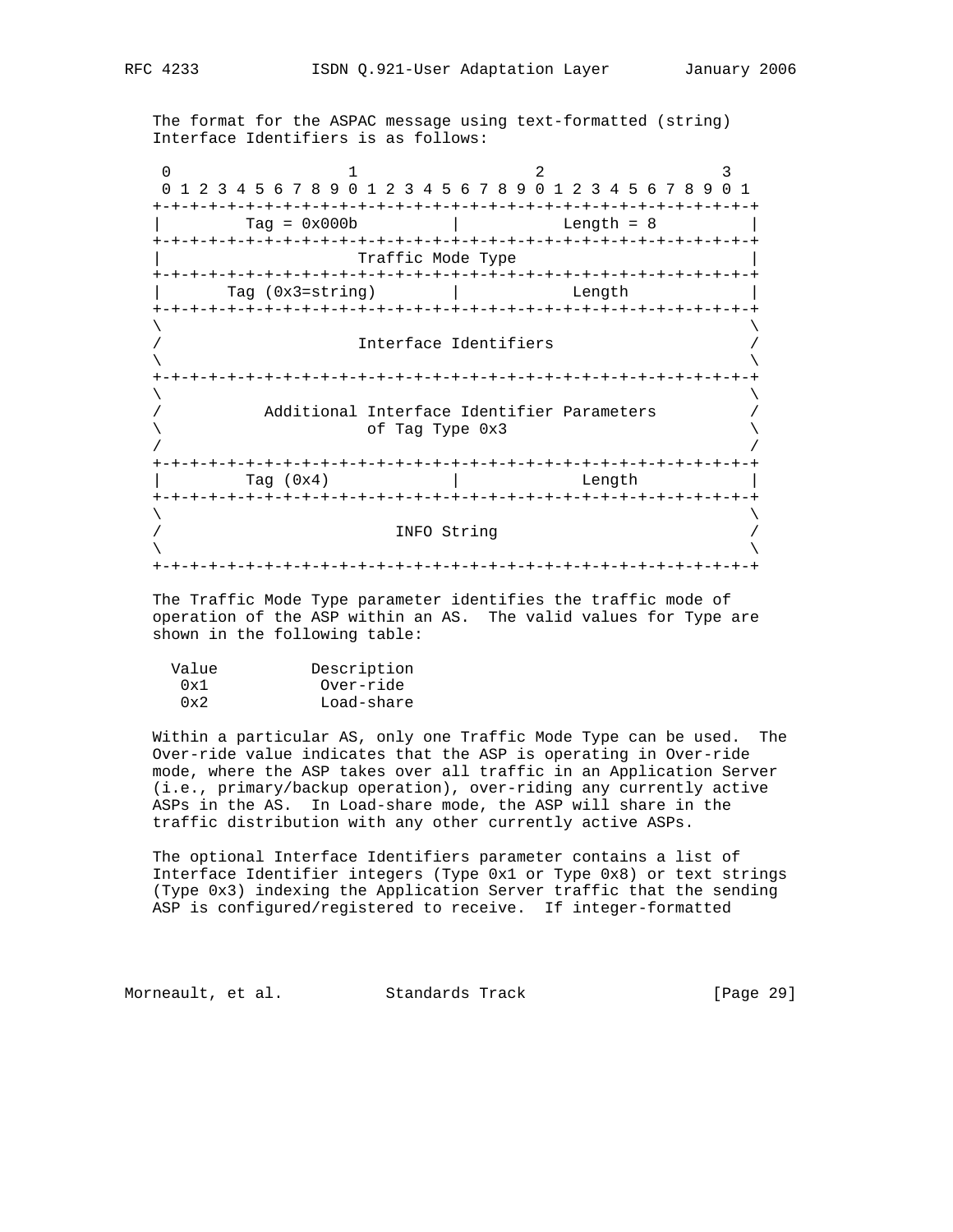Interface Identifiers are being used, the ASP can also send ranges of Interface Identifiers (Type 0x8). Interface Identifier types Integer (0x1) and Integer Range (0x8) are allowed in the same message. Text-formatted Interface Identifiers (0x3) cannot be used with either Integer (0x1) or Integer Range (0x8) types.

 If no Interface Identifiers are included, the message is for all provisioned Interface Identifiers within the AS or ASes in which the ASP is provisioned. If only a subset of Interface Identifiers is included, the ASP is noted as Active for all the Interface Identifiers provisioned for that AS.

 Note: If the optional Interface Identifier parameter is present, the integer-formatted Interface Identifier MUST be supported, whereas the text-formatted Interface Identifier MAY be supported.

 The format and description of the optional INFO String parameter are the same as for the ASP Up message (see Section 3.3.2.1.).

 An SG that receives an ASPAC with an incorrect Traffic Mode Type for a particular Interface Identifier will respond with an Error Message (Cause: Unsupported Traffic Handling Mode).

3.3.2.6. ASP Active Ack

 The ASPAC Ack message is used to acknowledge an ASP Active message received from a remote IUA peer.

The ASPAC Ack message contains the following parameters:

 Traffic Mode Type (Mandatory) Interface Identifier (Optional) - Combination of integer and integer ranges, OR - string (text formatted) INFO String (Optional)

Morneault, et al. Standards Track [Page 30]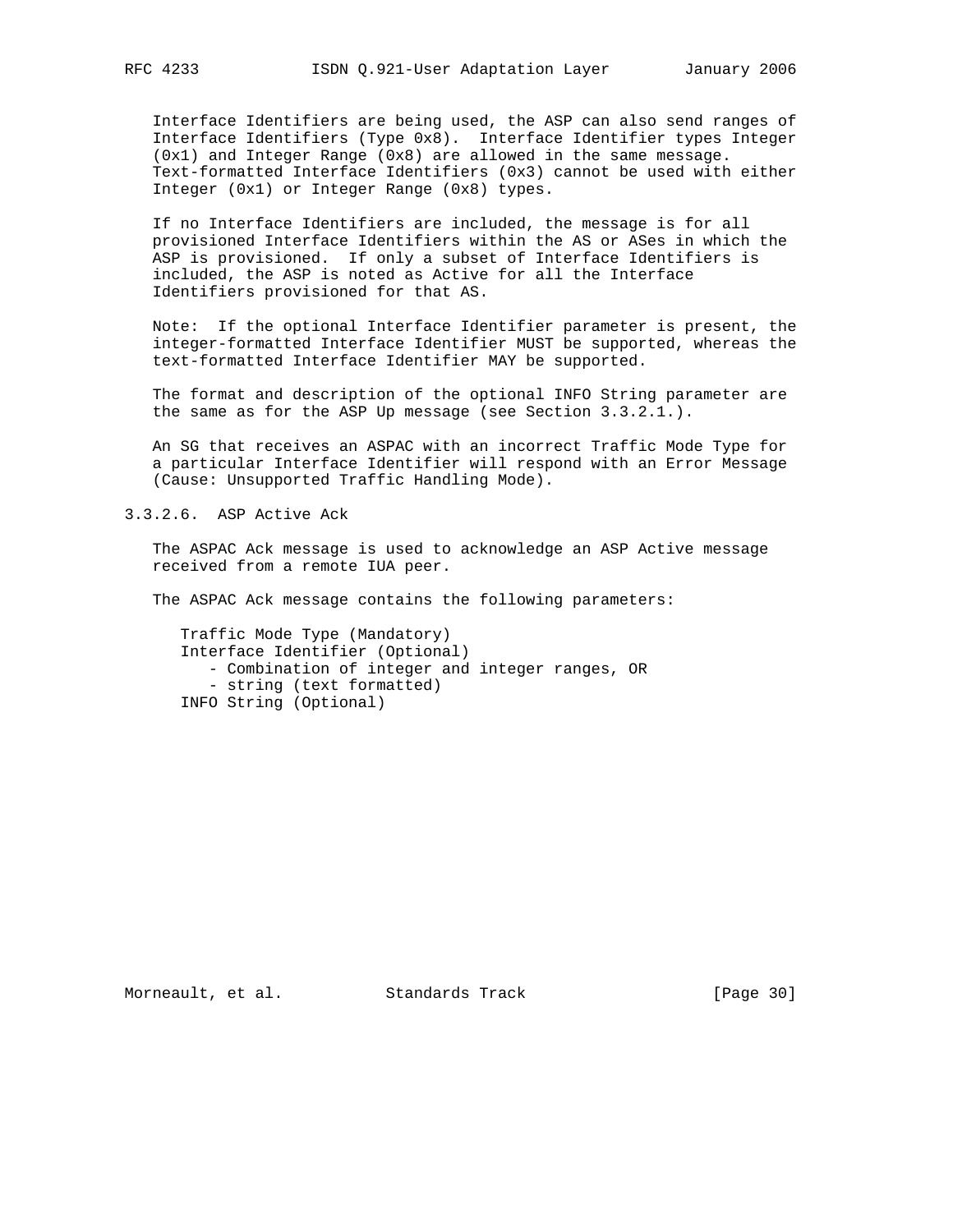The format for the ASPAC Ack message with integer-formatted Interface Identifiers is as follows:

0  $1$  2 3 0 1 2 3 4 5 6 7 8 9 0 1 2 3 4 5 6 7 8 9 0 1 2 3 4 5 6 7 8 9 0 1 +-+-+-+-+-+-+-+-+-+-+-+-+-+-+-+-+-+-+-+-+-+-+-+-+-+-+-+-+-+-+-+-+ | Tag = 0x000b | Length = 8 | +-+-+-+-+-+-+-+-+-+-+-+-+-+-+-+-+-+-+-+-+-+-+-+-+-+-+-+-+-+-+-+-+ | Traffic Mode Type | +-+-+-+-+-+-+-+-+-+-+-+-+-+-+-+-+-+-+-+-+-+-+-+-+-+-+-+-+-+-+-+-+ Tag (0x1=integer) | Length +-+-+-+-+-+-+-+-+-+-+-+-+-+-+-+-+-+-+-+-+-+-+-+-+-+-+-+-+-+-+-+-+  $\lambda$  and  $\lambda$  and  $\lambda$  and  $\lambda$  and  $\lambda$  and  $\lambda$  and  $\lambda$  and  $\lambda$  and  $\lambda$  and  $\lambda$  and  $\lambda$  and  $\lambda$  and  $\lambda$  and  $\lambda$  and  $\lambda$  and  $\lambda$  and  $\lambda$  and  $\lambda$  and  $\lambda$  and  $\lambda$  and  $\lambda$  and  $\lambda$  and  $\lambda$  and  $\lambda$  and  $\lambda$  Interface Identifiers  $\lambda$  and  $\lambda$  and  $\lambda$  and  $\lambda$  and  $\lambda$  and  $\lambda$  and  $\lambda$  and  $\lambda$  and  $\lambda$  and  $\lambda$  and  $\lambda$  and  $\lambda$  and  $\lambda$  and  $\lambda$  and  $\lambda$  and  $\lambda$  and  $\lambda$  and  $\lambda$  and  $\lambda$  and  $\lambda$  and  $\lambda$  and  $\lambda$  and  $\lambda$  and  $\lambda$  and  $\lambda$  +-+-+-+-+-+-+-+-+-+-+-+-+-+-+-+-+-+-+-+-+-+-+-+-+-+-+-+-+-+-+-+-+ Tag (0x8=integer range) | Changth | Length +-+-+-+-+-+-+-+-+-+-+-+-+-+-+-+-+-+-+-+-+-+-+-+-+-+-+-+-+-+-+-+-+ | Interface Identifier Start1\* | +-+-+-+-+-+-+-+-+-+-+-+-+-+-+-+-+-+-+-+-+-+-+-+-+-+-+-+-+-+-+-+-+ | Interface Identifier Stop1\* | +-+-+-+-+-+-+-+-+-+-+-+-+-+-+-+-+-+-+-+-+-+-+-+-+-+-+-+-+-+-+-+-+ | Interface Identifier Start2\* | +-+-+-+-+-+-+-+-+-+-+-+-+-+-+-+-+-+-+-+-+-+-+-+-+-+-+-+-+-+-+-+-+ | Interface Identifier Stop2\* | +-+-+-+-+-+-+-+-+-+-+-+-+-+-+-+-+-+-+-+-+-+-+-+-+-+-+-+-+-+-+-+-+ . . . . . . +-+-+-+-+-+-+-+-+-+-+-+-+-+-+-+-+-+-+-+-+-+-+-+-+-+-+-+-+-+-+-+-+ | Interface Identifier StartN\* | +-+-+-+-+-+-+-+-+-+-+-+-+-+-+-+-+-+-+-+-+-+-+-+-+-+-+-+-+-+-+-+-+ | Interface Identifier StopN\* | +-+-+-+-+-+-+-+-+-+-+-+-+-+-+-+-+-+-+-+-+-+-+-+-+-+-+-+-+-+-+-+-+  $\lambda$  and  $\lambda$  and  $\lambda$  and  $\lambda$  and  $\lambda$  and  $\lambda$  and  $\lambda$  and  $\lambda$  and  $\lambda$  and  $\lambda$  and  $\lambda$  and  $\lambda$  and  $\lambda$  and  $\lambda$  and  $\lambda$  and  $\lambda$  and  $\lambda$  and  $\lambda$  and  $\lambda$  and  $\lambda$  and  $\lambda$  and  $\lambda$  and  $\lambda$  and  $\lambda$  and  $\lambda$  Additional Interface Identifier Parameters \ of Tag Type 0x1 or 0x8 \ / / +-+-+-+-+-+-+-+-+-+-+-+-+-+-+-+-+-+-+-+-+-+-+-+-+-+-+-+-+-+-+-+-+ Tag (0x4) | Length +-+-+-+-+-+-+-+-+-+-+-+-+-+-+-+-+-+-+-+-+-+-+-+-+-+-+-+-+-+-+-+-+  $\lambda$  and  $\lambda$  and  $\lambda$  and  $\lambda$  and  $\lambda$  and  $\lambda$  and  $\lambda$  and  $\lambda$  and  $\lambda$  and  $\lambda$  and  $\lambda$  and  $\lambda$  and  $\lambda$  and  $\lambda$  and  $\lambda$  and  $\lambda$  and  $\lambda$  and  $\lambda$  and  $\lambda$  and  $\lambda$  and  $\lambda$  and  $\lambda$  and  $\lambda$  and  $\lambda$  and  $\lambda$  INFO String  $\lambda$  and  $\lambda$  and  $\lambda$  and  $\lambda$  and  $\lambda$  and  $\lambda$  and  $\lambda$  and  $\lambda$  and  $\lambda$  and  $\lambda$  and  $\lambda$  and  $\lambda$  and  $\lambda$  and  $\lambda$  and  $\lambda$  and  $\lambda$  and  $\lambda$  and  $\lambda$  and  $\lambda$  and  $\lambda$  and  $\lambda$  and  $\lambda$  and  $\lambda$  and  $\lambda$  and  $\lambda$  +-+-+-+-+-+-+-+-+-+-+-+-+-+-+-+-+-+-+-+-+-+-+-+-+-+-+-+-+-+-+-+-+

Morneault, et al. Standards Track [Page 31]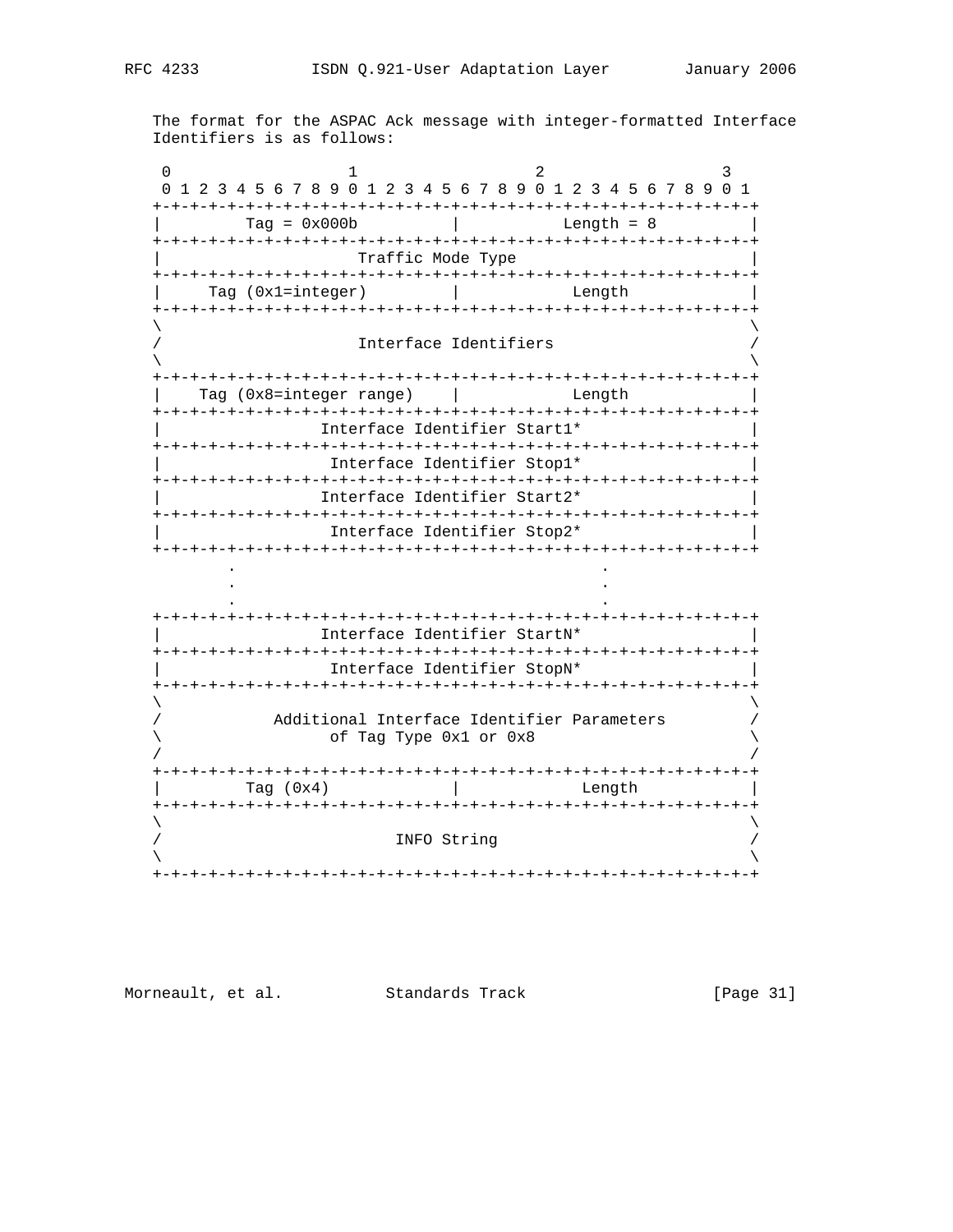The format for the ASP Active Ack message using text-formatted (string) Interface Identifiers is as follows:

0  $1$  2 3 0 1 2 3 4 5 6 7 8 9 0 1 2 3 4 5 6 7 8 9 0 1 2 3 4 5 6 7 8 9 0 1 +-+-+-+-+-+-+-+-+-+-+-+-+-+-+-+-+-+-+-+-+-+-+-+-+-+-+-+-+-+-+-+-+  $Tag = 0x000b$  | Length = 8 +-+-+-+-+-+-+-+-+-+-+-+-+-+-+-+-+-+-+-+-+-+-+-+-+-+-+-+-+-+-+-+-+ Traffic Mode Type +-+-+-+-+-+-+-+-+-+-+-+-+-+-+-+-+-+-+-+-+-+-+-+-+-+-+-+-+-+-+-+-+ Tag (0x3=string) | Length +-+-+-+-+-+-+-+-+-+-+-+-+-+-+-+-+-+-+-+-+-+-+-+-+-+-+-+-+-+-+-+-+  $\lambda$  and  $\lambda$  and  $\lambda$  and  $\lambda$  and  $\lambda$  and  $\lambda$  and  $\lambda$  and  $\lambda$  and  $\lambda$  and  $\lambda$  and  $\lambda$  and  $\lambda$  and  $\lambda$  and  $\lambda$  and  $\lambda$  and  $\lambda$  and  $\lambda$  and  $\lambda$  and  $\lambda$  and  $\lambda$  and  $\lambda$  and  $\lambda$  and  $\lambda$  and  $\lambda$  and  $\lambda$  Interface Identifiers  $\lambda$  and  $\lambda$  and  $\lambda$  and  $\lambda$  and  $\lambda$  and  $\lambda$  and  $\lambda$  and  $\lambda$  and  $\lambda$  and  $\lambda$  and  $\lambda$  and  $\lambda$  and  $\lambda$  and  $\lambda$  and  $\lambda$  and  $\lambda$  and  $\lambda$  and  $\lambda$  and  $\lambda$  and  $\lambda$  and  $\lambda$  and  $\lambda$  and  $\lambda$  and  $\lambda$  and  $\lambda$  +-+-+-+-+-+-+-+-+-+-+-+-+-+-+-+-+-+-+-+-+-+-+-+-+-+-+-+-+-+-+-+-+  $\lambda$  and  $\lambda$  and  $\lambda$  and  $\lambda$  and  $\lambda$  and  $\lambda$  and  $\lambda$  and  $\lambda$  and  $\lambda$  and  $\lambda$  and  $\lambda$  and  $\lambda$  and  $\lambda$  and  $\lambda$  and  $\lambda$  and  $\lambda$  and  $\lambda$  and  $\lambda$  and  $\lambda$  and  $\lambda$  and  $\lambda$  and  $\lambda$  and  $\lambda$  and  $\lambda$  and  $\lambda$  Additional Interface Identifier Parameters \ of Tag Type 0x3 \ / / +-+-+-+-+-+-+-+-+-+-+-+-+-+-+-+-+-+-+-+-+-+-+-+-+-+-+-+-+-+-+-+-+ Tag (0x4) | Length +-+-+-+-+-+-+-+-+-+-+-+-+-+-+-+-+-+-+-+-+-+-+-+-+-+-+-+-+-+-+-+-+  $\lambda$  and  $\lambda$  and  $\lambda$  and  $\lambda$  and  $\lambda$  and  $\lambda$  and  $\lambda$  and  $\lambda$  and  $\lambda$  and  $\lambda$  and  $\lambda$  and  $\lambda$  and  $\lambda$  and  $\lambda$  and  $\lambda$  and  $\lambda$  and  $\lambda$  and  $\lambda$  and  $\lambda$  and  $\lambda$  and  $\lambda$  and  $\lambda$  and  $\lambda$  and  $\lambda$  and  $\lambda$  / INFO String /  $\lambda$  and  $\lambda$  and  $\lambda$  and  $\lambda$  and  $\lambda$  and  $\lambda$  and  $\lambda$  and  $\lambda$  and  $\lambda$  and  $\lambda$  and  $\lambda$  and  $\lambda$  and  $\lambda$  and  $\lambda$  and  $\lambda$  and  $\lambda$  and  $\lambda$  and  $\lambda$  and  $\lambda$  and  $\lambda$  and  $\lambda$  and  $\lambda$  and  $\lambda$  and  $\lambda$  and  $\lambda$  +-+-+-+-+-+-+-+-+-+-+-+-+-+-+-+-+-+-+-+-+-+-+-+-+-+-+-+-+-+-+-+-+

 The format of the Traffic Mode Type and Interface Identifier parameters is the same as for the ASP Active message (see Section 3.3.2.5).

 The format and description of the optional INFO String parameter are the same as for the ASP Up message (see Section 3.3.2.1).

3.3.2.7. ASP Inactive (ASPIA)

 The ASPIA message is sent by an ASP to indicate to an SG that it is no longer an active ASP to be used from within a list of ASPs. The SG will respond with an ASPIA Ack message and either discard incoming messages or buffer for a timed period and then discard.

Morneault, et al. Standards Track [Page 32]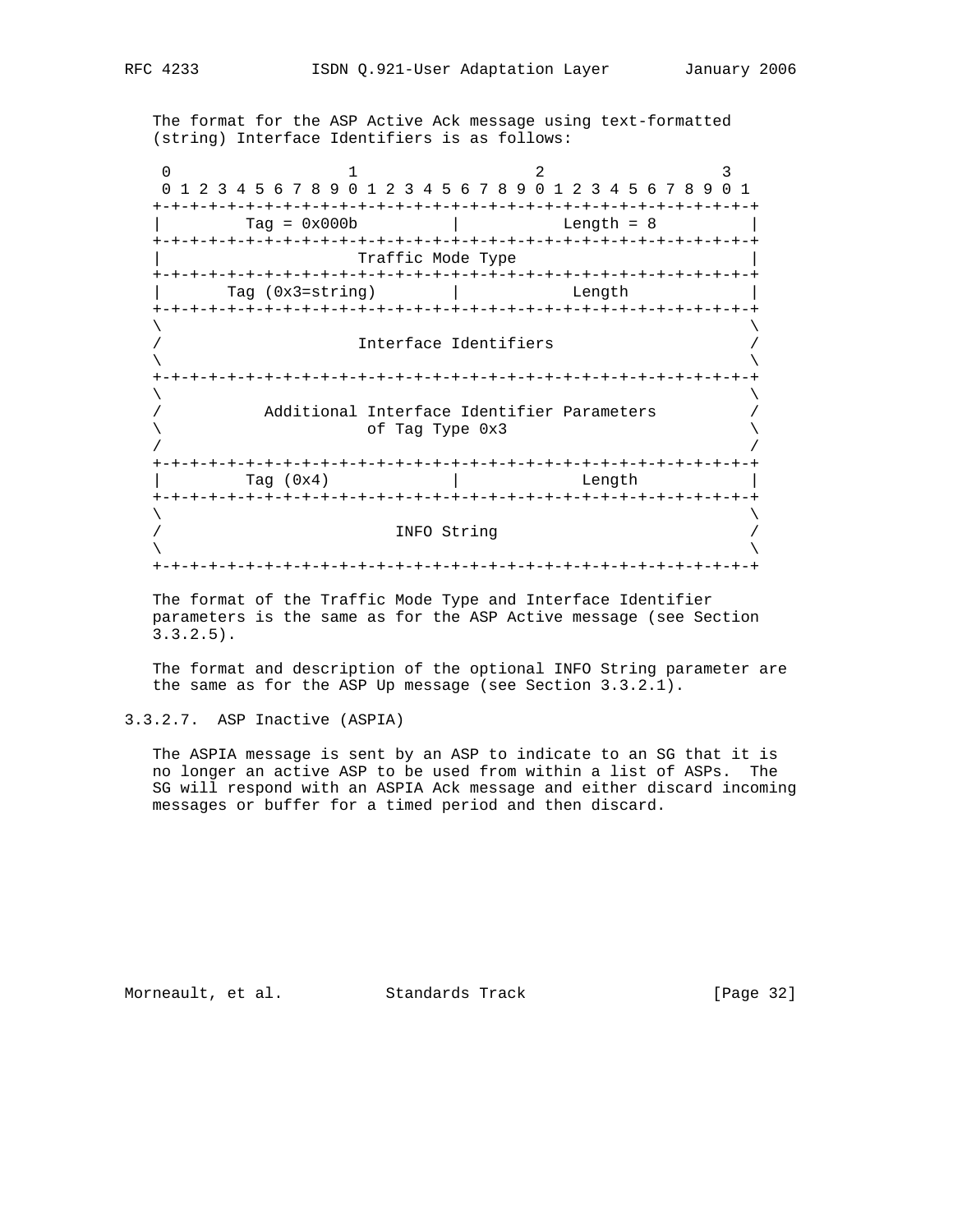The ASPIA message contains the following parameters:

Interface Identifiers (Optional)

- Combination of integer and integer ranges, OR
- string (text formatted)

```
 INFO String (Optional)
```
 The format for the ASP Inactive message parameters using integer formatted Interface Identifiers is as follows:

Morneault, et al. Standards Track [Page 33]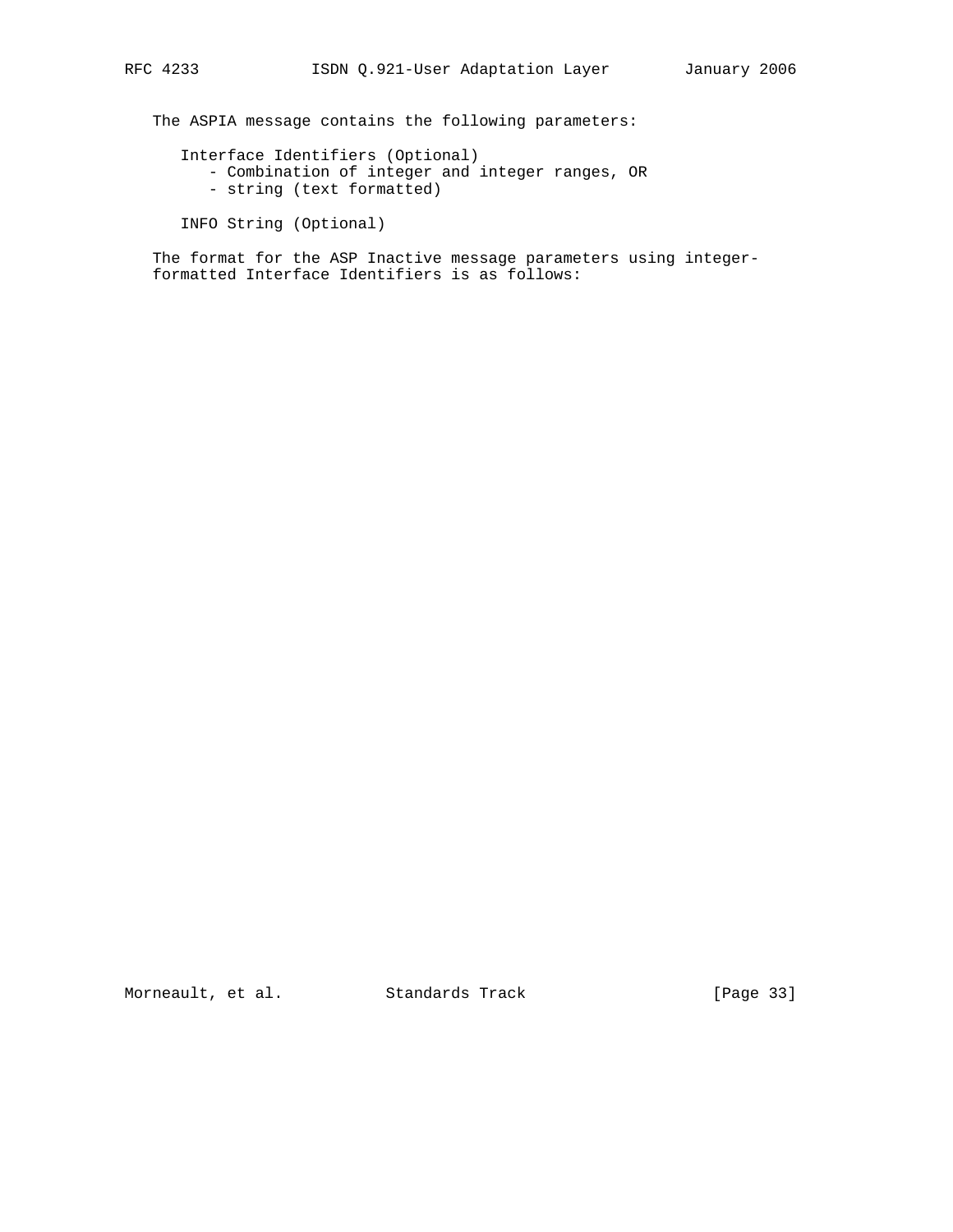$\cap$  $\mathbf{1}$  $\mathcal{L}$ ર 0 1 2 3 4 5 6 7 8 9 0 1 2 3 4 5 6 7 8 9 0 1 2 3 4 5 6 7 8 9 0 1 Tag (0x1=integer) | Length Interface Identifiers Tag (0x8=integer range) | | Length Interface Identifier Start1\* Interface Identifier Stop1\* Interface Identifier Start2\* Interface Identifier Stop2\* Interface Identifier StartN\* Interface Identifier StopN\* Additional Interface Identifier Parameters of Tag Type 0x1 or 0x8 Tag (0x4) and a contract the length INFO String 

[Page  $34$ ]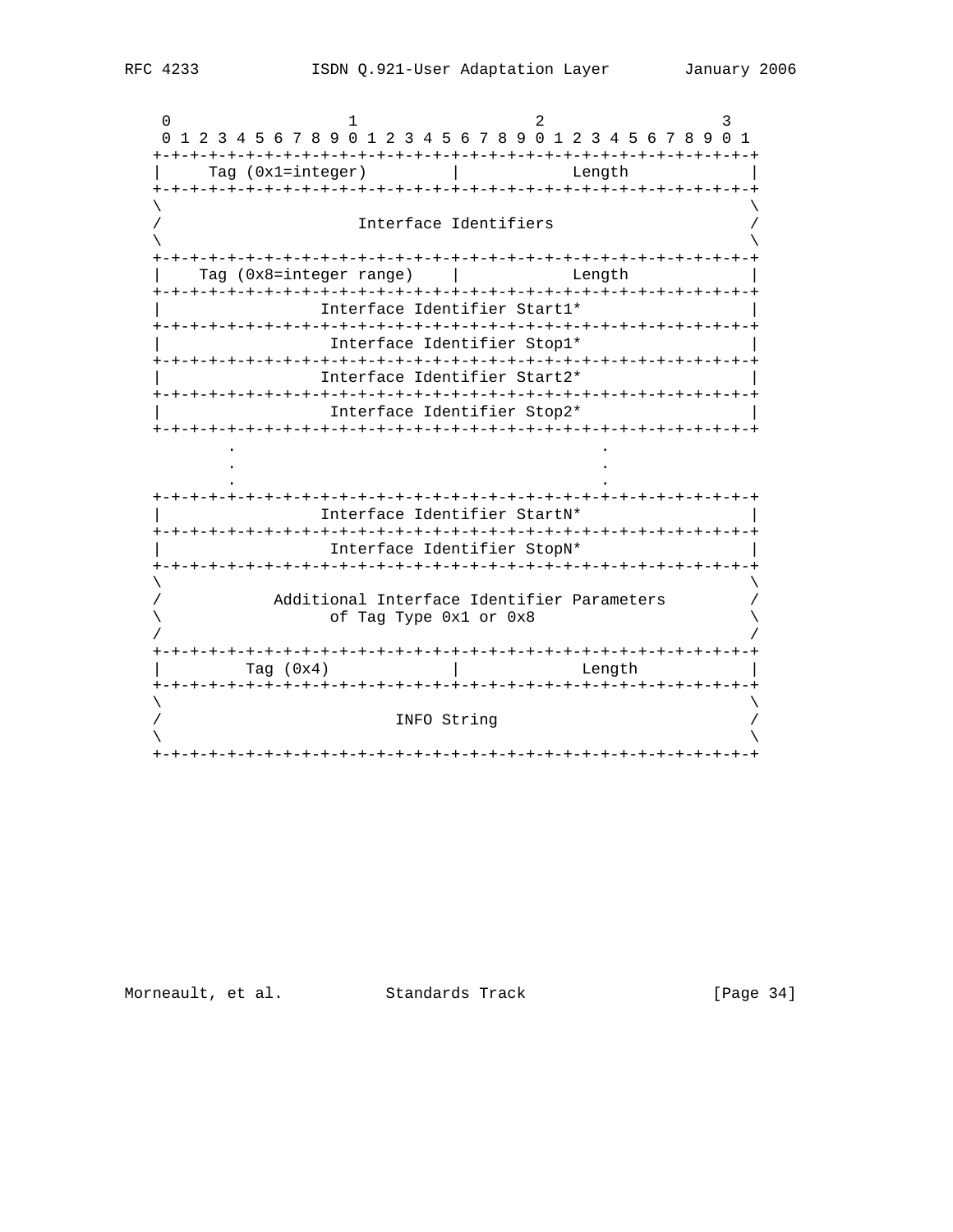The format for the ASP Inactive message using text-formatted (string) Interface Identifiers is as follows:

0  $1$  2 3 0 1 2 3 4 5 6 7 8 9 0 1 2 3 4 5 6 7 8 9 0 1 2 3 4 5 6 7 8 9 0 1 +-+-+-+-+-+-+-+-+-+-+-+-+-+-+-+-+-+-+-+-+-+-+-+-+-+-+-+-+-+-+-+-+ Tag (0x3=string) | Length +-+-+-+-+-+-+-+-+-+-+-+-+-+-+-+-+-+-+-+-+-+-+-+-+-+-+-+-+-+-+-+-+  $\lambda$  and  $\lambda$  and  $\lambda$  and  $\lambda$  and  $\lambda$  and  $\lambda$  and  $\lambda$  and  $\lambda$  and  $\lambda$  and  $\lambda$  and  $\lambda$  and  $\lambda$  and  $\lambda$  and  $\lambda$  and  $\lambda$  and  $\lambda$  and  $\lambda$  and  $\lambda$  and  $\lambda$  and  $\lambda$  and  $\lambda$  and  $\lambda$  and  $\lambda$  and  $\lambda$  and  $\lambda$  Interface Identifiers  $\lambda$  and  $\lambda$  and  $\lambda$  and  $\lambda$  and  $\lambda$  and  $\lambda$  and  $\lambda$  and  $\lambda$  and  $\lambda$  and  $\lambda$  and  $\lambda$  and  $\lambda$  and  $\lambda$  and  $\lambda$  and  $\lambda$  and  $\lambda$  and  $\lambda$  and  $\lambda$  and  $\lambda$  and  $\lambda$  and  $\lambda$  and  $\lambda$  and  $\lambda$  and  $\lambda$  and  $\lambda$  +-+-+-+-+-+-+-+-+-+-+-+-+-+-+-+-+-+-+-+-+-+-+-+-+-+-+-+-+-+-+-+-+  $\lambda$  and  $\lambda$  and  $\lambda$  and  $\lambda$  and  $\lambda$  and  $\lambda$  and  $\lambda$  and  $\lambda$  and  $\lambda$  and  $\lambda$  and  $\lambda$  and  $\lambda$  and  $\lambda$  and  $\lambda$  and  $\lambda$  and  $\lambda$  and  $\lambda$  and  $\lambda$  and  $\lambda$  and  $\lambda$  and  $\lambda$  and  $\lambda$  and  $\lambda$  and  $\lambda$  and  $\lambda$  Additional Interface Identifier Parameters  $\setminus$  / / +-+-+-+-+-+-+-+-+-+-+-+-+-+-+-+-+-+-+-+-+-+-+-+-+-+-+-+-+-+-+-+-+ Tag (0x4) | Length +-+-+-+-+-+-+-+-+-+-+-+-+-+-+-+-+-+-+-+-+-+-+-+-+-+-+-+-+-+-+-+-+  $\lambda$  and  $\lambda$  and  $\lambda$  and  $\lambda$  and  $\lambda$  and  $\lambda$  and  $\lambda$  and  $\lambda$  and  $\lambda$  and  $\lambda$  and  $\lambda$  and  $\lambda$  and  $\lambda$  and  $\lambda$  and  $\lambda$  and  $\lambda$  and  $\lambda$  and  $\lambda$  and  $\lambda$  and  $\lambda$  and  $\lambda$  and  $\lambda$  and  $\lambda$  and  $\lambda$  and  $\lambda$  / INFO String /  $\lambda$  and  $\lambda$  and  $\lambda$  and  $\lambda$  and  $\lambda$  and  $\lambda$  and  $\lambda$  and  $\lambda$  and  $\lambda$  and  $\lambda$  and  $\lambda$  and  $\lambda$  and  $\lambda$  and  $\lambda$  and  $\lambda$  and  $\lambda$  and  $\lambda$  and  $\lambda$  and  $\lambda$  and  $\lambda$  and  $\lambda$  and  $\lambda$  and  $\lambda$  and  $\lambda$  and  $\lambda$  +-+-+-+-+-+-+-+-+-+-+-+-+-+-+-+-+-+-+-+-+-+-+-+-+-+-+-+-+-+-+-+-+

 The optional Interface Identifiers parameter contains a list of Interface Identifier integers or text strings indexing the Application Server traffic that the sending ASP is configured/registered to receive, but does not want to receive at this time.

 The format and description of the optional Interface Identifiers and INFO String parameters are the same as for the ASP Active message (see Section 3.3.2.5).

3.3.2.8. ASP Inactive Ack

 The ASP Inactive (ASPIA) Ack message is used to acknowledge an ASP Inactive message received from a remote IUA peer.

The ASPIA Ack message contains the following parameters:

 Interface Identifiers (Optional) - Combination of integer and integer ranges, OR - string (text formatted) INFO String (Optional)

Morneault, et al. Standards Track [Page 35]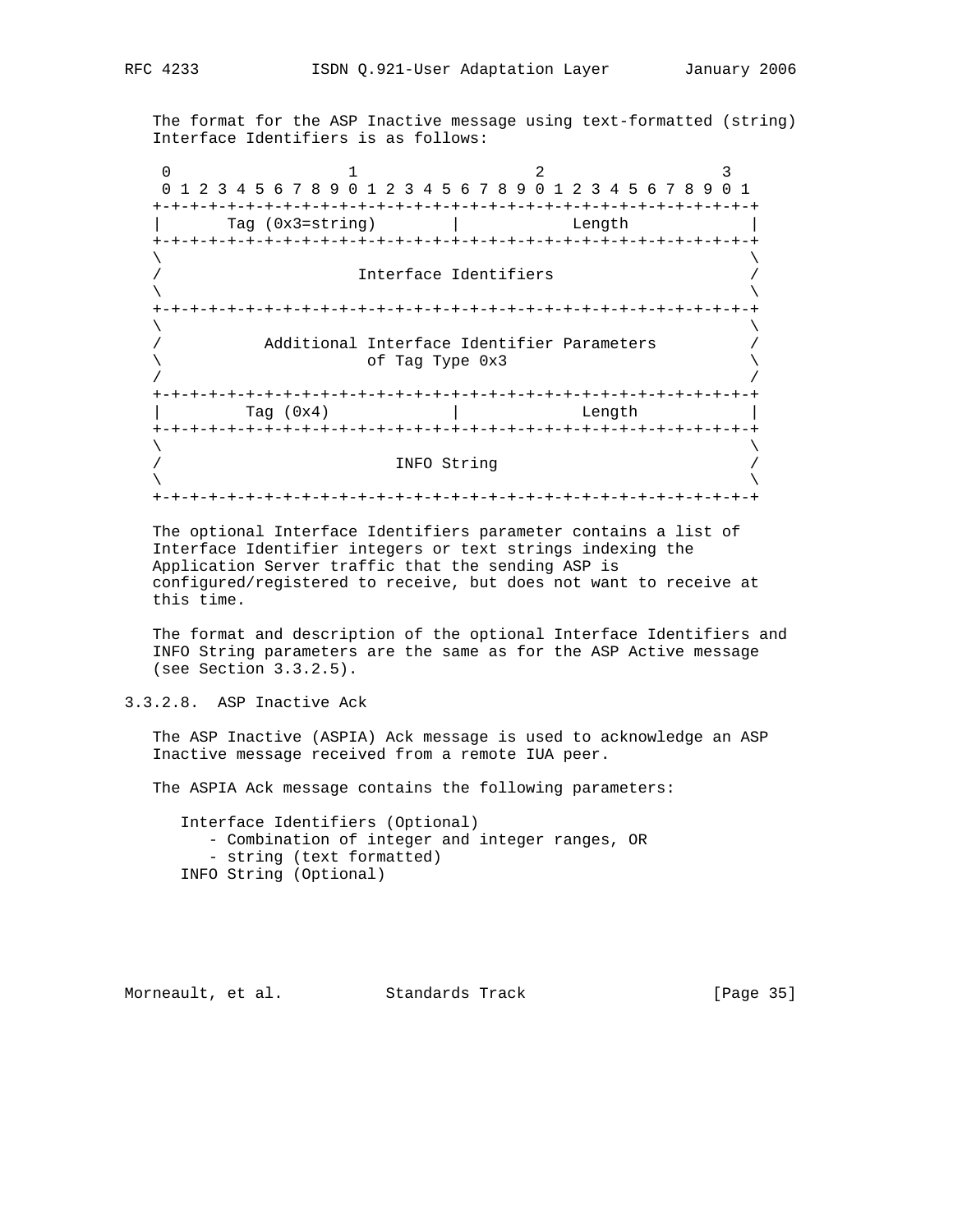The format for the ASP Inactive Ack message parameters using integer-formatted Interface Identifiers is as follows:

0  $1$  2 3 0 1 2 3 4 5 6 7 8 9 0 1 2 3 4 5 6 7 8 9 0 1 2 3 4 5 6 7 8 9 0 1 +-+-+-+-+-+-+-+-+-+-+-+-+-+-+-+-+-+-+-+-+-+-+-+-+-+-+-+-+-+-+-+-+ | Tag (0x1=integer) | Length | +-+-+-+-+-+-+-+-+-+-+-+-+-+-+-+-+-+-+-+-+-+-+-+-+-+-+-+-+-+-+-+-+  $\lambda$  and  $\lambda$  and  $\lambda$  and  $\lambda$  and  $\lambda$  and  $\lambda$  and  $\lambda$  and  $\lambda$  and  $\lambda$  and  $\lambda$  and  $\lambda$  and  $\lambda$  and  $\lambda$  and  $\lambda$  and  $\lambda$  and  $\lambda$  and  $\lambda$  and  $\lambda$  and  $\lambda$  and  $\lambda$  and  $\lambda$  and  $\lambda$  and  $\lambda$  and  $\lambda$  and  $\lambda$  Interface Identifiers  $\lambda$  and  $\lambda$  and  $\lambda$  and  $\lambda$  and  $\lambda$  and  $\lambda$  and  $\lambda$  and  $\lambda$  and  $\lambda$  and  $\lambda$  and  $\lambda$  and  $\lambda$  and  $\lambda$  and  $\lambda$  and  $\lambda$  and  $\lambda$  and  $\lambda$  and  $\lambda$  and  $\lambda$  and  $\lambda$  and  $\lambda$  and  $\lambda$  and  $\lambda$  and  $\lambda$  and  $\lambda$  +-+-+-+-+-+-+-+-+-+-+-+-+-+-+-+-+-+-+-+-+-+-+-+-+-+-+-+-+-+-+-+-+ Tag (0x8=integer range) | Changth | Length +-+-+-+-+-+-+-+-+-+-+-+-+-+-+-+-+-+-+-+-+-+-+-+-+-+-+-+-+-+-+-+-+ | Interface Identifier Start1\* | +-+-+-+-+-+-+-+-+-+-+-+-+-+-+-+-+-+-+-+-+-+-+-+-+-+-+-+-+-+-+-+-+ Interface Identifier Stop1\* +-+-+-+-+-+-+-+-+-+-+-+-+-+-+-+-+-+-+-+-+-+-+-+-+-+-+-+-+-+-+-+-+ | Interface Identifier Start2\* | +-+-+-+-+-+-+-+-+-+-+-+-+-+-+-+-+-+-+-+-+-+-+-+-+-+-+-+-+-+-+-+-+ | Interface Identifier Stop2\* | +-+-+-+-+-+-+-+-+-+-+-+-+-+-+-+-+-+-+-+-+-+-+-+-+-+-+-+-+-+-+-+-+ . . . . . . +-+-+-+-+-+-+-+-+-+-+-+-+-+-+-+-+-+-+-+-+-+-+-+-+-+-+-+-+-+-+-+-+ | Interface Identifier StartN\* | +-+-+-+-+-+-+-+-+-+-+-+-+-+-+-+-+-+-+-+-+-+-+-+-+-+-+-+-+-+-+-+-+ | Interface Identifier StopN\* | +-+-+-+-+-+-+-+-+-+-+-+-+-+-+-+-+-+-+-+-+-+-+-+-+-+-+-+-+-+-+-+-+  $\lambda$  and  $\lambda$  and  $\lambda$  and  $\lambda$  and  $\lambda$  and  $\lambda$  and  $\lambda$  and  $\lambda$  and  $\lambda$  and  $\lambda$  and  $\lambda$  and  $\lambda$  and  $\lambda$  and  $\lambda$  and  $\lambda$  and  $\lambda$  and  $\lambda$  and  $\lambda$  and  $\lambda$  and  $\lambda$  and  $\lambda$  and  $\lambda$  and  $\lambda$  and  $\lambda$  and  $\lambda$  Additional Interface Identifier Parameters of Tag Type 0x1 or 0x8 / / +-+-+-+-+-+-+-+-+-+-+-+-+-+-+-+-+-+-+-+-+-+-+-+-+-+-+-+-+-+-+-+-+ Tag (0x4) | Length +-+-+-+-+-+-+-+-+-+-+-+-+-+-+-+-+-+-+-+-+-+-+-+-+-+-+-+-+-+-+-+-+  $\lambda$  and  $\lambda$  and  $\lambda$  and  $\lambda$  and  $\lambda$  and  $\lambda$  and  $\lambda$  and  $\lambda$  and  $\lambda$  and  $\lambda$  and  $\lambda$  and  $\lambda$  and  $\lambda$  and  $\lambda$  and  $\lambda$  and  $\lambda$  and  $\lambda$  and  $\lambda$  and  $\lambda$  and  $\lambda$  and  $\lambda$  and  $\lambda$  and  $\lambda$  and  $\lambda$  and  $\lambda$  INFO String  $\lambda$  and  $\lambda$  and  $\lambda$  and  $\lambda$  and  $\lambda$  and  $\lambda$  and  $\lambda$  and  $\lambda$  and  $\lambda$  and  $\lambda$  and  $\lambda$  and  $\lambda$  and  $\lambda$  and  $\lambda$  and  $\lambda$  and  $\lambda$  and  $\lambda$  and  $\lambda$  and  $\lambda$  and  $\lambda$  and  $\lambda$  and  $\lambda$  and  $\lambda$  and  $\lambda$  and  $\lambda$  +-+-+-+-+-+-+-+-+-+-+-+-+-+-+-+-+-+-+-+-+-+-+-+-+-+-+-+-+-+-+-+-+

Morneault, et al. Standards Track [Page 36]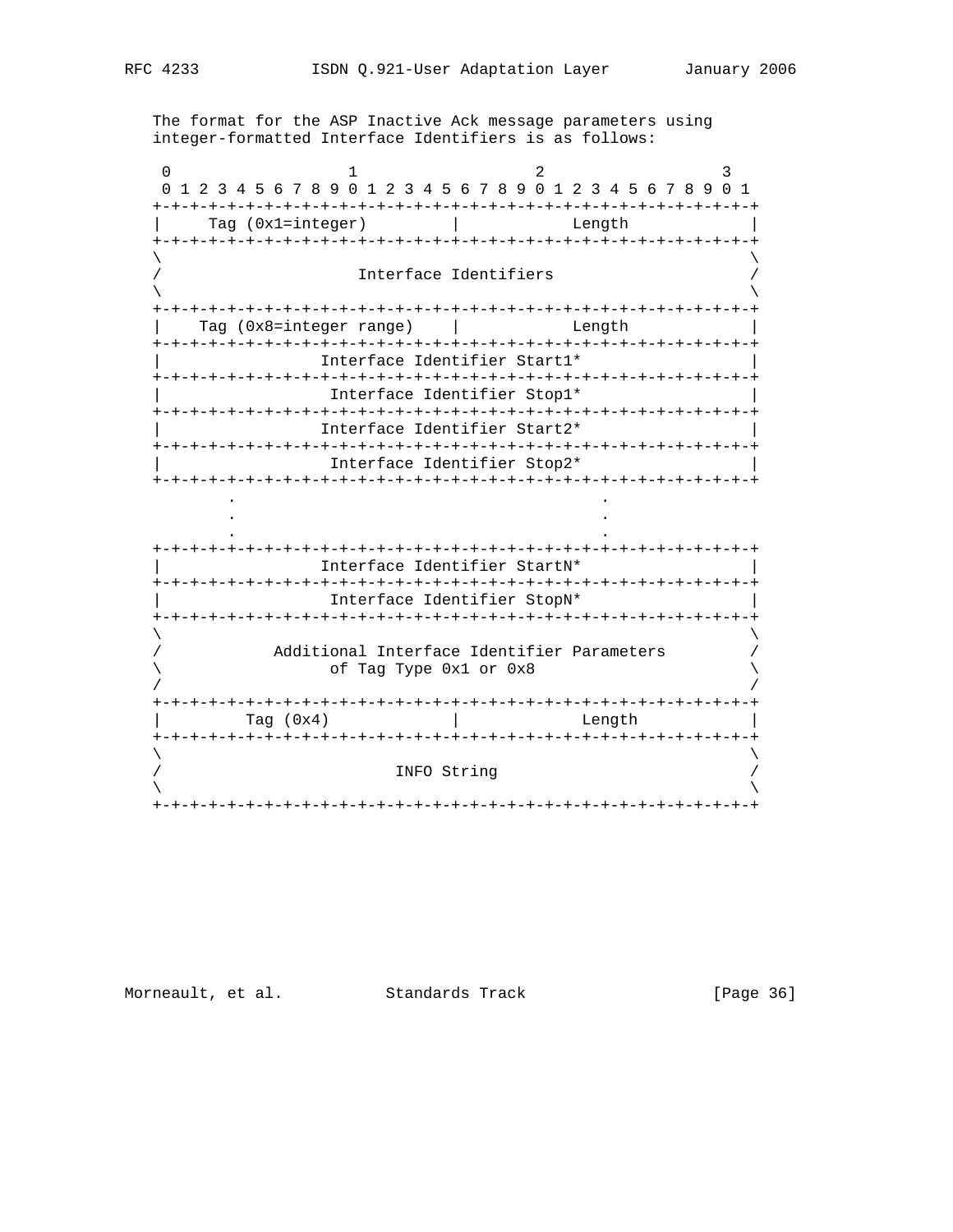The format for the ASP Inactive Ack message using text-formatted (string) Interface Identifiers is as follows:

0  $1$  2 3 0 1 2 3 4 5 6 7 8 9 0 1 2 3 4 5 6 7 8 9 0 1 2 3 4 5 6 7 8 9 0 1 +-+-+-+-+-+-+-+-+-+-+-+-+-+-+-+-+-+-+-+-+-+-+-+-+-+-+-+-+-+-+-+-+ Tag (0x3=string) | Length +-+-+-+-+-+-+-+-+-+-+-+-+-+-+-+-+-+-+-+-+-+-+-+-+-+-+-+-+-+-+-+-+  $\lambda$  and  $\lambda$  and  $\lambda$  and  $\lambda$  and  $\lambda$  and  $\lambda$  and  $\lambda$  and  $\lambda$  and  $\lambda$  and  $\lambda$  and  $\lambda$  and  $\lambda$  and  $\lambda$  and  $\lambda$  and  $\lambda$  and  $\lambda$  and  $\lambda$  and  $\lambda$  and  $\lambda$  and  $\lambda$  and  $\lambda$  and  $\lambda$  and  $\lambda$  and  $\lambda$  and  $\lambda$  Interface Identifiers  $\lambda$  and  $\lambda$  and  $\lambda$  and  $\lambda$  and  $\lambda$  and  $\lambda$  and  $\lambda$  and  $\lambda$  and  $\lambda$  and  $\lambda$  and  $\lambda$  and  $\lambda$  and  $\lambda$  and  $\lambda$  and  $\lambda$  and  $\lambda$  and  $\lambda$  and  $\lambda$  and  $\lambda$  and  $\lambda$  and  $\lambda$  and  $\lambda$  and  $\lambda$  and  $\lambda$  and  $\lambda$  +-+-+-+-+-+-+-+-+-+-+-+-+-+-+-+-+-+-+-+-+-+-+-+-+-+-+-+-+-+-+-+-+  $\lambda$  and  $\lambda$  and  $\lambda$  and  $\lambda$  and  $\lambda$  and  $\lambda$  and  $\lambda$  and  $\lambda$  and  $\lambda$  and  $\lambda$  and  $\lambda$  and  $\lambda$  and  $\lambda$  and  $\lambda$  and  $\lambda$  and  $\lambda$  and  $\lambda$  and  $\lambda$  and  $\lambda$  and  $\lambda$  and  $\lambda$  and  $\lambda$  and  $\lambda$  and  $\lambda$  and  $\lambda$  Additional Interface Identifier Parameters \ of Tag Type 0x3 \ / / +-+-+-+-+-+-+-+-+-+-+-+-+-+-+-+-+-+-+-+-+-+-+-+-+-+-+-+-+-+-+-+-+ Tag (0x4) | Length +-+-+-+-+-+-+-+-+-+-+-+-+-+-+-+-+-+-+-+-+-+-+-+-+-+-+-+-+-+-+-+-+  $\lambda$  and  $\lambda$  and  $\lambda$  and  $\lambda$  and  $\lambda$  and  $\lambda$  and  $\lambda$  and  $\lambda$  and  $\lambda$  and  $\lambda$  and  $\lambda$  and  $\lambda$  and  $\lambda$  and  $\lambda$  and  $\lambda$  and  $\lambda$  and  $\lambda$  and  $\lambda$  and  $\lambda$  and  $\lambda$  and  $\lambda$  and  $\lambda$  and  $\lambda$  and  $\lambda$  and  $\lambda$  / INFO String /  $\lambda$  and  $\lambda$  and  $\lambda$  and  $\lambda$  and  $\lambda$  and  $\lambda$  and  $\lambda$  and  $\lambda$  and  $\lambda$  and  $\lambda$  and  $\lambda$  and  $\lambda$  and  $\lambda$  and  $\lambda$  and  $\lambda$  and  $\lambda$  and  $\lambda$  and  $\lambda$  and  $\lambda$  and  $\lambda$  and  $\lambda$  and  $\lambda$  and  $\lambda$  and  $\lambda$  and  $\lambda$  +-+-+-+-+-+-+-+-+-+-+-+-+-+-+-+-+-+-+-+-+-+-+-+-+-+-+-+-+-+-+-+-+

 The format and description of the optional Interface Identifiers and INFO String parameters are the same as for the ASP Active message (see Section 3.3.2.5).

3.3.2.9. Heartbeat (BEAT)

 The Heartbeat message is optionally used to ensure that the IUA peers are still available to each other. It is recommended for use when the IUA runs over a transport layer other than the SCTP, which has its own heartbeat.

The BEAT message contains the following parameters:

Heartbeat Data (Optional)

Morneault, et al. Standards Track [Page 37]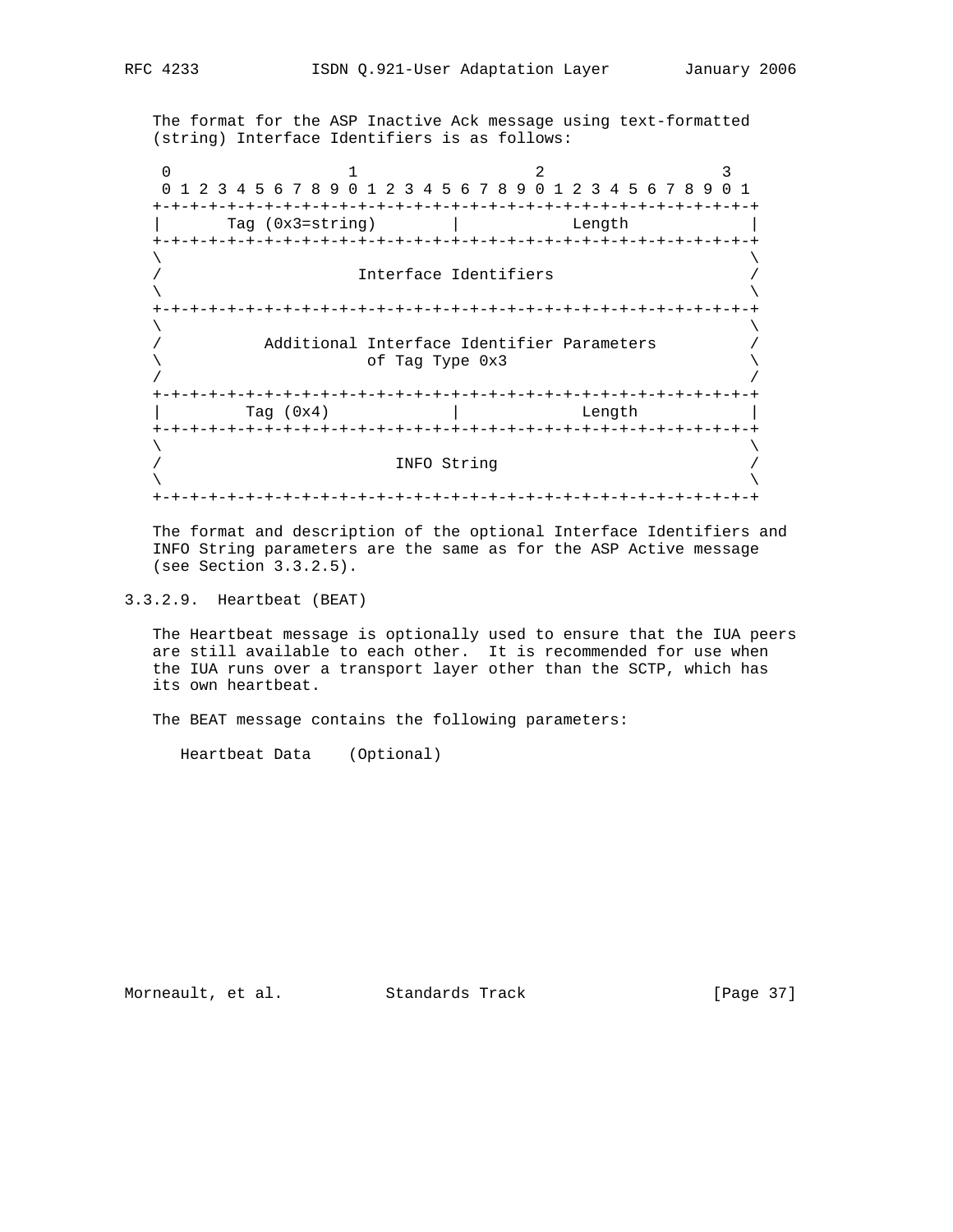The format for the BEAT message is as follows:

0  $1$  2 3 0 1 2 3 4 5 6 7 8 9 0 1 2 3 4 5 6 7 8 9 0 1 2 3 4 5 6 7 8 9 0 1 +-+-+-+-+-+-+-+-+-+-+-+-+-+-+-+-+-+-+-+-+-+-+-+-+-+-+-+-+-+-+-+-+ | Tag = 0x0009 | Length | +-+-+-+-+-+-+-+-+-+-+-+-+-+-+-+-+-+-+-+-+-+-+-+-+-+-+-+-+-+-+-+-+  $\lambda$  and  $\lambda$  and  $\lambda$  and  $\lambda$  and  $\lambda$  and  $\lambda$  and  $\lambda$  and  $\lambda$  and  $\lambda$  and  $\lambda$  and  $\lambda$  and  $\lambda$  and  $\lambda$  and  $\lambda$  and  $\lambda$  and  $\lambda$  and  $\lambda$  and  $\lambda$  and  $\lambda$  and  $\lambda$  and  $\lambda$  and  $\lambda$  and  $\lambda$  and  $\lambda$  and  $\lambda$  Heartbeat Data  $\lambda$  and  $\lambda$  and  $\lambda$  and  $\lambda$  and  $\lambda$  and  $\lambda$  and  $\lambda$  and  $\lambda$  and  $\lambda$  and  $\lambda$  and  $\lambda$  and  $\lambda$  and  $\lambda$  and  $\lambda$  and  $\lambda$  and  $\lambda$  and  $\lambda$  and  $\lambda$  and  $\lambda$  and  $\lambda$  and  $\lambda$  and  $\lambda$  and  $\lambda$  and  $\lambda$  and  $\lambda$  +-+-+-+-+-+-+-+-+-+-+-+-+-+-+-+-+-+-+-+-+-+-+-+-+-+-+-+-+-+-+-+-+

 The Heartbeat Data parameter contents are defined by the sending node. The Heartbeat Data could include, for example, a Heartbeat Sequence Number and/or Timestamp. The receiver of a Heartbeat message does not process this field as it is only of significance to the sender. The receiver MUST respond with a Heartbeat Ack message.

3.3.2.10. Heartbeat Ack (BEAT-Ack)

 The Heartbeat Ack message is sent in response to a received Heartbeat message. It includes all the parameters of the received Heartbeat message, without any change.

- 3.3.3. Layer Management (MGMT) Messages
- 3.3.3.1. Error (ERR)

 The Error message is used to notify a peer of an error event associated with an incoming message. For example, the message type might be unexpected given the current state, or a parameter value might be invalid.

 The Error message will have only the common message header. The Error message contains the following parameters:

 Error Code Diagnostic Information (Optional)

Morneault, et al. Standards Track [Page 38]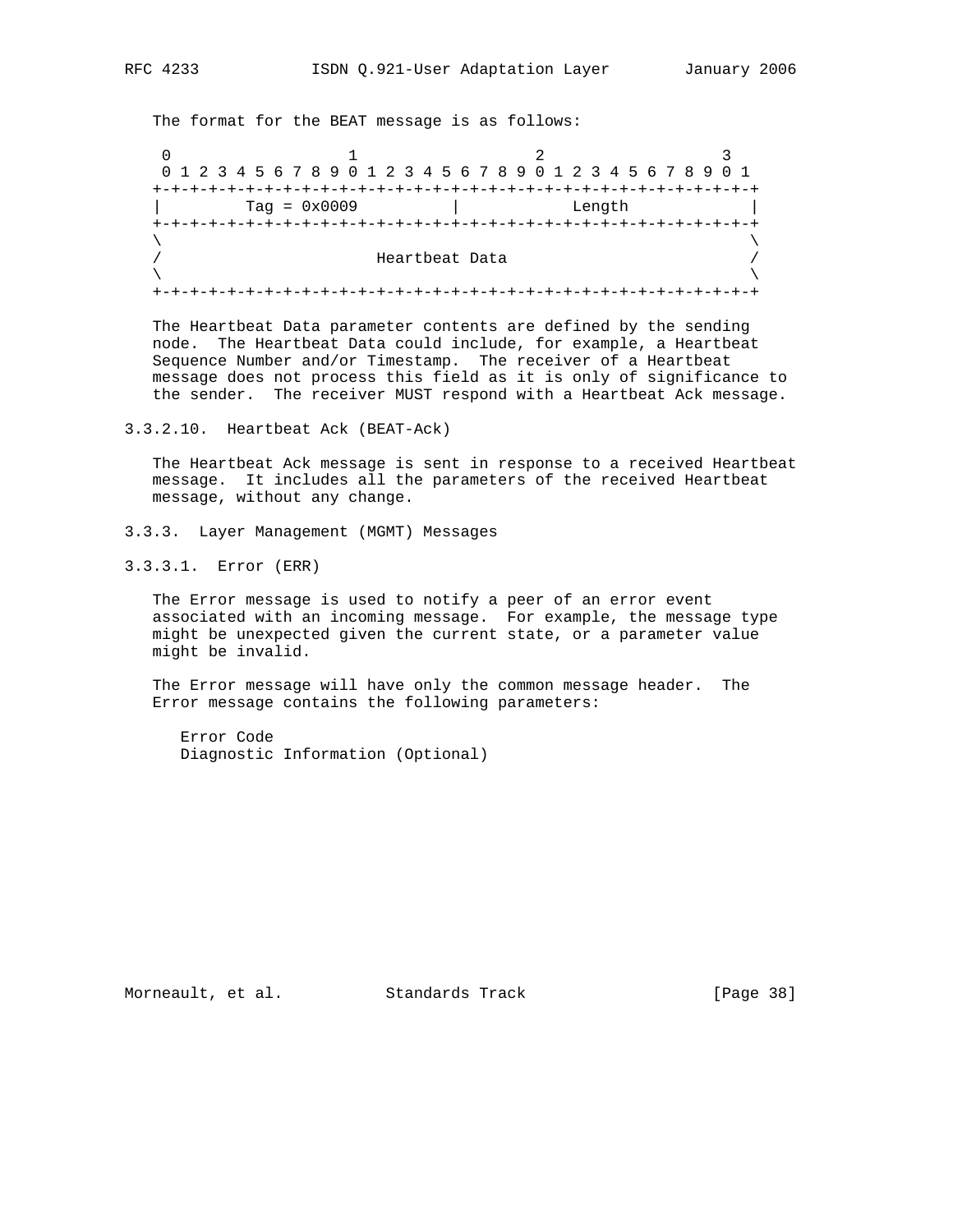0  $1$  2 3 0 1 2 3 4 5 6 7 8 9 0 1 2 3 4 5 6 7 8 9 0 1 2 3 4 5 6 7 8 9 0 1 +-+-+-+-+-+-+-+-+-+-+-+-+-+-+-+-+-+-+-+-+-+-+-+-+-+-+-+-+-+-+-+-+ | Tag = 0x000c | Length = 8 | +-+-+-+-+-+-+-+-+-+-+-+-+-+-+-+-+-+-+-+-+-+-+-+-+-+-+-+-+-+-+-+-+ | Error Code | +-+-+-+-+-+-+-+-+-+-+-+-+-+-+-+-+-+-+-+-+-+-+-+-+-+-+-+-+-+-+-+-+ | Tag = 0x0007 | Length | +-+-+-+-+-+-+-+-+-+-+-+-+-+-+-+-+-+-+-+-+-+-+-+-+-+-+-+-+-+-+-+-+  $\lambda$  /  $\lambda$  /  $\lambda$  /  $\lambda$  /  $\lambda$  /  $\lambda$  /  $\lambda$  /  $\lambda$  /  $\lambda$  /  $\lambda$  /  $\lambda$  /  $\lambda$  /  $\lambda$  /  $\lambda$  /  $\lambda$  /  $\lambda$  /  $\lambda$  /  $\lambda$  /  $\lambda$  /  $\lambda$  /  $\lambda$  /  $\lambda$  /  $\lambda$  /  $\lambda$  /  $\lambda$  /  $\lambda$  /  $\lambda$  /  $\lambda$  /  $\lambda$  /  $\lambda$  /  $\lambda$  /  $\lambda$ Diagnostic Information  $\setminus$  $\lambda$  /  $\lambda$  /  $\lambda$  /  $\lambda$  /  $\lambda$  /  $\lambda$  /  $\lambda$  /  $\lambda$  /  $\lambda$  /  $\lambda$  /  $\lambda$  /  $\lambda$  /  $\lambda$  /  $\lambda$  /  $\lambda$  /  $\lambda$  /  $\lambda$  /  $\lambda$  /  $\lambda$  /  $\lambda$  /  $\lambda$  /  $\lambda$  /  $\lambda$  /  $\lambda$  /  $\lambda$  /  $\lambda$  /  $\lambda$  /  $\lambda$  /  $\lambda$  /  $\lambda$  /  $\lambda$  /  $\lambda$ +-+-+-+-+-+-+-+-+-+-+-+-+-+-+-+-+-+-+-+-+-+-+-+-+-+-+-+-+-+-+-+-+

 The Error Code parameter indicates the reason for the Error message. The Error parameter value can be one of the following values:

| $0 \times 01$  |
|----------------|
| $0 \times 02$  |
| $0 \times 03$  |
| $0 \times 04$  |
| $0 \times 05$  |
| 0x06           |
| $0 \times 07$  |
| $0 \times 08$  |
| $0 \times 09$  |
| 0x0a           |
| $0 \times 0$ b |
| $0 \times 0c$  |
| $0 \times 0d$  |
| 0x0e           |
| 0x0f           |
|                |

 The "Invalid Version" error would be sent if a message was received with an invalid or unsupported version. The Error message would contain the supported version in the Common header. The Error message could optionally provide the supported version in the Diagnostic Information area.

 The "Invalid Interface Identifier" error would be sent by an SG if an ASP sends a message with an invalid (unconfigured) Interface Identifier value. For this error, the Diagnostic Information MUST contain enough of the offending message to identify the invalid Interface Identifier. For example, in the case of QPTM and TEI Status management messages, the Common and IUA message headers of the offending message would be placed in the Diagnostic Information at a minimum.

Morneault, et al. Standards Track [Page 39]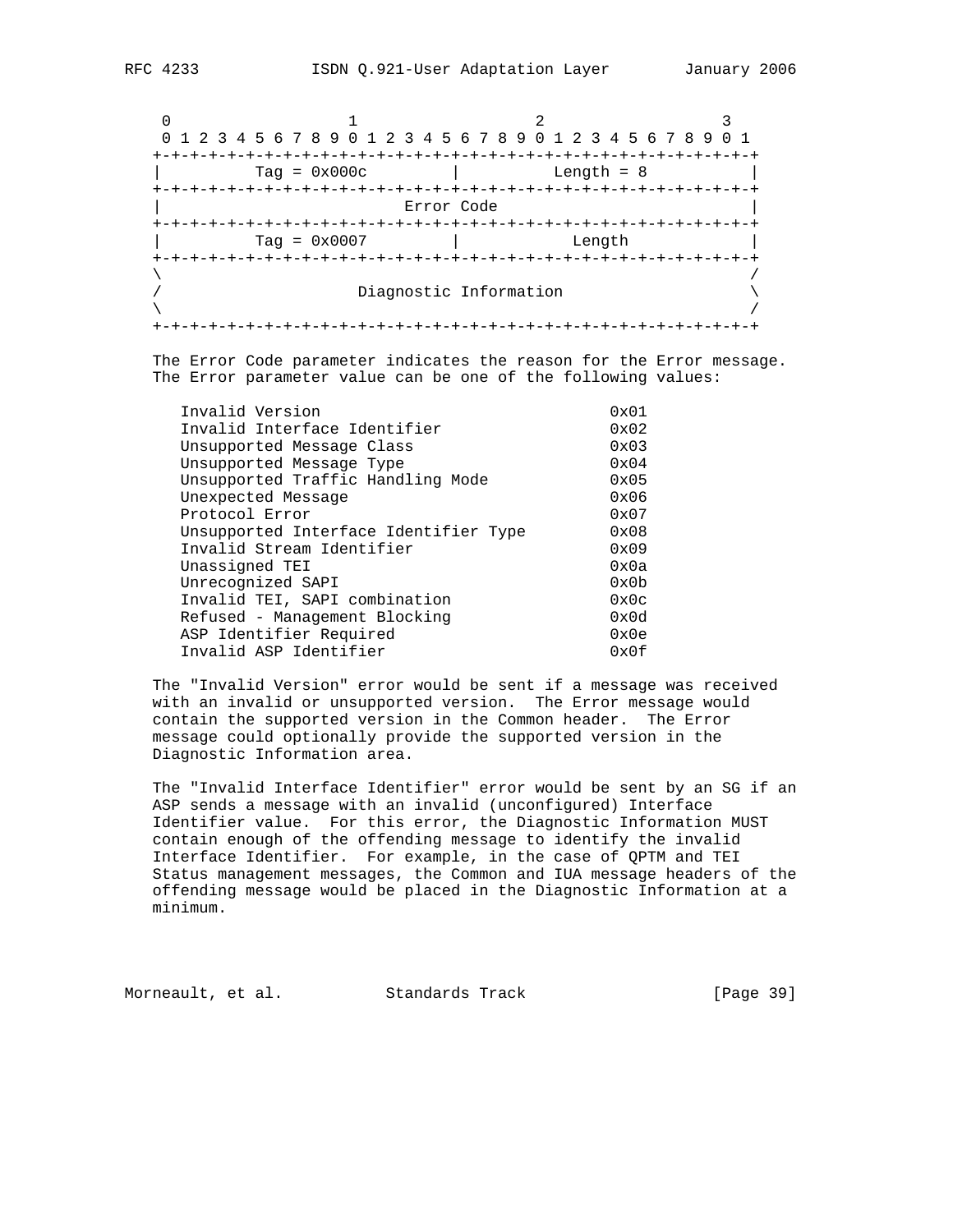The "Unsupported Traffic Handling Mode" error would be sent by an SG if an ASP sends an ASP Active with an unsupported Traffic Handling Mode. An example would be a case in which the SG did not support load-sharing.

 The "Unexpected Message" error would be sent by an ASP if it received a QPTM message from an SG while it was in the Inactive state (the ASP could optionally drop the message and not send an error). It would also be sent by an ASP if it received a defined and recognized message that the SG is not expected to send (e.g., if the MGC receives an IUA Establish Request message).

 The "Protocol Error" error would be sent for any protocol anomaly (i.e., a bogus message).

 The "Invalid Stream Identifier" error would be sent if a message was received on an unexpected SCTP stream (e.g., a MGMT message was received on a stream other than "0").

 The "Unsupported Interface Identifier Type" error would be sent by an SG if an ASP sends a text-formatted Interface Identifier and the SG only supports integer-formatted Interface Identifiers. When the ASP receives this error, it will need to resend its message with an integer-formatted Interface Identifier.

 The "Unsupported Message Type" error would be sent if a message with an unexpected or unsupported Message Type is received.

 The "Unsupported Message Class" error would be sent if a message with an unexpected or unsupported Message Class is received.

 The "Unassigned TEI" error may be used when the SG receives an IUA message that includes a TEI that has not been assigned or recognized for use on the indicated ISDN D-channel.

 The "Unrecognized SAPI" error would handle the case of using an SAPI that is not recognized by the SG. The "Invalid TEI, SAPI combination" error identifies errors where the TEI is assigned and the SAPI is recognized, but the combination is not valid for the interface (e.g., on a Basic Rate Interface (BRI), the MGC tries to send Q.921 Management messages via IUA when Layer Management at the SG SHOULD be performing this function).

 The "Refused - Management Blocking" error is sent when an ASP Up or ASP Active message is received and the request is refused for management reasons (e.g., management lockout).

Morneault, et al. Standards Track [Page 40]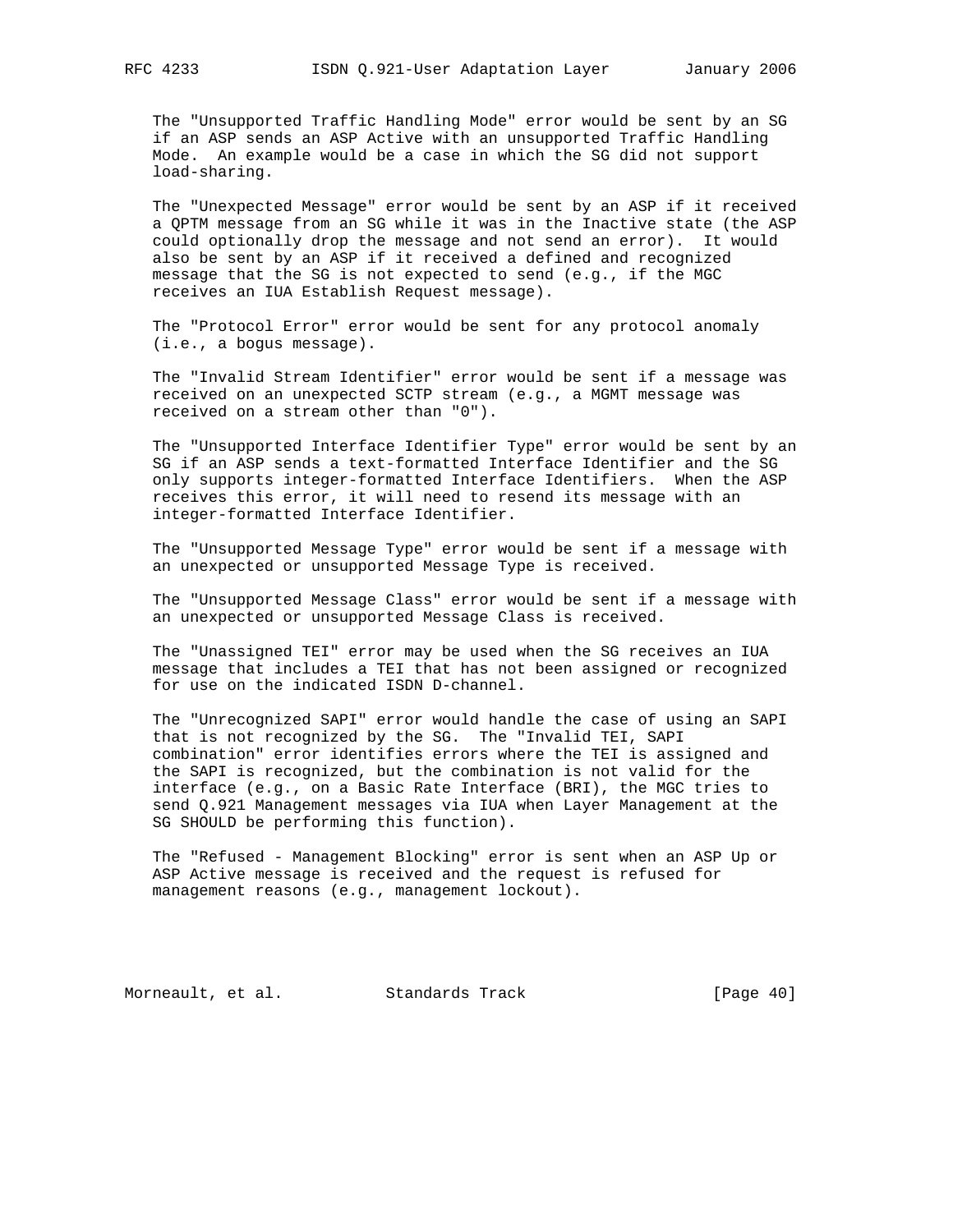The "ASP Identifier Required" is sent by an SG in response to an ASP Up message that does not contain an ASP Identifier parameter when the SG requires one. The ASP SHOULD resend the ASP Up message with an ASP Identifier.

 The "Invalid ASP Identifier" is sent by a SG in response to an ASP Up message with an invalid (i.e., non-unique) ASP Identifier.

Diagnostic Information: variable length

 When included, the optional Diagnostic information can be any information germane to the error condition, to assist in identification of the error condition. The Diagnostic information SHOULD contain the offending message.

 Error messages MUST NOT be generated in response to other Error messages.

3.3.3.2. Notify (NTFY)

 The Notify message used to provide an autonomous indication of IUA events to an IUA peer.

 The Notify message will use only the common message header. The Notify message contains the following parameters:

| Status                | (Mandatory) |
|-----------------------|-------------|
| ASP Identifier        | (Optional)  |
| Interface Identifiers | (Optional)  |
| INFO String           | (Optional)  |

 The format for the Notify message with integer-formatted Interface Identifiers is as follows: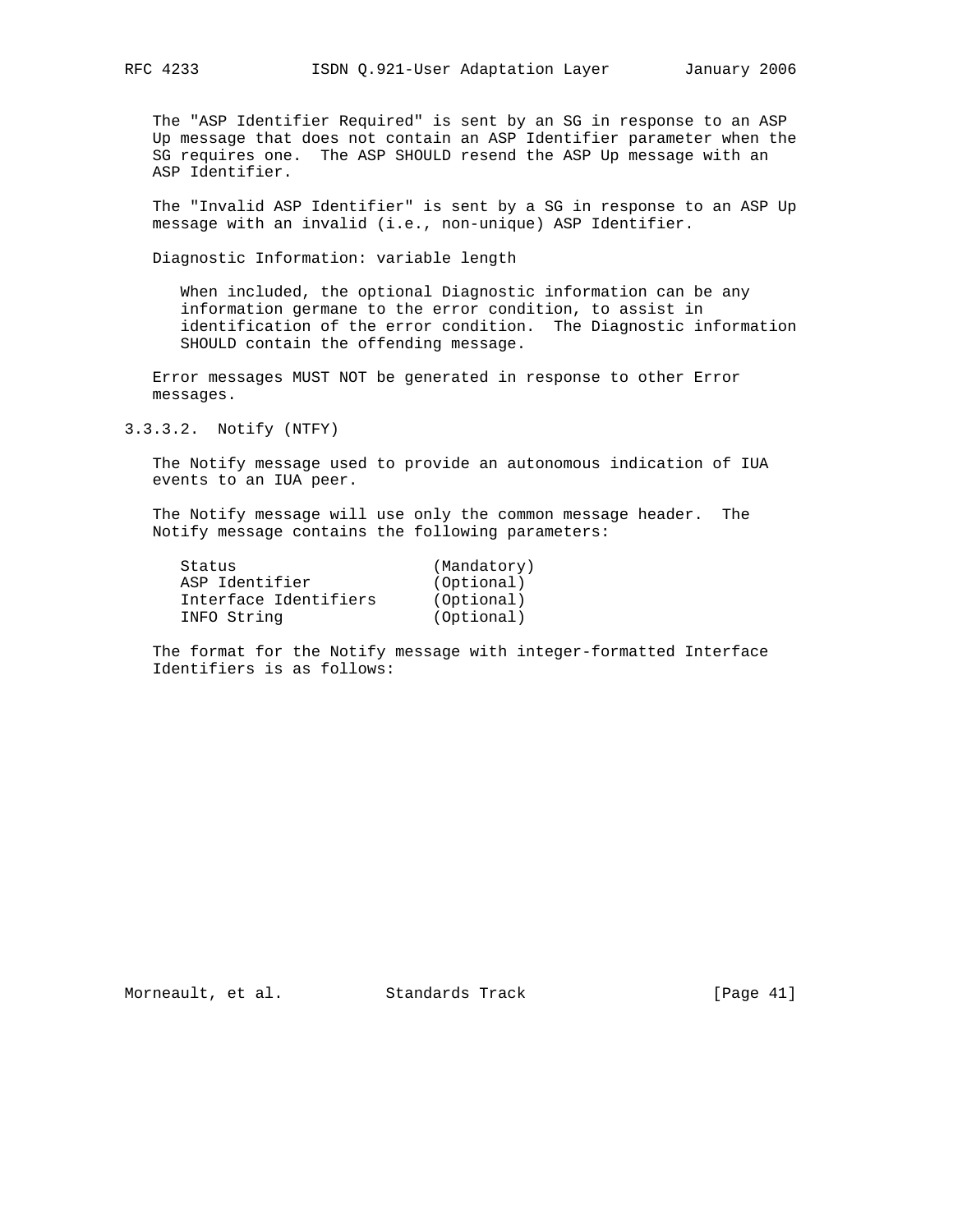| 0                            |  | 0 1 2 3 4 5 6 7 8 9 0 1 2 3 4 5 6 7 8 9 0 1 2 3 4 5 6 7 8 9 0 1 |  |                       |  |  |  |  |                                                                      |  |  |  |                       |  |  |  |                      |        |  |  |                       |  |  |
|------------------------------|--|-----------------------------------------------------------------|--|-----------------------|--|--|--|--|----------------------------------------------------------------------|--|--|--|-----------------------|--|--|--|----------------------|--------|--|--|-----------------------|--|--|
|                              |  |                                                                 |  | $Tag = 0x000d$        |  |  |  |  |                                                                      |  |  |  |                       |  |  |  | Length $= 8$         |        |  |  |                       |  |  |
|                              |  |                                                                 |  | Status Type           |  |  |  |  |                                                                      |  |  |  |                       |  |  |  |                      |        |  |  | Status Identification |  |  |
|                              |  |                                                                 |  | $Taq = 0x0011$        |  |  |  |  |                                                                      |  |  |  |                       |  |  |  | Length $= 8$         |        |  |  |                       |  |  |
|                              |  |                                                                 |  |                       |  |  |  |  |                                                                      |  |  |  | ASP Identifier        |  |  |  |                      |        |  |  |                       |  |  |
|                              |  |                                                                 |  | Taq (Oxl=integer)     |  |  |  |  |                                                                      |  |  |  |                       |  |  |  |                      | Length |  |  |                       |  |  |
|                              |  |                                                                 |  |                       |  |  |  |  |                                                                      |  |  |  | Interface Identifiers |  |  |  |                      |        |  |  |                       |  |  |
|                              |  | Tag (0x8=integer range)                                         |  |                       |  |  |  |  |                                                                      |  |  |  |                       |  |  |  |                      | Length |  |  |                       |  |  |
|                              |  |                                                                 |  |                       |  |  |  |  | Interface Identifier Start1*                                         |  |  |  |                       |  |  |  |                      |        |  |  |                       |  |  |
| Interface Identifier Stop1*  |  |                                                                 |  |                       |  |  |  |  |                                                                      |  |  |  |                       |  |  |  |                      |        |  |  |                       |  |  |
| Interface Identifier Start2* |  |                                                                 |  |                       |  |  |  |  |                                                                      |  |  |  |                       |  |  |  |                      |        |  |  |                       |  |  |
|                              |  |                                                                 |  |                       |  |  |  |  | Interface Identifier Stop2*                                          |  |  |  |                       |  |  |  |                      |        |  |  |                       |  |  |
|                              |  |                                                                 |  |                       |  |  |  |  |                                                                      |  |  |  |                       |  |  |  |                      |        |  |  |                       |  |  |
|                              |  |                                                                 |  |                       |  |  |  |  | Interface Identifier StartN*                                         |  |  |  |                       |  |  |  |                      |        |  |  |                       |  |  |
|                              |  |                                                                 |  |                       |  |  |  |  | Interface Identifier StopN*<br>-+-+-+-+-+-+-+-+                      |  |  |  |                       |  |  |  | -+-+-+-+-+-+-+-+-+-+ |        |  |  |                       |  |  |
|                              |  |                                                                 |  |                       |  |  |  |  | Additional Interface Identifier Parameters<br>of Tag Type 0x1 or 0x8 |  |  |  |                       |  |  |  |                      |        |  |  |                       |  |  |
|                              |  |                                                                 |  | Tag = $0 \times 0004$ |  |  |  |  |                                                                      |  |  |  |                       |  |  |  |                      | Length |  |  |                       |  |  |
|                              |  |                                                                 |  |                       |  |  |  |  |                                                                      |  |  |  | INFO String           |  |  |  |                      |        |  |  |                       |  |  |

Morneault, et al. Standards Track

[Page 42]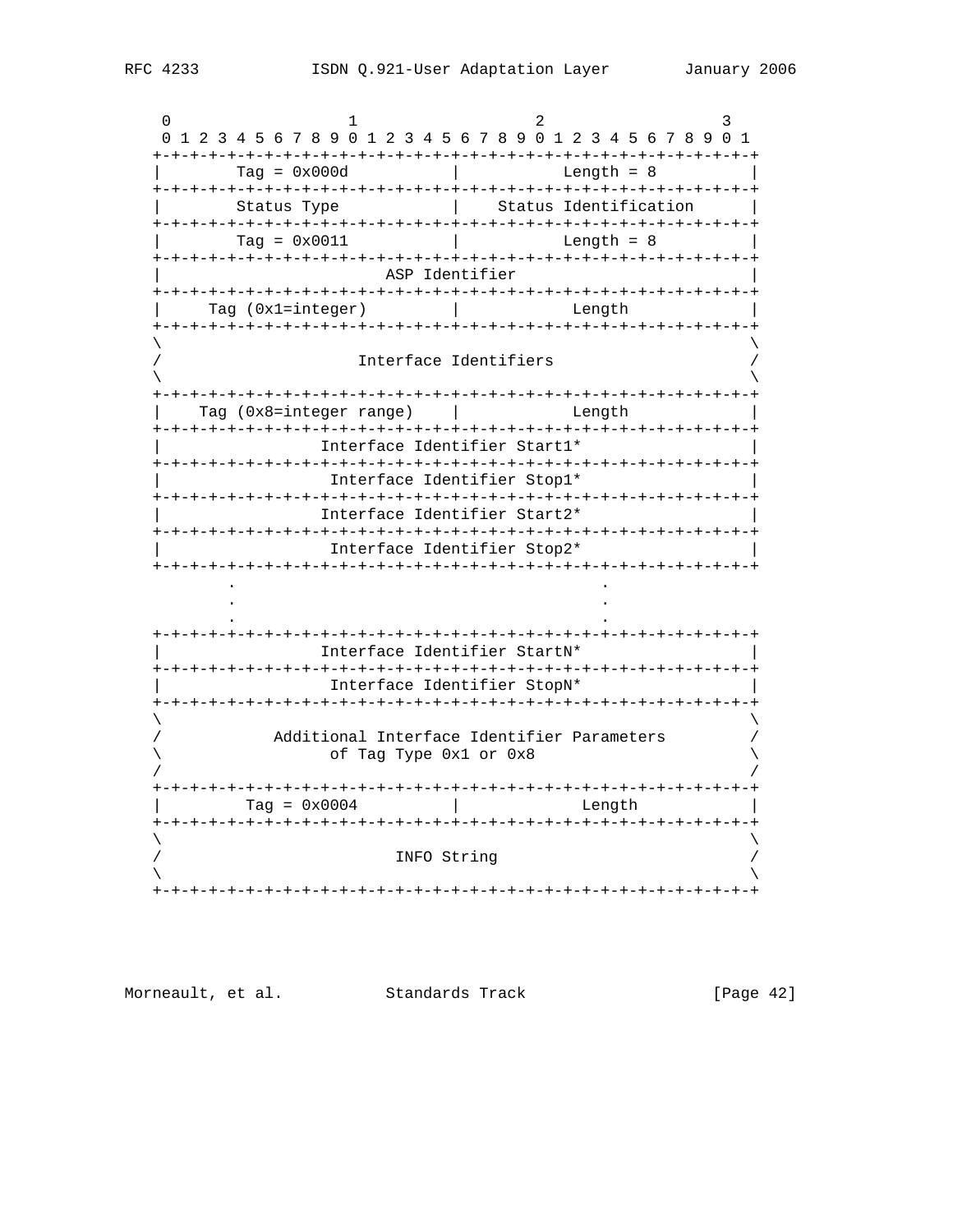The format for the Notify message with text-formatted Interface Identifiers is as follows:

0  $1$  2 3 0 1 2 3 4 5 6 7 8 9 0 1 2 3 4 5 6 7 8 9 0 1 2 3 4 5 6 7 8 9 0 1 +-+-+-+-+-+-+-+-+-+-+-+-+-+-+-+-+-+-+-+-+-+-+-+-+-+-+-+-+-+-+-+-+ | Tag = 0x000d | Length = 8 | +-+-+-+-+-+-+-+-+-+-+-+-+-+-+-+-+-+-+-+-+-+-+-+-+-+-+-+-+-+-+-+-+ | Status Type | Status Identification | +-+-+-+-+-+-+-+-+-+-+-+-+-+-+-+-+-+-+-+-+-+-+-+-+-+-+-+-+-+-+-+-+ | Tag = 0x0011 | Length = 8 | +-+-+-+-+-+-+-+-+-+-+-+-+-+-+-+-+-+-+-+-+-+-+-+-+-+-+-+-+-+-+-+-+ ASP Identifier +-+-+-+-+-+-+-+-+-+-+-+-+-+-+-+-+-+-+-+-+-+-+-+-+-+-+-+-+-+-+-+-+ Tag (0x3=string) | Length +-+-+-+-+-+-+-+-+-+-+-+-+-+-+-+-+-+-+-+-+-+-+-+-+-+-+-+-+-+-+-+-+  $\lambda$  and  $\lambda$  and  $\lambda$  and  $\lambda$  and  $\lambda$  and  $\lambda$  and  $\lambda$  and  $\lambda$  and  $\lambda$  and  $\lambda$  and  $\lambda$  and  $\lambda$  and  $\lambda$  and  $\lambda$  and  $\lambda$  and  $\lambda$  and  $\lambda$  and  $\lambda$  and  $\lambda$  and  $\lambda$  and  $\lambda$  and  $\lambda$  and  $\lambda$  and  $\lambda$  and  $\lambda$  Interface Identifiers  $\lambda$  and  $\lambda$  and  $\lambda$  and  $\lambda$  and  $\lambda$  and  $\lambda$  and  $\lambda$  and  $\lambda$  and  $\lambda$  and  $\lambda$  and  $\lambda$  and  $\lambda$  and  $\lambda$  and  $\lambda$  and  $\lambda$  and  $\lambda$  and  $\lambda$  and  $\lambda$  and  $\lambda$  and  $\lambda$  and  $\lambda$  and  $\lambda$  and  $\lambda$  and  $\lambda$  and  $\lambda$  +-+-+-+-+-+-+-+-+-+-+-+-+-+-+-+-+-+-+-+-+-+-+-+-+-+-+-+-+-+-+-+-+  $\lambda$  and  $\lambda$  and  $\lambda$  and  $\lambda$  and  $\lambda$  and  $\lambda$  and  $\lambda$  and  $\lambda$  and  $\lambda$  and  $\lambda$  and  $\lambda$  and  $\lambda$  and  $\lambda$  and  $\lambda$  and  $\lambda$  and  $\lambda$  and  $\lambda$  and  $\lambda$  and  $\lambda$  and  $\lambda$  and  $\lambda$  and  $\lambda$  and  $\lambda$  and  $\lambda$  and  $\lambda$  / Additional Interface Identifier Parameters /  $\setminus$  of Tag Type 0x3  $/$  /  $/$  +-+-+-+-+-+-+-+-+-+-+-+-+-+-+-+-+-+-+-+-+-+-+-+-+-+-+-+-+-+-+-+-+  $\text{Tag} = 0 \times 0004$  | Length +-+-+-+-+-+-+-+-+-+-+-+-+-+-+-+-+-+-+-+-+-+-+-+-+-+-+-+-+-+-+-+-+  $\lambda$  and  $\lambda$  and  $\lambda$  and  $\lambda$  and  $\lambda$  and  $\lambda$  and  $\lambda$  and  $\lambda$  and  $\lambda$  and  $\lambda$  and  $\lambda$  and  $\lambda$  and  $\lambda$  and  $\lambda$  and  $\lambda$  and  $\lambda$  and  $\lambda$  and  $\lambda$  and  $\lambda$  and  $\lambda$  and  $\lambda$  and  $\lambda$  and  $\lambda$  and  $\lambda$  and  $\lambda$  / INFO String /  $\lambda$  and  $\lambda$  and  $\lambda$  and  $\lambda$  and  $\lambda$  and  $\lambda$  and  $\lambda$  and  $\lambda$  and  $\lambda$  and  $\lambda$  and  $\lambda$  and  $\lambda$  and  $\lambda$  and  $\lambda$  and  $\lambda$  and  $\lambda$  and  $\lambda$  and  $\lambda$  and  $\lambda$  and  $\lambda$  and  $\lambda$  and  $\lambda$  and  $\lambda$  and  $\lambda$  and  $\lambda$  +-+-+-+-+-+-+-+-+-+-+-+-+-+-+-+-+-+-+-+-+-+-+-+-+-+-+-+-+-+-+-+-+ Status Type: 16 bits (unsigned integer) The Status Type parameter identifies the type of the Notify message. The following are the valid Status Type values: 1 Application Server State Change (AS-State\_Change)<br>2 Other 0ther

Status Information: 16 bits (unsigned integer)

 The Status Information parameter contains more detailed information for the notification, based on the value of the Status Type. If the Status Type is AS-State\_Change, the following Status Information values are used:

Morneault, et al. Standards Track [Page 43]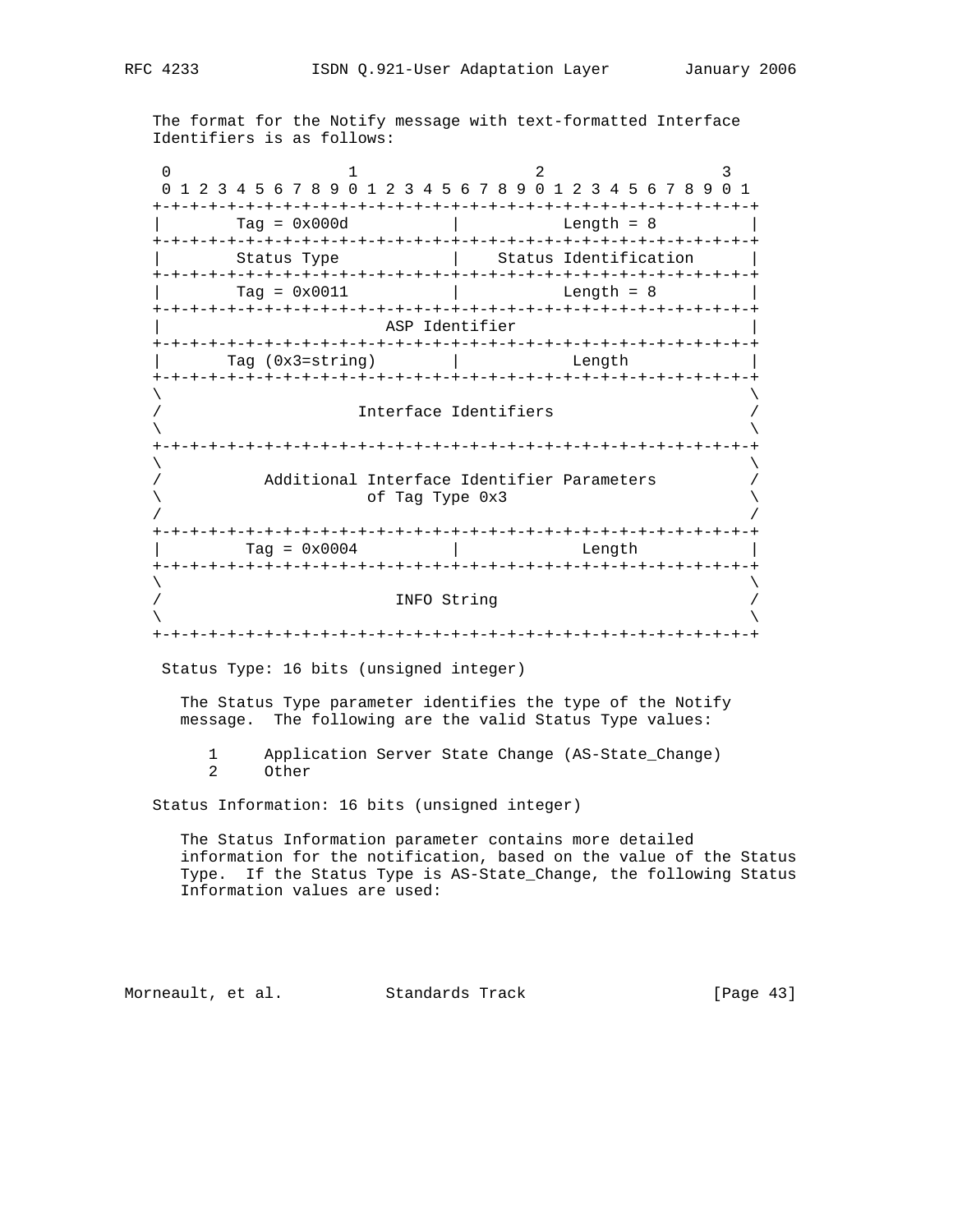- 1 reserved
- 2 Application Server Inactive (AS-INACTIVE)
- 3 Application Server Active (AS-ACTIVE)
- 4 Application Server Pending (AS-PENDING)

 These notifications are sent from an SG to an ASP upon a change in status of a particular Application Server. The value reflects the new state of the Application Server.

 If the Status Type is Other, then the following Status Information values are defined:

- Value Description
	- 1 Insufficient ASP resources active in AS
	- 2 Alternate ASP Active
	- 3 ASP Failure

 These notifications are not based on the SG reporting the state change of an ASP or AS. In the Insufficient ASP Resources case, the SG is indicating to an ASP-INACTIVE ASP(s) in the AS that another ASP is required in order to handle the load of the AS (Load-sharing mode). For the Alternate ASP Active case, an ASP is informed when an alternate ASP transitions to the ASP-ACTIVE state in Over-ride mode. The ASP Identifier (if available) of the Alternate ASP MUST be placed in the message. For the ASP Failure case, the SG is indicating to ASP(s) in the AS that one of the ASPs has transitioned to ASP-DOWN. The ASP Identifier (if available) of the failed ASP MUST be placed in the message.

 The format and description of the optional ASP Identifier are the same as for the ASP Up message (see Section 3.3.2.1). The format and description of the optional Interface Identifiers and INFO String parameters are the same as for the ASP Active message (see Section 3.3.2.5).

3.3.3.3. TEI Status Messages (Request, Confirm, and Indication)

 The TEI Status messages are exchanged between IUA layer peers to request, confirm, and indicate the status of a particular TEI.

 The TEI Status messages contain the common message header followed by IUA message header. The TEI Status Request message does not contain any additional parameters.

 In the integrated ISDN Layer 2/3 model (e.g., in traditional ISDN switches), it is assumed that the Layer Management for the Q.921 Layer and the Q.931 layer are co-located. When backhauling ISDN, this assumption is not necessarily valid. The TEI Status messages

Morneault, et al. Standards Track [Page 44]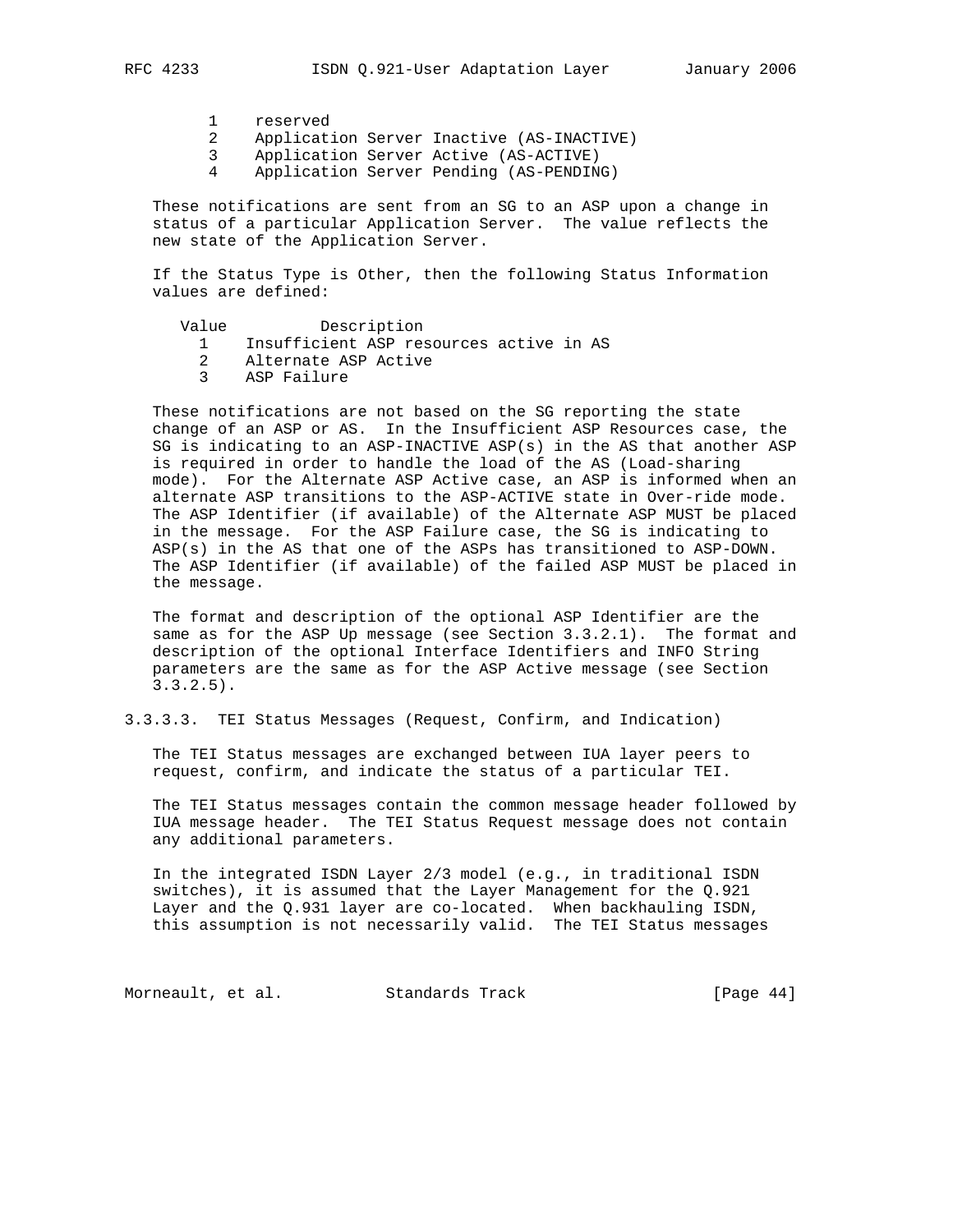allow the two Layer Management entities to communicate the status of the TEI. In addition, knowing that a TEI is in service allows the ASP to request the SG to establish the datalink to the terminal (via the IUA Establish message) for signaling if the ASP wants to be in control of data link establishment. Another use of the TEI Status procedure is where the Layer Management at the ASP can prepare for send/receive signaling to/from a given TEI and confirm/verify the establishment of a datalink to that TEI. For example, if a datalink is established for a TEI that the ASP did not know was assigned, the ASP can check to see whether it was assigned or whether there was an error in the signaling message. Also, knowing that a TEI is out of service, the ASP need not request the SG to establish a datalink to that TEI.

 The TEI Status Indication and Confirm messages contain the following parameter:

STATUS

 $0$  1 2 0 1 2 3 4 5 6 7 8 9 0 1 2 3 4 5 6 7 8 9 0 1 2 3 4 5 6 7 8 9 0 1 +-+-+-+-+-+-+-+-+-+-+-+-+-+-+-+-+-+-+-+-+-+-+-+-+-+-+-+-+-+-+-+-+ | Tag = 0x0010 | Length = 8 | +-+-+-+-+-+-+-+-+-+-+-+-+-+-+-+-+-+-+-+-+-+-+-+-+-+-+-+-+-+-+-+-+ | Status | Status | Status | Status | Status | Status | Status | Status | Status | Status | Status | Status | Status | Status | Status | Status | Status | Status | Status | Status | Status | Status | Status | Status | Stat +-+-+-+-+-+-+-+-+-+-+-+-+-+-+-+-+-+-+-+-+-+-+-+-+-+-+-+-+-+-+-+-+

The valid values for Status are shown in the following table.

| Define     | Value | Description                           |
|------------|-------|---------------------------------------|
| ASSIGNED   | 0x0   | TEI is considered assigned by 0.921   |
| UNASSIGNED | 0x1   | TEI is considered unassigned by 0.921 |

3.3.3.4. TEI Query Message (Request)

 The TEI Query message is sent by the ASP to query the TEI(s). This message consists of the common header and IUA header. The DLCI in the IUA header MUST be ignored by the SG. The SG will respond to this message with TEI Status Indication(s).

Morneault, et al. Standards Track [Page 45]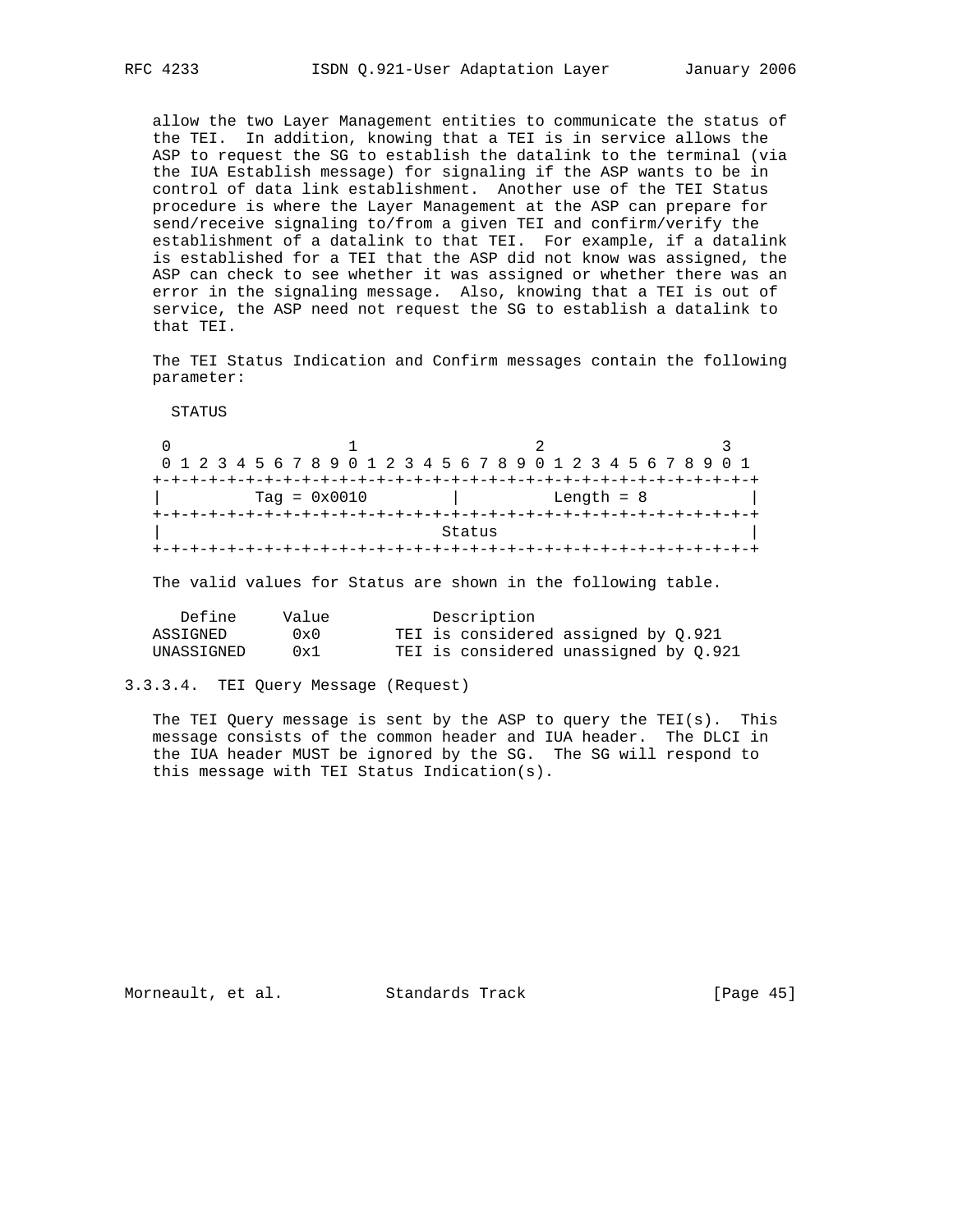- 
- 4. Procedures

 The IUA layer needs to respond to various primitives it receives from other layers as well as messages it receives from the peer IUA layer. This section describes various procedures involved in response to these events.

4.1. Procedures to Support Service in Section 1.4.1

 These procedures achieve the IUA layer's "Transport of Q.921/Q.931 boundary primitives" service.

4.1.1. Q.921 or Q.931 Primitives Procedures

 On receiving these primitives from the local layer, the IUA layer will send the corresponding QPTM message (Data, Unit Data, Establish, Release) to its peer. While doing so, the IUA layer needs to fill various fields of the common and specific headers correctly. In addition, the message needs to be sent on the SCTP stream that corresponds to the D channel (Interface Identifier).

4.1.2. QPTM Message Procedures

 On receiving QPTM messages from a peer IUA layer, the IUA layer on an SG or MGC needs to invoke the corresponding layer primitives (DL-ESTABLISH, DL-DATA, DL-UNIT DATA, DL-RELEASE) to the local Q.921 or Q.931 layer.

4.2. Procedures to Support Service in Section 1.4.2

 These procedures achieve the IUA layer's "Support for Communication between Layer Managements" service.

4.2.1. Layer Management Primitives Procedures

 On receiving these primitives from the local Layer Management, the IUA layer will provide the appropriate response primitive across the internal local Layer Management interface.

 An M-SCTP ESTABLISH request from Layer Management will initiate the establishment of an SCTP association. An M-SCTP ESTABLISH confirm will be sent to Layer Management when the initiated association setup is complete. An M-SCTP ESTABLISH indication is sent to Layer Management upon successful completion of an incoming SCTP association setup from a peer IUA node.

Morneault, et al. Standards Track [Page 46]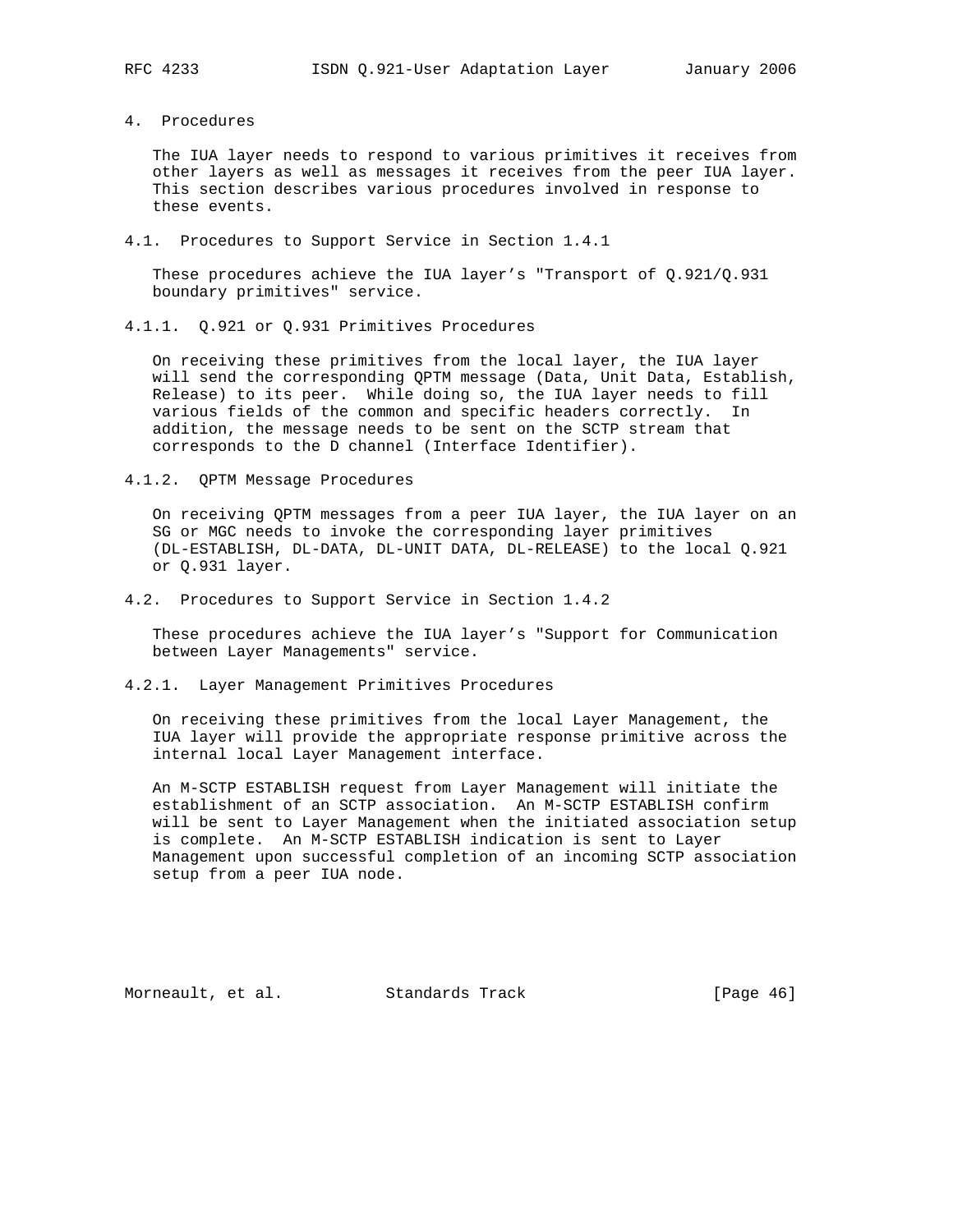An M-SCTP RELEASE request from Layer Management will initiate the teardown of an SCTP association. An M-SCTP RELEASE confirm will be sent by Layer Management when the association teardown is complete. An M-SCTP RELEASE indication is sent to Layer Management upon successful teardown of an SCTP association initiated by a peer IUA.

 M-SCTP STATUS request and indication support a Layer Management query of the local status of a particular SCTP association.

 M-NOTIFY indication and M-ERROR indication indicate to Layer Management the notification or error information contained in a received IUA Notify or Error message, respectively. These indications can also be generated based on local IUA events.

 M-ASP STATUS request/indication and M-AS-STATUS request/indication support a Layer Management query of the local status of a particular ASP or AS. No IUA peer protocol is invoked.

 M-ASP-UP request, M-ASP-DOWN request, M-ASP-INACTIVE request, and M-ASP-ACTIVE request allow Layer Management at an ASP to initiate state changes. These requests result in outgoing IUA ASP UP, ASP DOWN, ASP INACTIVE, and ASP ACTIVE messages.

 M-ASP-UP confirmation, M-ASP-DOWN confirmation, M-ASP-INACTIVE confirmation, and M-ASP-ACTIVE confirmation indicate to Layer Management that the previous request has been confirmed.

 Upon receipt of an M-TEI Status primitive from Layer Management, the IUA will send the corresponding MGMT message (TEI Status) to its peer. While doing so, the IUA layer needs to fill various fields of the common and specific headers correctly.

 All MGMT messages are sent on a sequenced stream to ensure ordering. SCTP stream '0' SHOULD be used.

4.2.2. Receipt of IUA Peer Management Messages

 Upon receipt of IUA Management messages, the IUA layer MUST invoke the corresponding Layer Management primitive indications (e.g., M-AS Status ind., M-ASP Status ind., M-ERROR ind., M-TEI STATUS) to the local layer management.

 M-NOTIFY indication and M-ERROR indication indicate to Layer Management the notification or error information contained in a received IUA Notify or Error message. These indications can also be generated based on local IUA events.

Morneault, et al. Standards Track [Page 47]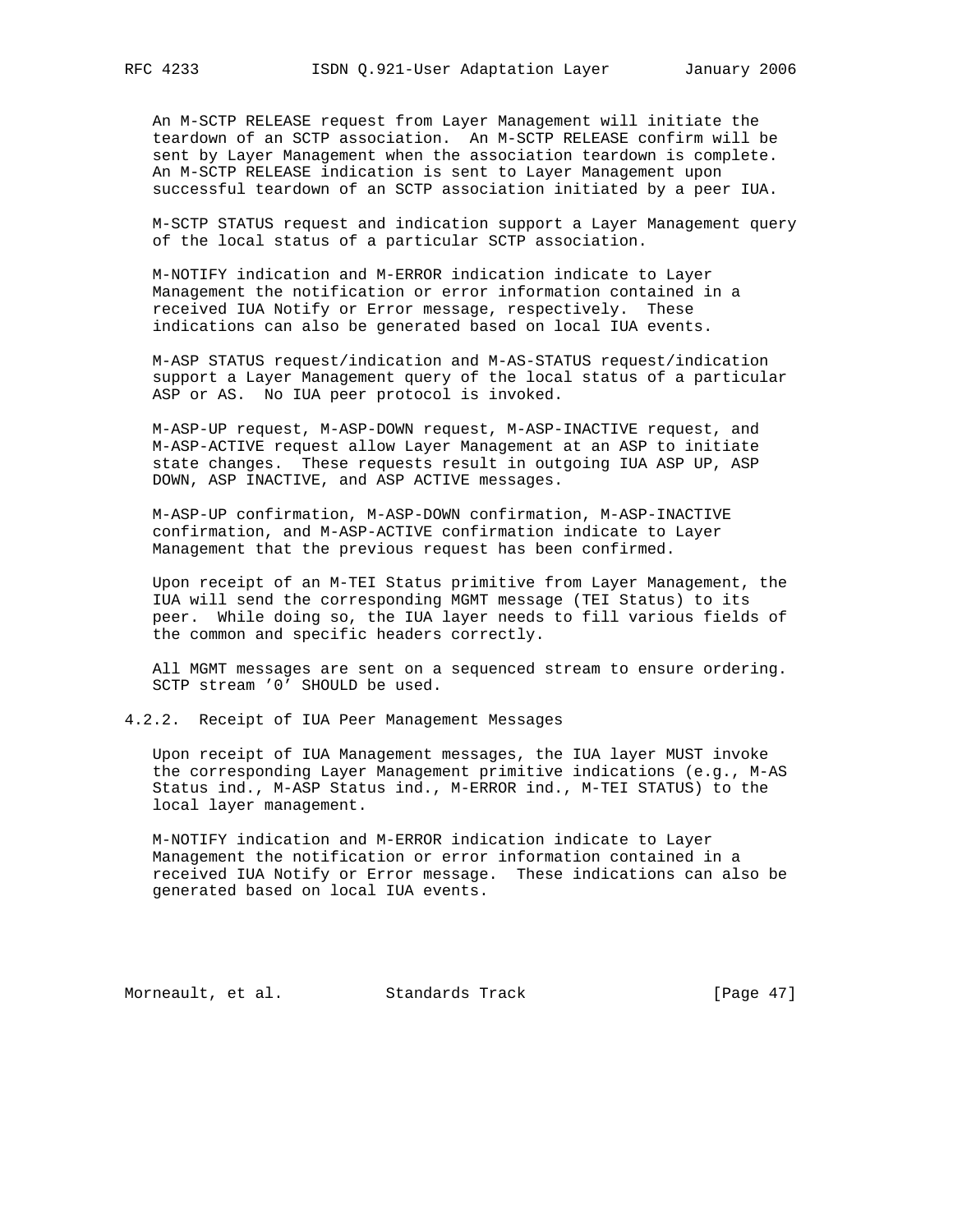All MGMT messages are sent on a sequenced stream to ensure ordering. SCTP stream '0' SHOULD be used.

4.3. Procedures to Support Service in Section 1.4.3

 These procedures achieve the IUA layer's "Support for management of active associations between SG and MGC" service.

4.3.1. AS and ASP State Maintenance

 The IUA layer on the SG needs to maintain the states of each ASP as well as the state of the AS.

4.3.1.1. ASP States

 The state of the each ASP, in each AS that it is configured, is maintained in the IUA layer on the SG. The state of an ASP changes due to the following type of events:

- \* Reception of messages from peer IUA layer at that ASP
- \* Reception of some messages from the peer IUA layer at other ASPs in the AS
- \* Reception of indications from SCTP layer
- \* Local Management intervention

 The ASP state transition diagram is shown in Figure 6. The possible states of an ASP are the following:

 ASP-DOWN: Application Server Process is unavailable and/or the related SCTP association is down. Initially, all ASPs will be in this state. An ASP in this state SHOULD NOT be sent any IUA messages.

 ASP-INACTIVE: The remote IUA peer at the ASP is available (and the related SCTP association is up) but application traffic is stopped. In this state, the ASP can be sent any non-QPTM IUA messages (except for TEI Status messages).

 ASP-ACTIVE: The remote IUA peer at the ASP is available and application traffic is active.

Morneault, et al. Standards Track [Page 48]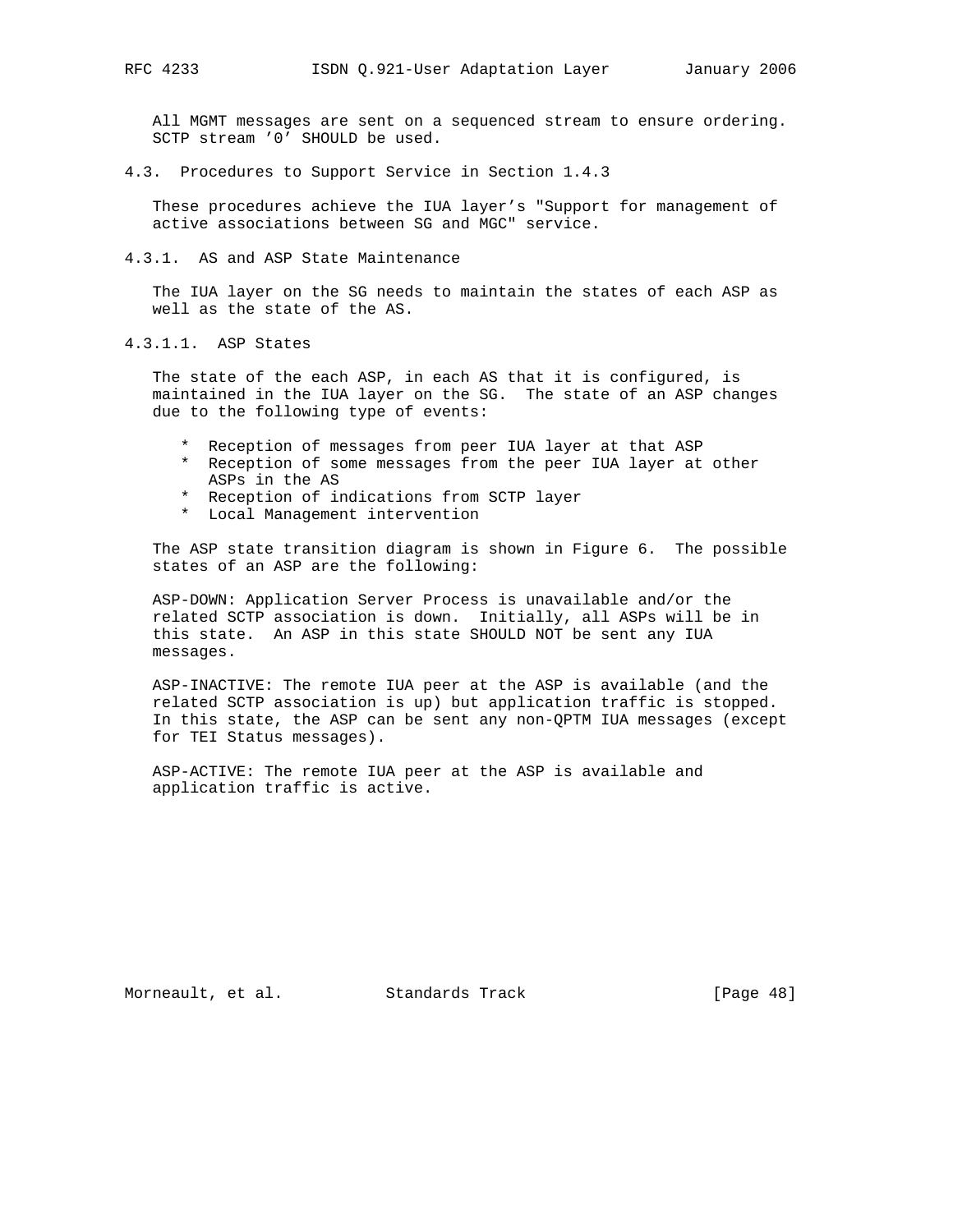

Figure 6. ASP State Transition Diagram

 SCTP CDI: The local SCTP layer's Communication Down Indication to the Upper Layer Protocol (IUA) on an SG. The local SCTP will send this indication when it detects the loss of connectivity to the ASP's peer SCTP layer. SCTP CDI is understood as either a SHUTDOWN COMPLETE notification and COMMUNICATION LOST notification from the SCTP.

 SCTP RI: The local SCTP layer's Restart indication to the upper layer protocol (IUA) on an SG. The local SCTP will send this indication when it detects a restart from the ASP's peer SCTP layer.

# 4.3.1.2. AS States

The state of the AS is maintained in the IUA layer on the SG.

 The state of an AS changes due to events. These events include the following:

- \* ASP state transitions
- \* Recovery timer triggers

Morneault, et al. Standards Track [Page 49]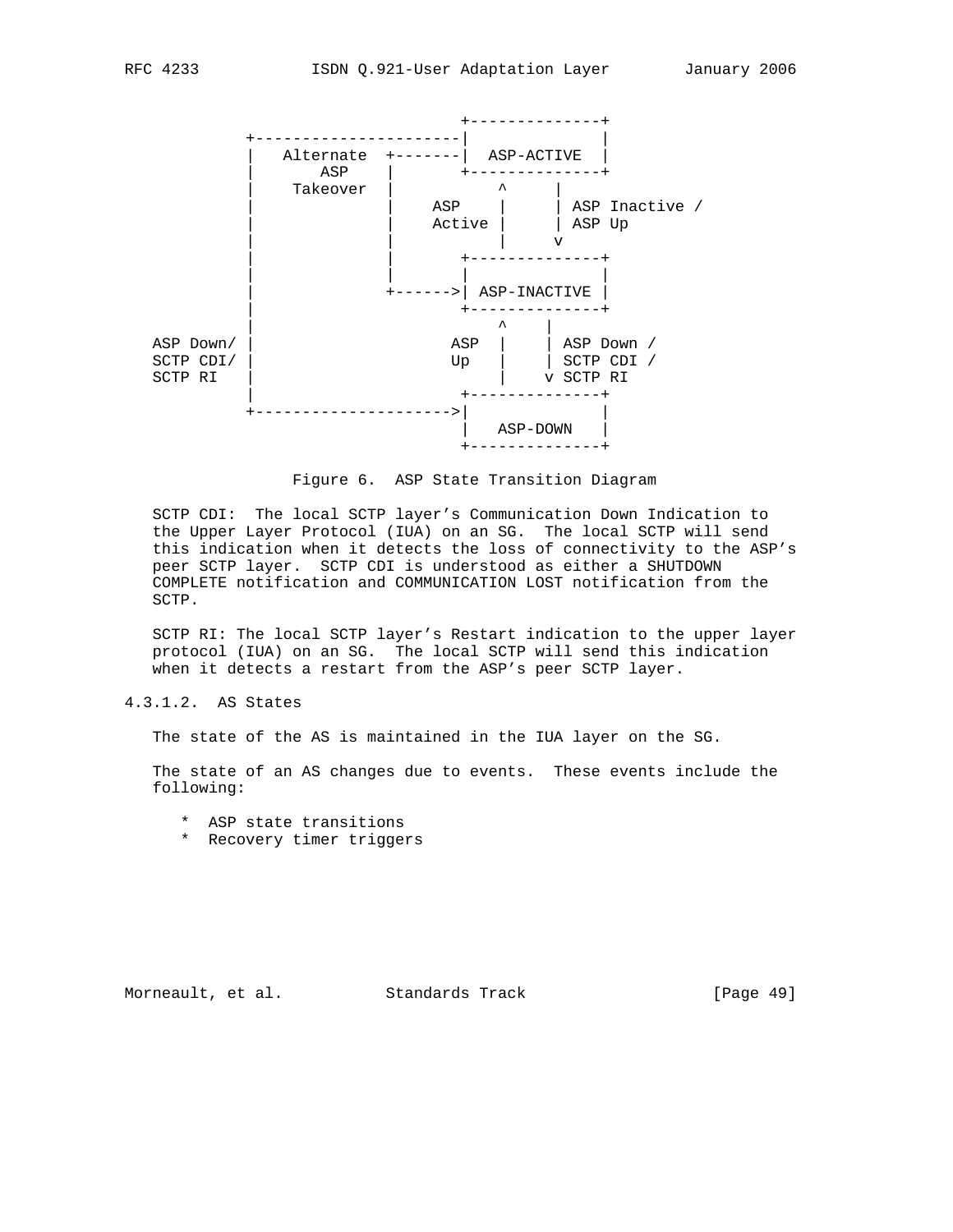The possible states of an AS are the following:

 AS-DOWN: The Application Server is unavailable. This state implies that all related ASPs are in the ASP-DOWN state for this AS. Initially, the AS will be in this state.

 AS-INACTIVE: The Application Server is available but no application traffic is active (i.e., one or more related ASPs are in the ASP-INACTIVE state, but none in the ASP-ACTIVE state). The recovery timer T(r) is not running or has expired.

 AS-ACTIVE: The Application Server is available and application traffic is active. This state implies that at least one ASP is in the ASP-ACTIVE state.

 AS-PENDING: An active ASP has transitioned from active to inactive or down and it was the last remaining active ASP in the AS. A recovery timer  $T(r)$  will be started and all incoming SCN messages will be queued by the SG. If an ASP becomes active before T(r) expires, the AS will move to AS-ACTIVE state and all the queued messages will be sent to the active ASP.

If  $T(r)$  expires before an ASP becomes active, the SG stops queuing messages and discards all previously queued messages. The AS will move to AS-INACTIVE if at least one ASP is in ASP-INACTIVE state, otherwise it will move to AS-DOWN state.

Morneault, et al. Standards Track [Page 50]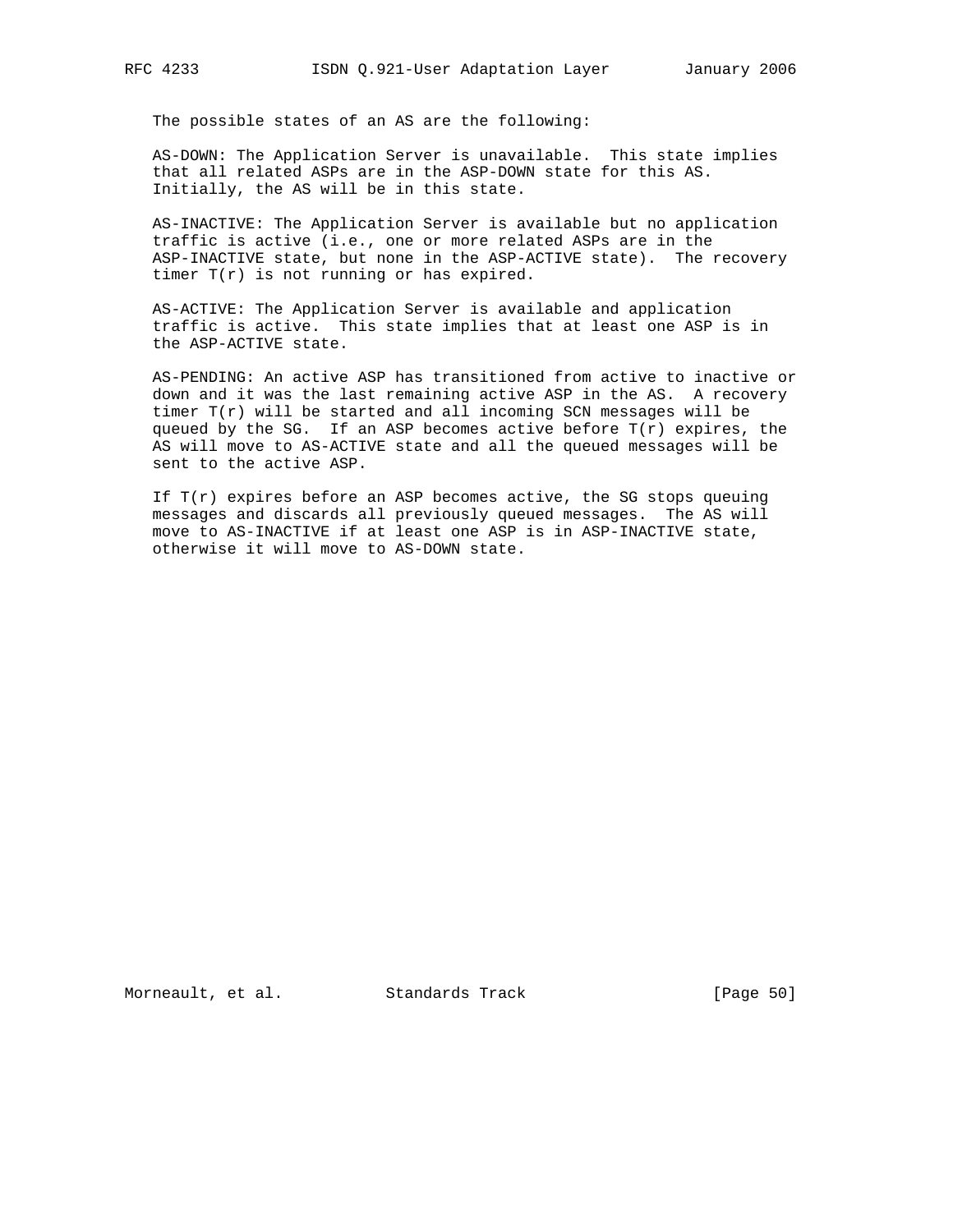

Tr = Recovery Timer

Figure 7: AS State Transition Diagram

4.3.2. ASPM Procedures for Primitives

 Before the establishment of an SCTP association, the ASP state at both the SG and ASP is assumed to be in the state ASP-DOWN.

 As the ASP is responsible for initiating the setup of an SCTP association to an SG, the IUA layer at an ASP receives an M-SCTP ESTABLISH request primitive from the Layer Management, the IUA layer will try to establish an SCTP association with the remote IUA peer at an SG. Upon reception of an eventual SCTP-Communication Up confirm primitive from the SCTP, the IUA layer will invoke the primitive M-SCTP ESTABLISH confirm to the Layer Management.

 At the SG, the IUA layer will receive an SCTP Communication Up indication primitive from the SCTP. The IUA layer will then invoke the primitive M-SCTP ESTABLISH indication to the Layer Management.

Morneault, et al. Standards Track [Page 51]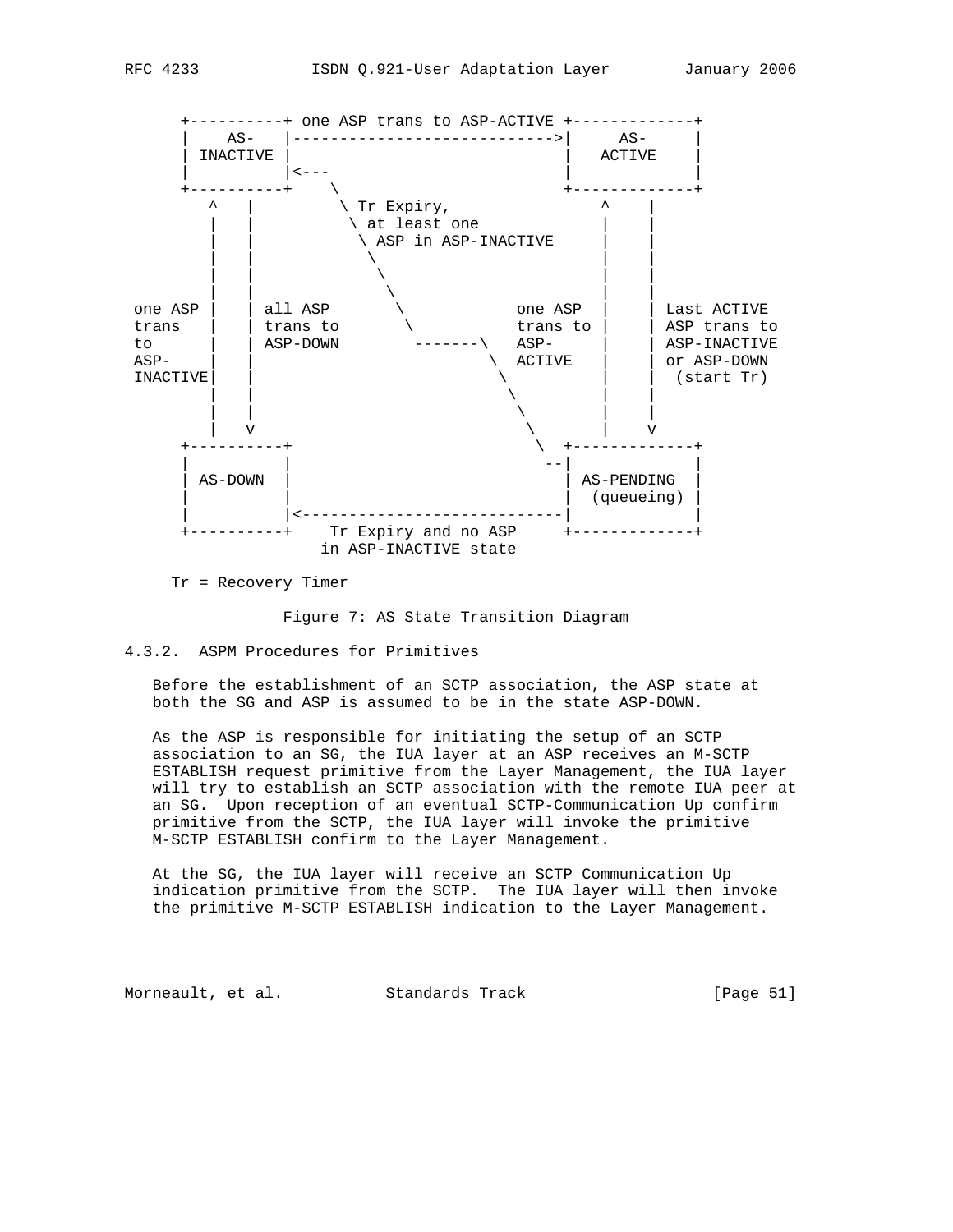Once the SCTP association is established and assuming that the local IUA-User is ready, the local ASP IUA Application Server Process Maintenance (ASPM) function will initiate the ASPM procedures, using the ASP Up/-Down/-Active/-Inactive messages to convey the ASP state to the SG (see Section 4.3.3).

 The Layer Management and the IUA layer on SG can communicate the status of the application server using the M-AS\_STATUS primitives. The Layer Management and the IUA layer on both the SG and ASP can communicate the status of an SCTP association using the M-SCTP\_STATUS primitives.

 If the Layer Management on SG or ASP wants to bring down an SCTP association for management reasons, it would send M-SCTP RELEASE request primitive to the local IUA layer. The IUA layer would release the SCTP association and upon receiving the SCTP- COMMUNICATION\_DOWN indication from the underlying SCTP layer, it would inform the local Layer Management using M-SCTP\_RELEASE confirm primitive.

 If the IUA layer receives an SCTP-COMMUNICATION\_DOWN indication from the underlying SCTP layer, it will inform the Layer Management by invoking the M-SCTP RELEASE indication primitive. The state of the ASP will be moved to "Down" at both the SG and ASP.

 At an ASP, the Layer Management MAY try to reestablish the SCTP association using M-SCTP\_ESTABLISH request primitive.

 In the case of an SCTP-RESTART indication at an ASP, the ASP is now considered by its IUA peer to be in the ASP-DOWN state. The ASP, if it is to recover, must begin any recovery with the ASP Up procedure.

4.3.3. ASPM Procedures for Peer-to-Peer Messages

 All ASPM messages are sent on a sequenced stream to ensure ordering. SCTP stream '0' SHOULD be used.

4.3.3.1. ASP Up Procedures

 After an ASP has successfully established an SCTP association to an SG, the SG waits for the ASP to send an ASP Up message, indicating that the ASP IUA peer is available. The ASP is always the initiator of the ASP Up message. This action MAY be initiated at the ASP by an M-ASP\_UP request primitive from Layer Management or MAY be initiated automatically by an IUA management function.

Morneault, et al. Standards Track [Page 52]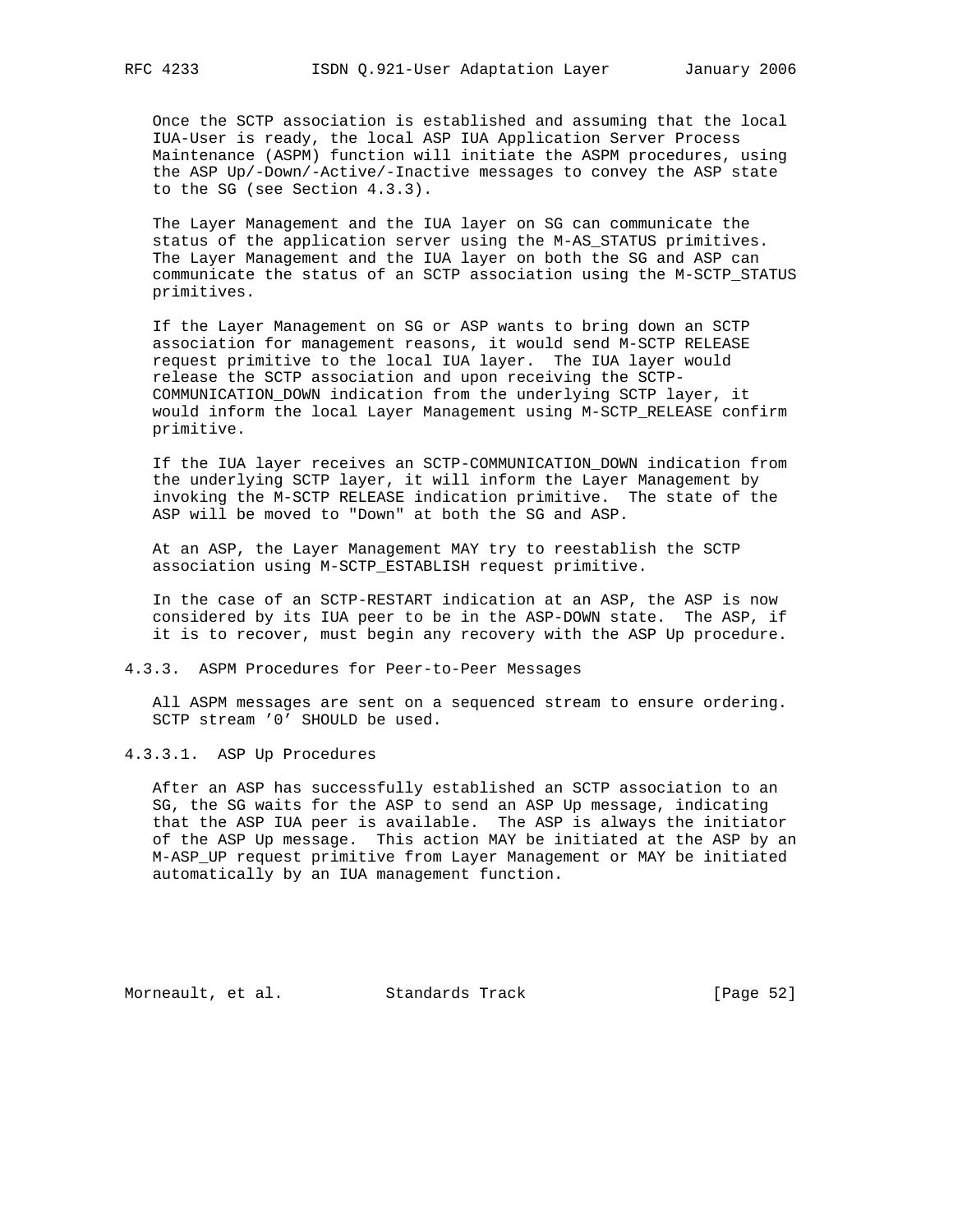When an ASP Up message is received at an SG and internally the remote ASP is in the ASP-DOWN state and not considered locked out for local management reasons, the SG marks the remote ASP in the state ASP-INACTIVE and informs Layer Management with an M-ASP\_Up indication primitive. If the SG is aware, via current configuration data, which Application Servers the ASP is configured to operate in, the SG updates the ASP state to ASP-INACTIVE in each AS that it is a member.

 Alternatively, the SG may move the ASP into a pool of Inactive ASPs available for future configuration within Application Server(s), determined in a subsequent ASP Active procedure. If the ASP Up message contains an ASP Identifier, the SG should save the ASP Identifier for that ASP. The SG MUST send an ASP Up Ack message in response to a received ASP Up message even if the ASP is already marked as ASP-INACTIVE at the SG.

 If for any local reason (e.g., management lockout) the SG cannot respond with an ASP Up Ack message, the SG responds to an ASP Up message with an Error message with reason "Refused - Management Blocking".

 At the ASP, the ASP Up Ack message received is not acknowledged. Layer Management is informed with an M-ASP\_UP confirm primitive.

 When the ASP sends an ASP Up message, it starts timer T(ack). If the ASP does not receive a response to an ASP Up message within T(ack), the ASP MAY restart T(ack) and resend ASP Up messages until it receives an ASP Up Ack message. T(ack) is provisionable, with a default of 2 seconds. Alternatively, retransmission of ASP Up messages MAY be put under control of Layer Management. In this method, expiry of T(ack) results in an M-ASP\_UP confirm primitive carrying a negative indication.

 The ASP must wait for the ASP Up Ack message before sending any other IUA messages (e.g., ASP Active). If the SG receives any other IUA messages before an ASP Up message is received (other than ASP Down; see Section 4.3.3.2), the SG MAY discard them.

 If an ASP Up message is received and internally the remote ASP is in the ASP-ACTIVE state, an ASP Up Ack message is returned, as well as an Error message ("Unexpected Message"), and the remote ASP state is changed to ASP-INACTIVE in all relevant Application Servers.

 If an ASP Up message is received and internally the remote ASP is already in the ASP-INACTIVE state, an ASP Up Ack message is returned and no further action is taken.

Morneault, et al. Standards Track [Page 53]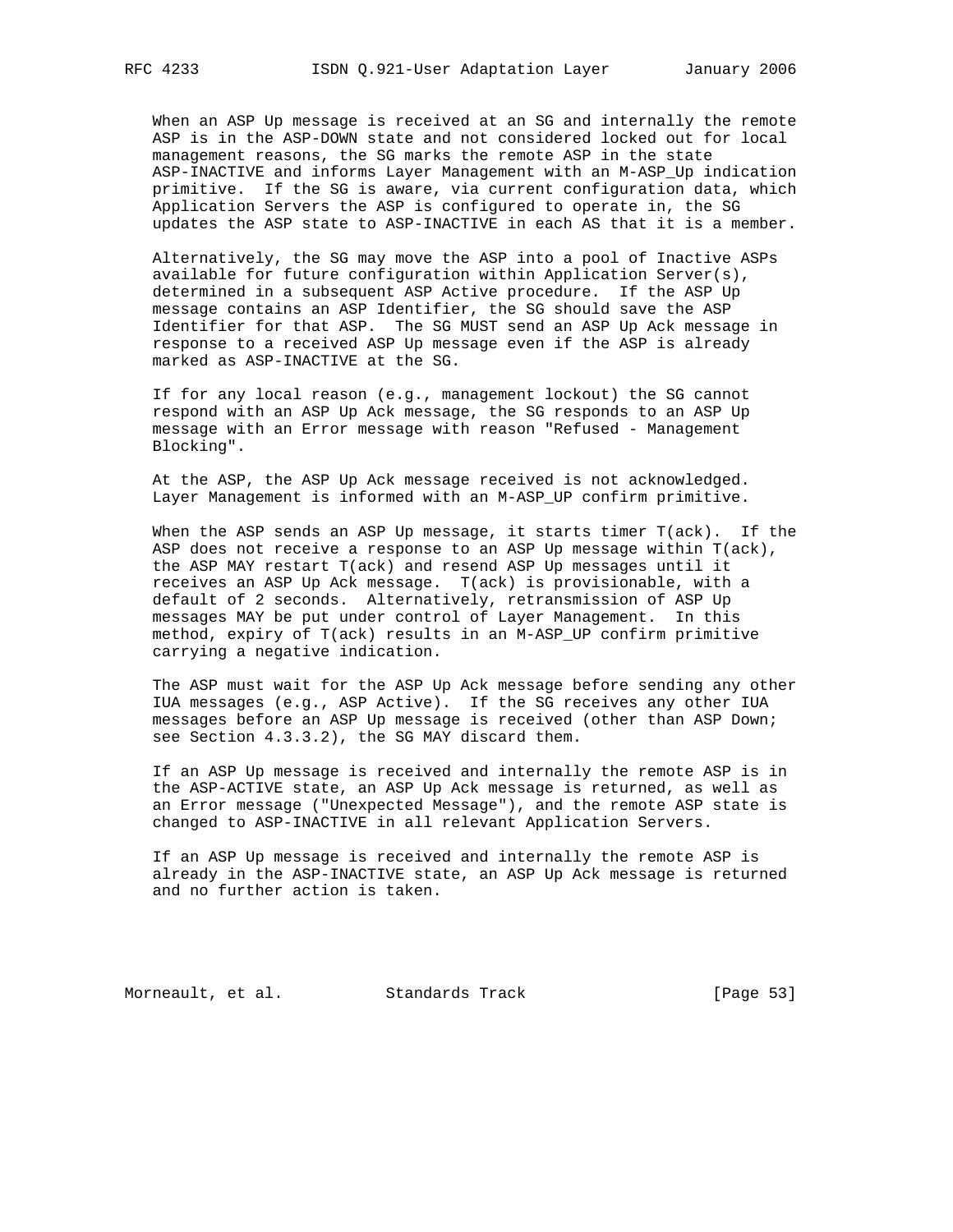# 4.3.3.2. ASP Down Procedures

 The ASP will send an ASP Down message to an SG when the ASP wishes to be removed from the list of ASPs in all Application Servers that it is a member and no longer receive any IUA QPTM or ASPTM messages. This action MAY be initiated at the ASP by an M-ASP\_DOWN request primitive from Layer Management or MAY be initiated automatically by an IUA management function.

 Whether the ASP is permanently removed from an AS is a function of configuration management.

 The SG marks the ASP as ASP-DOWN, informs Layer Management with an M-ASP\_Down indication primitive, and returns an ASP Down Ack message to the ASP.

 The SG MUST send an ASP Down Ack message in response to a received ASP Down message from the ASP even if the ASP is already marked as ASP-DOWN at the SG.

 At the ASP, the ASP Down Ack message received is not acknowledged. Layer Management is informed with an M-ASP\_DOWN confirm primitive. If the ASP receives an ASP Down Ack without having sent an ASP Down message, the ASP should now consider itself as in the ASP-DOWN state. If the ASP was previously in the ASP-ACTIVE or ASP-INACTIVE state, the ASP should then initiate procedures to return itself to its previous state.

 When the ASP sends an ASP Down message, it starts timer T(ack). If the ASP does not receive a response to an ASP Down message within T(ack), the ASP MAY restart T(ack) and resend ASP Down messages until it receives an ASP Down Ack message. T(ack) is provisionable, with a default of 2 seconds. Alternatively, retransmission of ASP Down messages MAY be put under control of Layer Management. In this method, expiry of T(ack) results in an M-ASP\_DOWN confirm primitive carrying a negative indication.

4.3.3.3. IUA Version Control

 If a ASP Up message with an unsupported version is received, the receiving end responds with an Error message, indicating the version the receiving node supports and notifies Layer Management.

 This is useful when protocol version upgrades are being performed in a network. A node upgraded to a newer version SHOULD support the older versions used on other nodes it is communicating with. Because ASPs initiate the ASP Up procedure it is assumed that the Error message would normally come from the SG.

Morneault, et al. Standards Track [Page 54]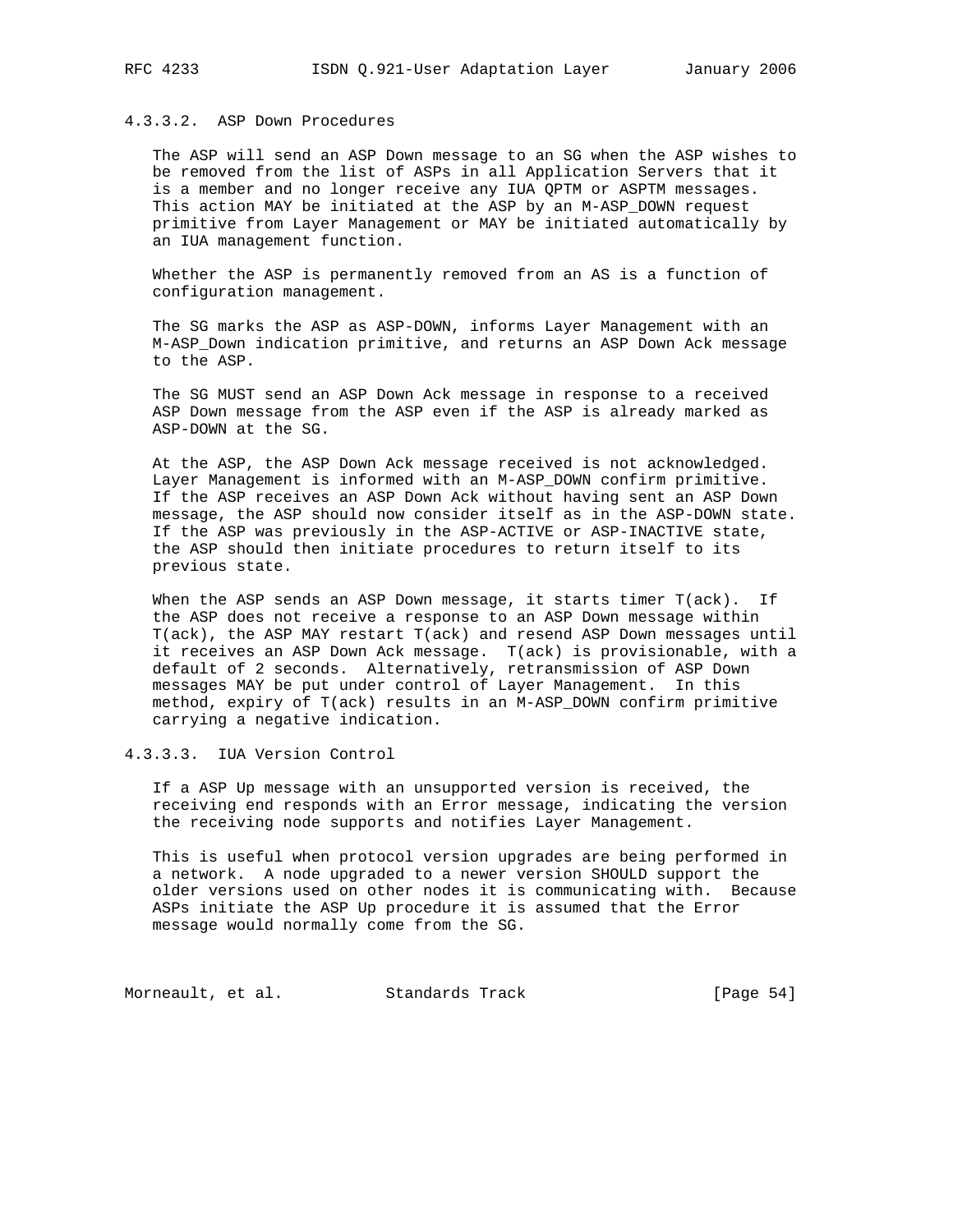# 4.3.3.4. ASP Active Procedures

 Any time after the ASP has received an ASP Up Ack from the SG, the ASP sends an ASP Active message to the SG indicating that the ASP is ready to start processing traffic. This action MAY be initiated at the ASP by an M-ASP\_ACTIVE request primitive from Layer Management or MAY be initiated automatically by an IUA management function. In the case where an ASP is configured/registered to process the traffic for more than one Application Server across an SCTP association, the ASPAC contains one or more Interface Identifiers to indicate for which Application Servers the ASPAC applies.

 If the Application Server can be successfully activated, the SG responds to the ASP with an ASPAC Ack message acknowledging that the ASPAC message was received and starts sending traffic for the Application Server to that ASP.

 In the case where an "out-of-the-blue" ASP Active message is received (i.e., the ASP has not registered with the SG or the SG has no static configuration data for the ASP), the message MAY be silently discarded.

 The SG MUST send an ASP Active Ack message in response to a received ASP Active message from the ASP, if the ASP is already marked in the ASP-ACTIVE state at the SG.

 At the ASP, the ASP Active Ack message received is not acknowledged. Layer Management is informed with an M-ASP\_ACTIVE confirm primitive. It is possible for the ASP to receive Data message(s) before the ASP Active Ack message as the ASP Active Ack and Data messages from an SG may be sent on different SCTP streams. Message loss is possible as the ASP does not consider itself in the ASP-ACTIVE state until reception of the ASP Active Ack message.

 When the ASP sends an ASP Active message, it starts timer T(ack). If the ASP does not receive a response to an ASP Active message within T(ack), the ASP MAY restart T(ack) and resend ASP Active messages until it receives an ASP Active Ack message. T(ack) is provisionable, with a default of 2 seconds. Alternatively, retransmission of ASP Active messages MAY be put under control of Layer Management. In this method, expiry of T(ack) results in an M- ASP\_ACTIVE confirm primitive carrying a negative indication.

 The ASP MUST wait for the ASP Active Ack message from the SG before sending any Data messages or it will risk message loss. If the SG receives QPTM messages before an ASP Active is received, the SG SHOULD discard these messages.

Morneault, et al. Standards Track [Page 55]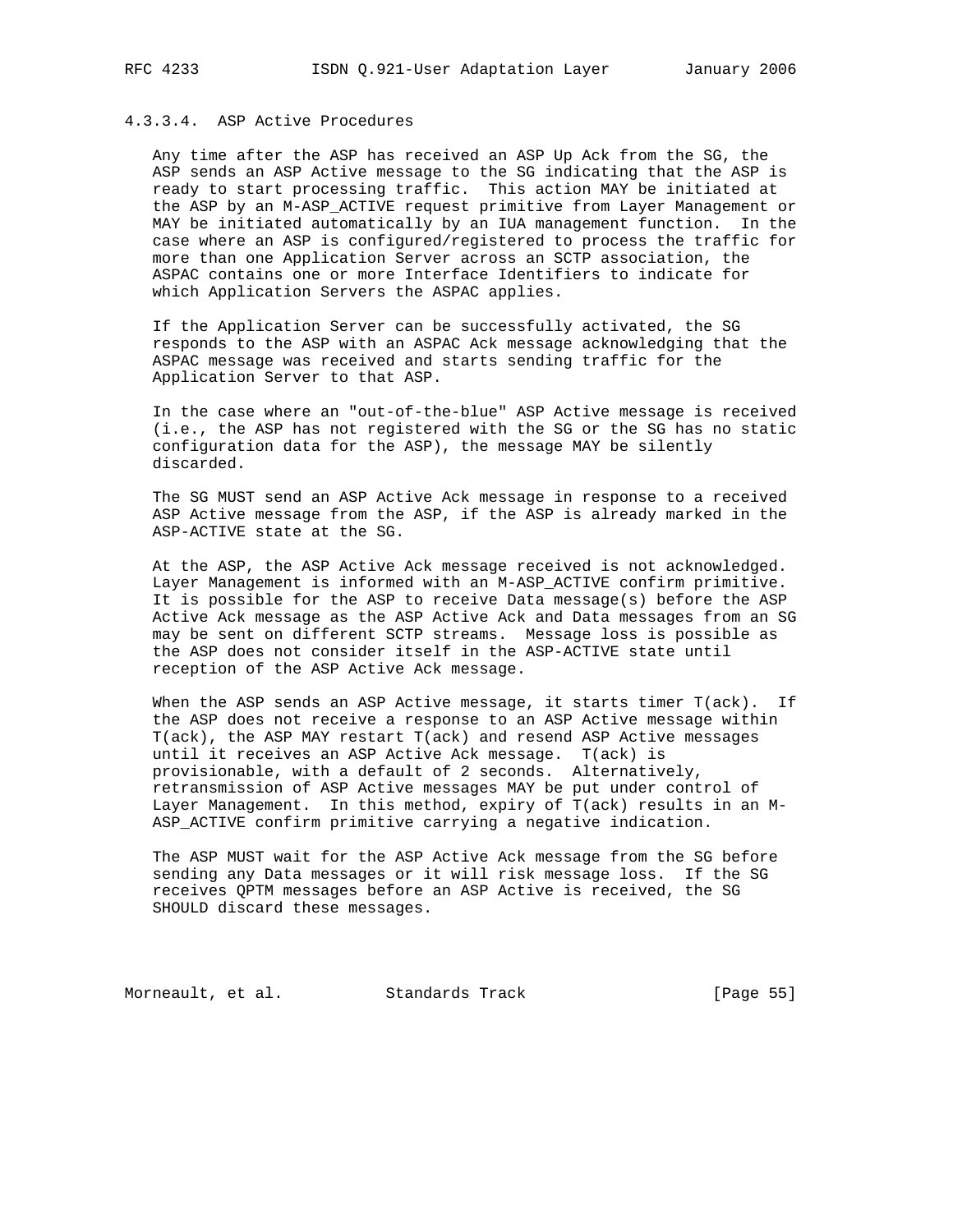There are two modes of Application Server traffic handling in the SG IUA: Over-ride and Load-sharing. The Type parameter in the ASPAC message indicates the mode used in a particular Application Server. If the SG determines that the mode indicates in an ASPAC is incompatible with the traffic handling mode currently used in the AS, the SG responds with an Error message indicating Unsupported Traffic Handling Mode.

 In the case of an Over-ride mode AS, reception of an ASPAC message at an SG causes the redirection of all traffic for the AS to the ASP that sent the ASPAC. The SG responds to the ASPAC with an ASP Active Ack message to the ASP. Any previously active ASP in the AS is now considered Inactive and will no longer receive traffic from the SG within the AS. The SG sends a Notify (Alternate ASP Active) to the previously active ASP in the AS, after stopping all traffic to that ASP.

 In the case of a load-share mode AS, reception of an ASPAC message at an SG causes the direction of traffic to the ASP sending the ASPAC, in addition to all the other ASPs that are currently active in the AS. The algorithm at the SG for load-sharing traffic within an AS to all the active ASPs is implementation dependent. The algorithm could, for example, be round-robin or based on information in the Data message, such as Interface Identifier, depending on the requirements of the application and the call state handling assumptions of the collection of ASPs in the AS. The SG responds to the ASPAC with an ASP Active Ack message to the ASP.

## 4.3.3.5. ASP Inactive Procedures

 When an ASP wishes to withdraw from receiving traffic within an AS, the ASP sends an ASP Inactive message to the SG. This action MAY be initiated at the ASP by an M-ASP\_INACTIVE request primitive from Layer Management or MAY be initiated automatically by an IUA management function. In the case where an ASP is configured/ registered to process the traffic for more than one Application Server across an SCTP association, the ASPIA contains one or more Interface Identifiers to indicate for which Application Servers the ASP Inactive message applies.

 There are two modes of Application Server traffic handling in the SG IUA when withdrawing an ASP from service: Over-ride and Load-sharing. In the case of an Over-ride mode AS, where normally another ASP has already taken over the traffic within the AS with an Over-ride ASPAC message, the ASP that sends the ASPIA message is already considered by the SG to be ASP-INACTIVE. An ASPIA Ack message is sent to the ASP, after ensuring that all traffic is stopped to the ASP.

Morneault, et al. Standards Track [Page 56]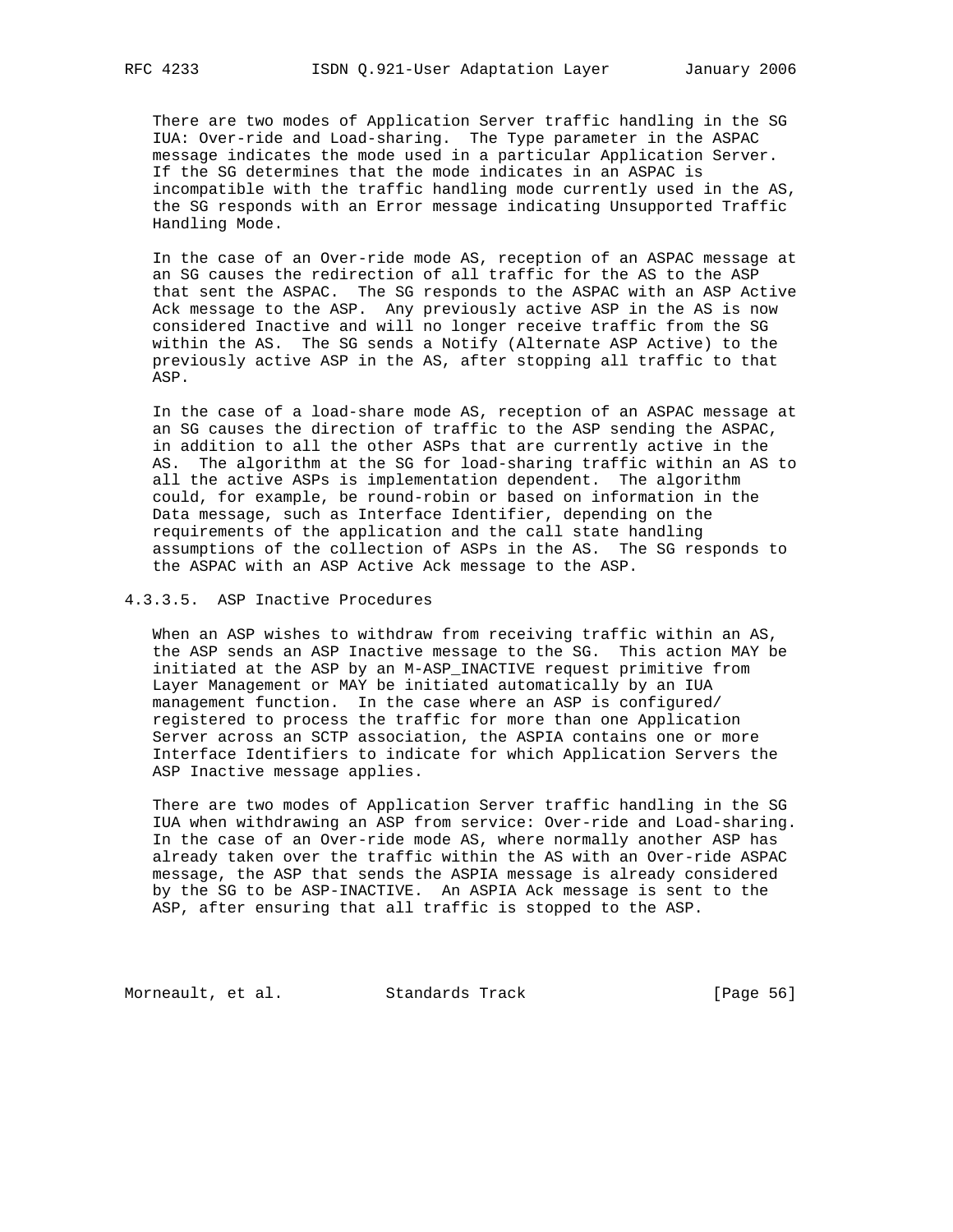In the case of a Load-share mode AS, the SG moves the ASP to the ASP-INACTIVE state and the AS traffic is re-allocated across the remaining ASP-ACTIVE ASPs per the load-sharing algorithm currently used within the AS. An ASPIA Ack message is sent to the ASP after all traffic is halted to the ASP. A Notify (Insufficient ASPs) message MAY be sent to all inactive ASPs, if required.

 When the ASP sends an ASP Inactive message it starts timer T(ack). If the ASP does not receive a response to an ASP Inactive message within T(ack), the ASP MAY restart T(ack) and resend ASP Inactive messages until it receives an ASP Inactive Ack message. T(ack) is provisionable, with a default of 2 seconds. Alternatively, retransmission of ASP Inactive messages MAY be put under control of Layer Management. In this method, expiry of T(ack) results in a M- ASP\_Inactive confirm primitive carrying a negative indication.

 If no other ASPs in the Application Server are in the state ASP-ACTIVE, the SG MUST send a Notify ("AS-Pending") message to all of the ASPs in the AS that are in the state ASP-INACTIVE. The SG SHOULD start buffering the incoming messages for  $T(r)$  seconds, after which messages MAY be discarded.  $T(r)$  is configurable by the network operator. If the SG receives an ASP Active message from an ASP in the AS before expiry of  $T(r)$ , the buffered traffic is directed to that ASP and the timer is cancelled. If  $T(r)$  expires, the AS is moved to the AS-INACTIVE state.

 At the ASP, the ASP Inactive Ack message received is not acknowledged. Layer Management is informed with an M-ASP\_INACTIVE confirm primitive. If the ASP receives an ASP Inactive Ack without having sent an ASP Inactive message, the ASP should now consider itself as in the ASP-INACTIVE state. If the ASP was previously in the ASP-ACTIVE state, the ASP should then initiate procedures to return itself to its previous state.

### 4.3.3.6. Notify Procedures

 A Notify message reflecting a change in the AS state MUST be sent to all ASPs in the AS, except those in the ASP-DOWN state, with appropriate Status Information and any ASP Identifier of the failed ASP. At the ASP, Layer Management is informed with an M-NOTIFY indication primitive. The Notify message must be sent whether the AS state change was a result of an ASP failure or reception of an ASP State Management (ASPSM) / ASP Traffic Management (ASPTM) message. In the second case, the Notify message MUST be sent after any related acknowledgement messages (e.g., ASP Up Ack, ASP Down Ack, ASP Active Ack, or ASP Inactive Ack).

Morneault, et al. Standards Track [Page 57]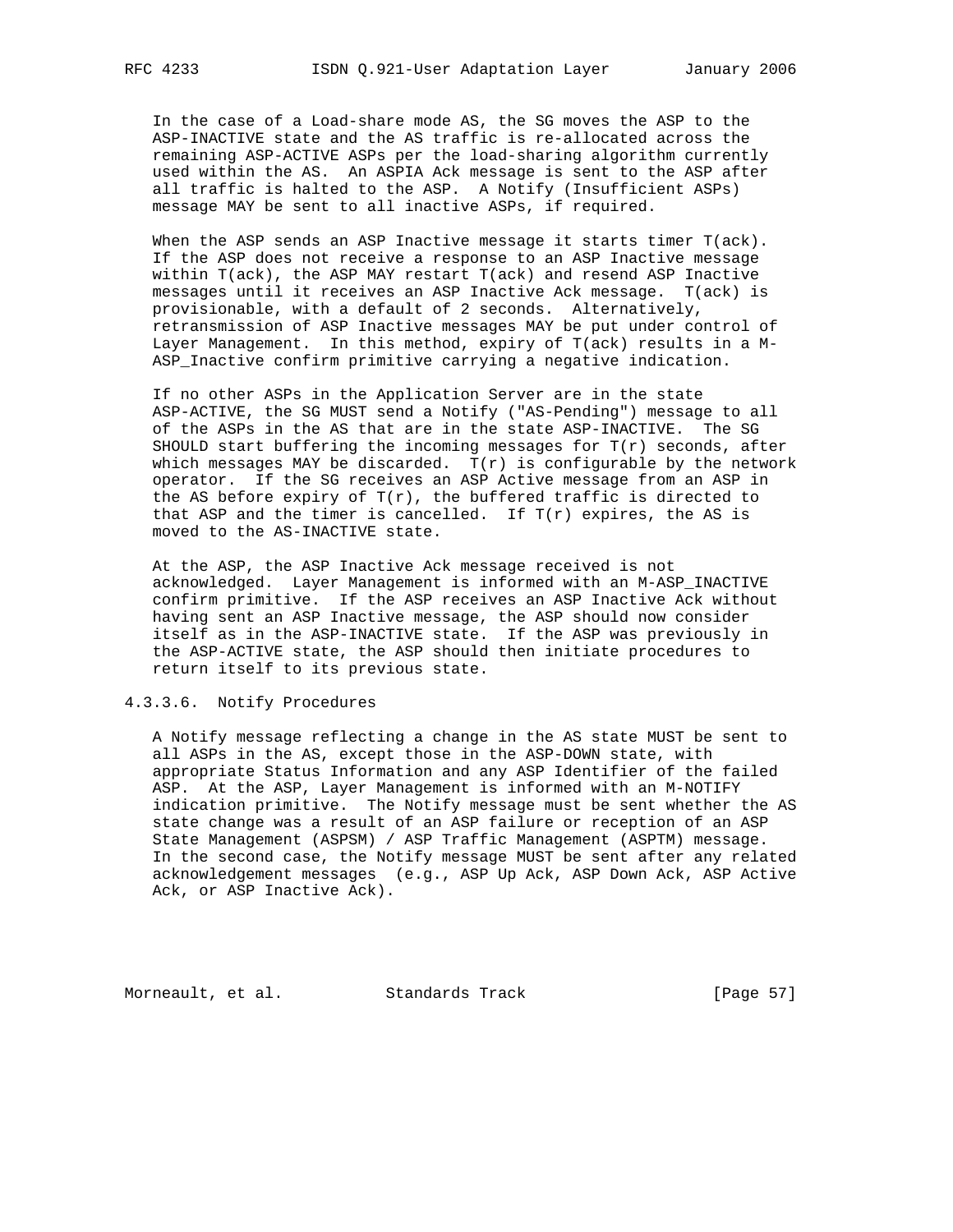In the case where a Notify ("AS-Pending") message is sent by an SG that now has no ASPs active to service the traffic, or a NTFY ("Insufficient ASPs") is sent in the Load-share mode, the Notify does not explicitly compel the ASP(s) receiving the message to become active. The ASPs remain in control of what (and when) action is taken.

## 4.3.3.7. Heartbeat

 The optional Heartbeat procedures MAY be used when operating over transport layers that do not have their own heartbeat mechanism for detecting loss of the transport association (i.e., other than the SCTP).

 Either IUA peer may optionally send Heartbeat messages periodically, subject to a provisionable timer T(beat). Upon receiving a Heartbeat message, the IUA peer MUST respond with a Heartbeat Ack message.

 If no Heartbeat Ack message (or any other IUA message) is received from the IUA peer within 2\*T(beat), the remote IUA peer is considered unavailable. Transmission of Heartbeat messages is stopped and the signaling process SHOULD attempt to re-establish communication if it is configured as the client for the disconnected IUA peer.

 The BEAT message MAY optionally contain an opaque Heartbeat Data parameter that MUST be echoed back unchanged in the related Beat Ack message. The ASP upon examining the contents of the returned BEAT Ack message MAY choose to consider the remote ASP as unavailable. The contents/format of the Heartbeat Data parameter is implementation dependent and only of local interest to the original sender. The contents MAY be used, for example, to support a Heartbeat sequence algorithm (to detect missing Heartbeats), and/or a timestamp mechanism (to evaluate delays).

 Note: Heartbeat-related events are not shown in Figure 6, "ASP State Transition Diagram".

### 5. Examples

5.1. Establishment of Association and Traffic between SGs and ASPs

5.1.1. Single ASP in an Application Server (1+0 sparing)

 This scenario shows the example IUA message flows for the establishment of traffic between an SG and an ASP, where only one ASP is configured within an AS (no backup). It is assumed that the SCTP association is already setup.

Morneault, et al. Standards Track [Page 58]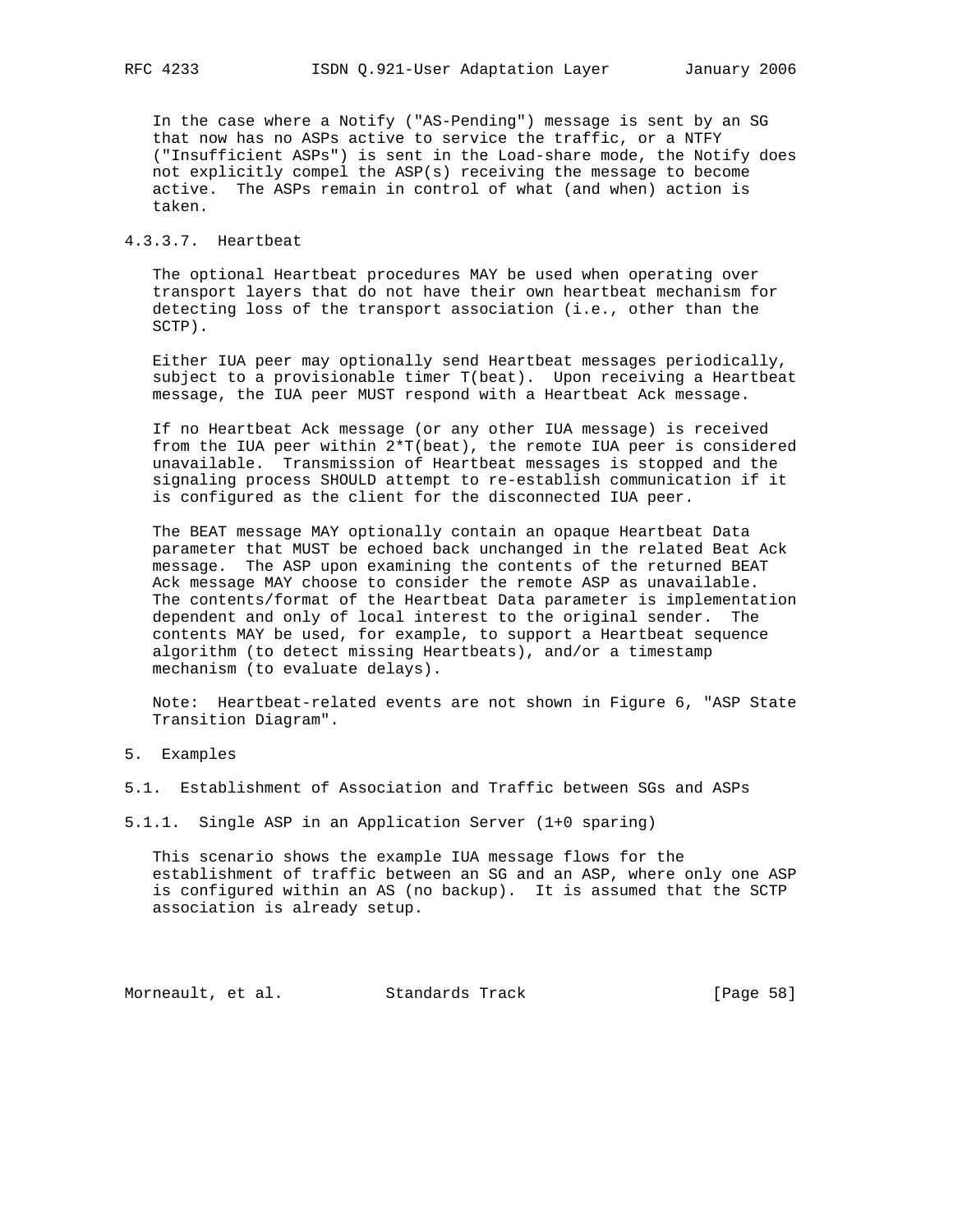SG ASP1 | |<---------ASP Up----------| |--------ASP Up Ack------->| | |  $|---NTFY(AS-INACTIVE)--->$  | | |<-------ASP Active--------| |------ASP Active Ack----->| | | |------NTFY(AS-ACTIVE)---->| | |

5.1.2. Two ASPs in Application Server (1+1 sparing)

 This scenario shows the example IUA message flows for the establishment of traffic between an SG and two ASPs in the same Application Server, where ASP1 is configured to be Active and ASP2 a standby in the event of communication failure or the withdrawal from service of ASP1. ASP2 MAY act as a hot, warm, or cold standby depending on the extent to which ASP1 and ASP2 share call state or can communicate call state under failure/withdrawal events. The example message flow is the same whether the ASP Active messages are Over-ride or Load-share mode although typically this example would use an Over-ride mode.

| SG |                                                                  | ASP1                                                 | ASP2 |
|----|------------------------------------------------------------------|------------------------------------------------------|------|
|    | $\leftarrow$ --------ASP Up----------<br>$----ASP$ Up $Ack---->$ |                                                      |      |
|    | $---NTFY (AS-INACTIVE) ---$                                      |                                                      |      |
|    |                                                                  | ------------ASP Up--------<br>$-$ ASP Up Ac $k$ ---- |      |
|    | <-------ASP Active-------<br>-----ASP Active Ack----->           |                                                      |      |
|    | $---NTFY(AS-ACTIVE) --- >>$                                      | --NTFY(AS-ACTIVE)----                                |      |
|    |                                                                  |                                                      |      |

Morneault, et al. Standards Track [Page 59]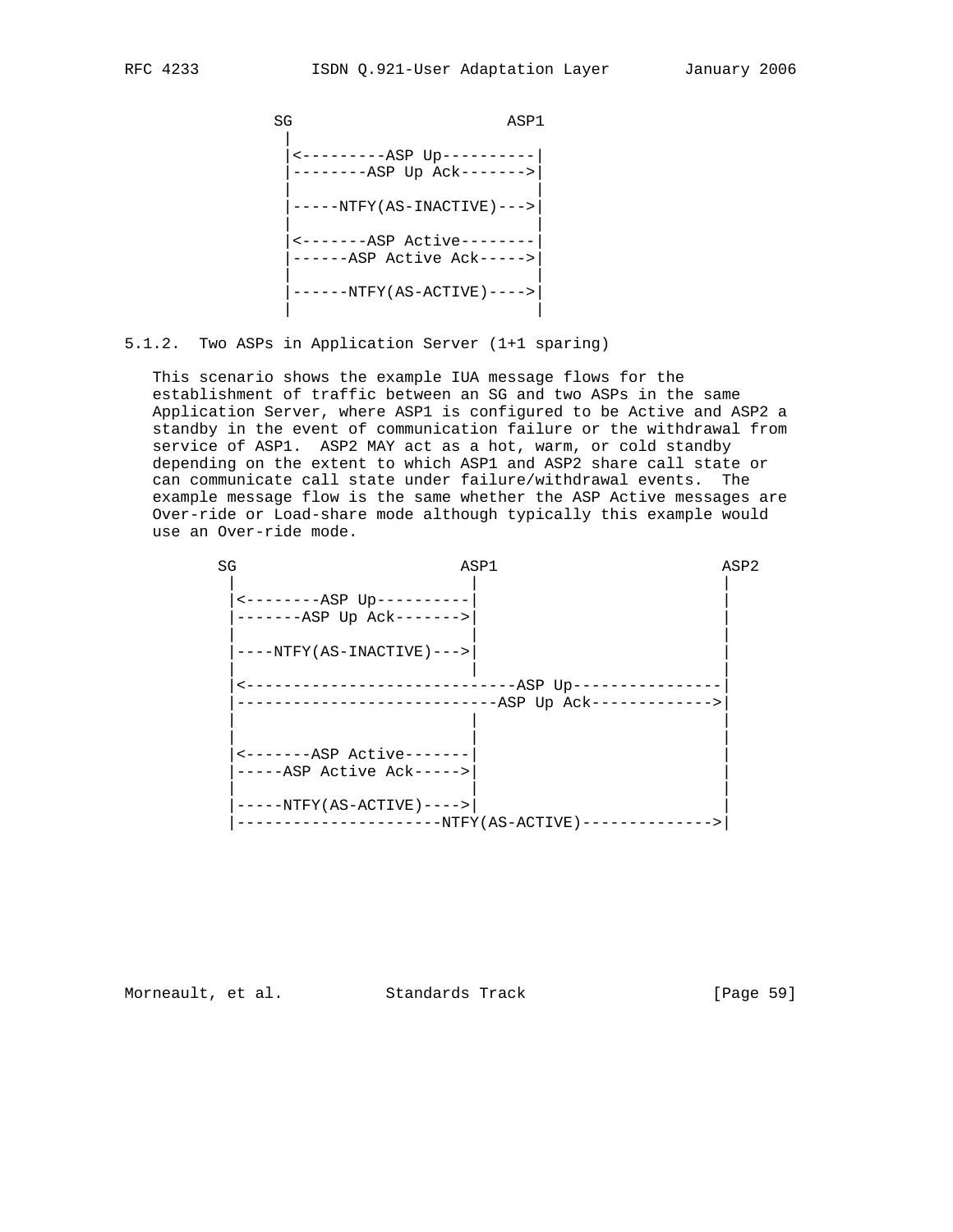5.1.3. Two ASPs in an Application Server (1+1 sparing, load-sharing case)

 This scenario shows a similar case to Section 5.1.2 but where the two ASPs are brought to active and load-share the traffic load. In this case, one ASP is sufficient to handle the total traffic load.

| SG | ASP1                                                                       |                                                      | ASP2 |
|----|----------------------------------------------------------------------------|------------------------------------------------------|------|
|    | $\leftarrow$ --------- $\text{ASP}$ Up---------<br>$----ASP$ Up $Ack---->$ |                                                      |      |
|    | $---NTFY (AS-INACTIVE) ---$                                                |                                                      |      |
|    | <----------------------------------ASP Up--------------                    | -----------------------------ASP Up Ack------------> |      |
|    | <--ASP Active (Ldshr)----<br>----ASP Active Ack------>                     |                                                      |      |
|    | $---NTFY (AS-ACTIVE) --- >>$                                               |                                                      |      |
|    | -----------------------NTFY(AS-ACTIVE)-------------->                      |                                                      |      |
|    |                                                                            | ----------------------------ASP Active Ack-------->  |      |

5.1.4. Three ASPs in an Application Server (n+k sparing, load-sharing case)

 This scenario shows the example IUA message flows for the establishment of traffic between an SG and three ASPs in the same Application Server, where two of the ASPs are brought to active and share the load. In this case, a minimum of two ASPs are required to handle the total traffic load (2+1 sparing).

Morneault, et al. Standards Track [Page 60]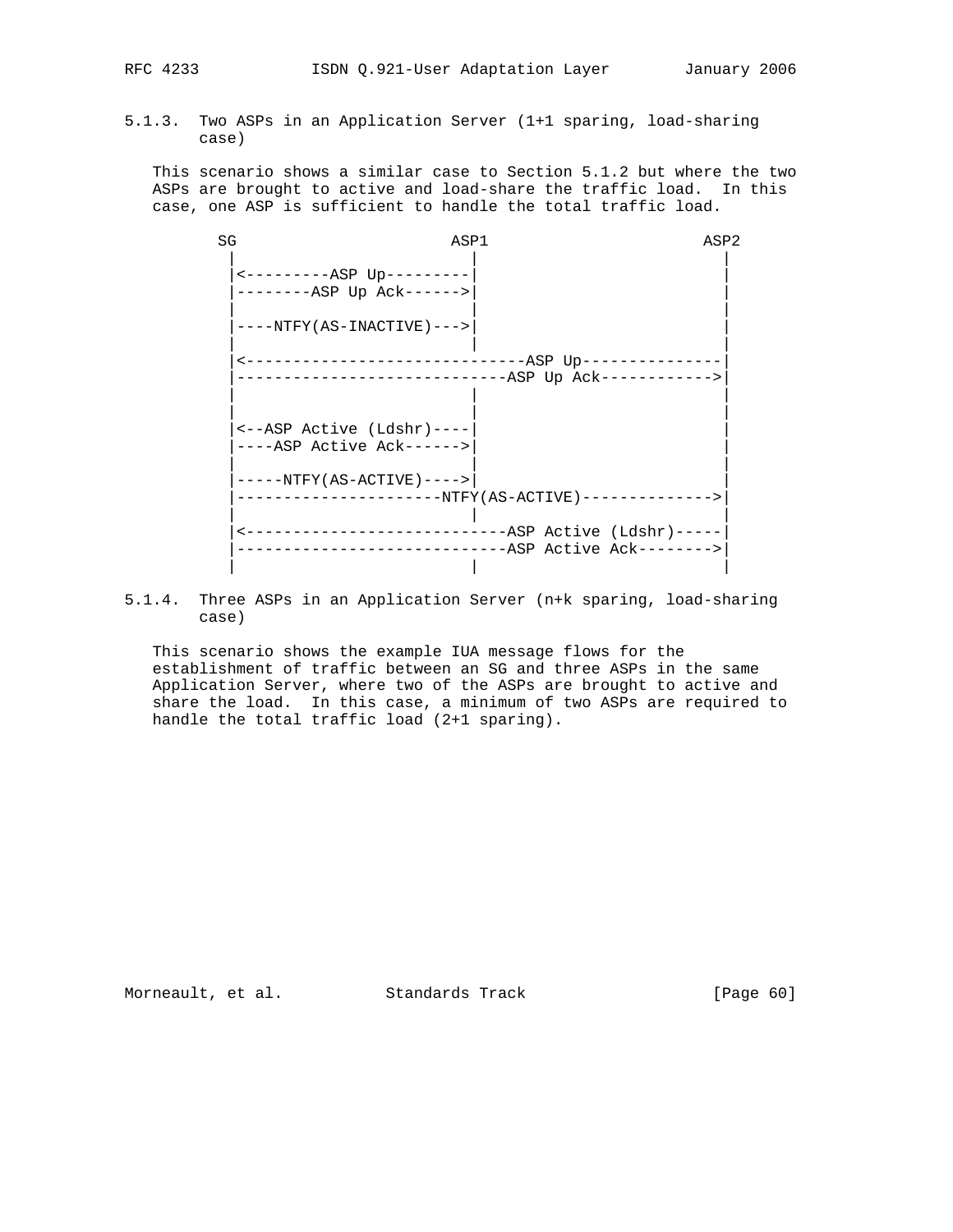| SG | ASP1                                                                                | ASP2                                |                                                  | ASP3              |
|----|-------------------------------------------------------------------------------------|-------------------------------------|--------------------------------------------------|-------------------|
|    | $----ABP UP---$<br>$---ASP$ Up $Ack--->$                                            |                                     |                                                  |                   |
|    | $-NTFY(AS-INACTIVE)$ ->                                                             |                                     |                                                  |                   |
|    | <-------------------------ASP Up-------<br>-----------------------ASP Up Ack------> |                                     |                                                  |                   |
|    |                                                                                     |                                     | ----------------------------------ASP Up-------- | -ASP Up Ack-----> |
|    |                                                                                     |                                     |                                                  |                   |
|    | $\leftarrow$ ASP Act (Ldshr)---<br>$---ASP$ Act Ack---->                            |                                     |                                                  |                   |
|    |                                                                                     | ----------ASP Act (Ldshr)---        |                                                  |                   |
|    | $--NTFY (AS-ACTIVE) ---$                                                            | $-NTFY$ (AS-ACTIVE) --------->      |                                                  |                   |
|    |                                                                                     | -------------NTFY(AS-ACTIVE)------- |                                                  |                   |

# 5.1.5. Interface Identifier Configuration Mismatch Example

 This scenario shows the example IUA message flows for the establishment of traffic between an SG and an ASP in which some of the Interface Identifiers have been misconfigured on the ASP side. The SG in this case has Interface Identifiers 1-5 configured for ASP1.

SG ASP1 | | | | |<----ASP Active (IIDs 1-10)-----|  $\vert$ ---ASP Active Ack (IIDs 1-5)---> |-------Error (IIDs 6)---------->| |-------Error (IIDs 7)---------->| |-------Error (IIDs 8)---------->| |-------Error (IIDs 9)---------->| |-------Error (IIDs 10)--------->| | |

Morneault, et al. Standards Track [Page 61]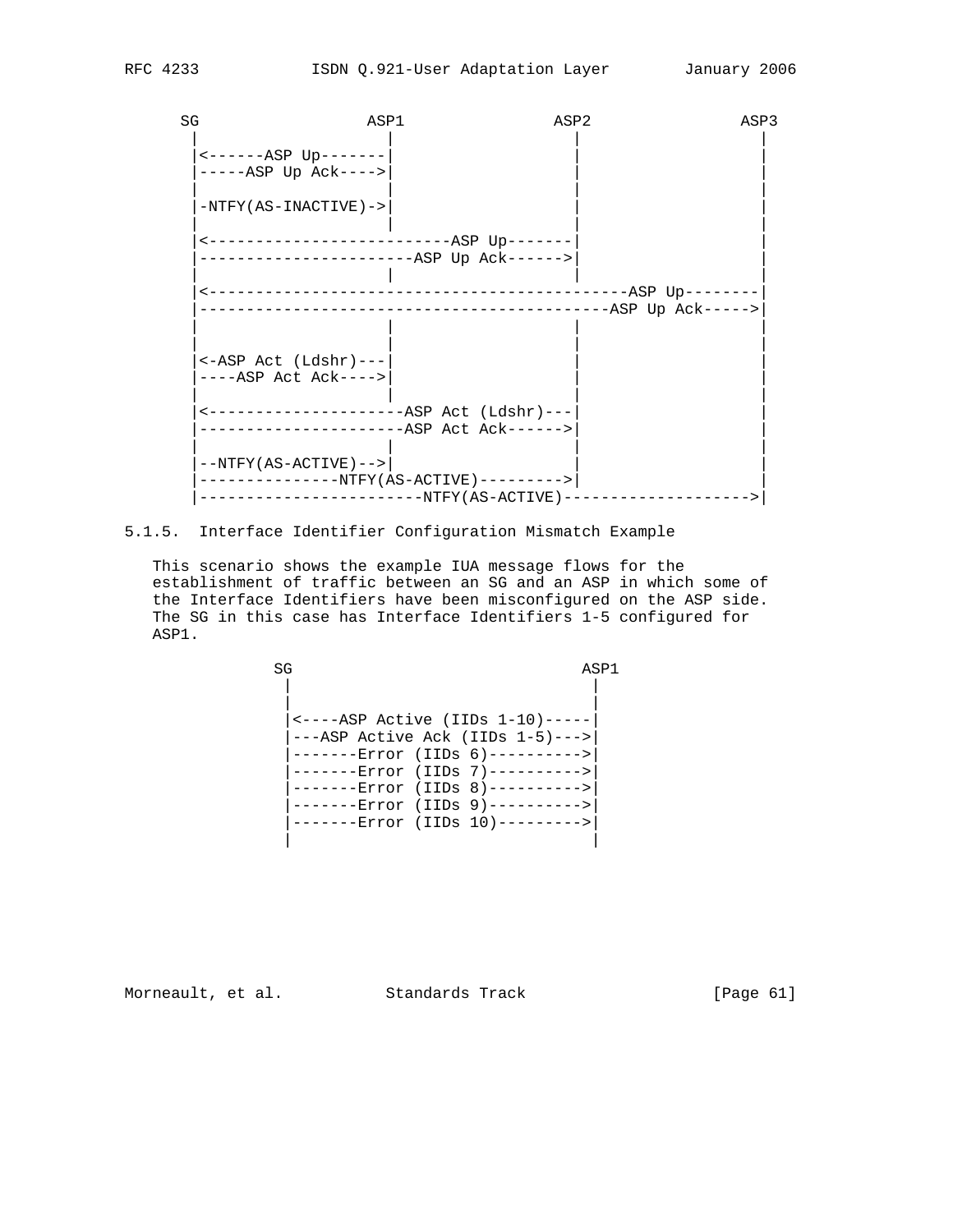5.2. ASP Traffic Fail-over Examples

5.2.1. (1+1 Sparing, withdrawal of ASP, Backup Over-ride)

 The following example shows a case in which an ASP withdraws from service:

SG ASP1 ASP2 | | | |<-----ASP Inactive-------| | |----ASP Inactive Ack---->| | | | | |----NTFY(AS-Pending)---->| | |-------------------NTFY(AS-Pending)---------------->| | | | |<------------------------------ ASP Active----------| |-----------------------------ASP Active Ack)------->| | | | |----NTFY(AS-ACTIVE)----->| | |-------------------NTFY(AS-ACTIVE)----------------->|

 In this case, the SG notifies ASP2 that the AS has moved to the Down state. The SG could have also (optionally) sent a Notify message when the AS moved to the Pending state.

 Note: If the SG detects loss of the IUA peer (IUA heartbeat loss or detection of SCTP failure), the initial SG-ASP1 ASP Inactive message exchange would not occur.

5.2.2. (1+1 Sparing, Backup Over-ride)

 The following example shows a case in which ASP2 wishes to override ASP1 and take over the traffic:

| SG | ASP1                      |                          | ASP <sub>2</sub> |
|----|---------------------------|--------------------------|------------------|
|    |                           |                          |                  |
|    |                           | --ASP Active--------     |                  |
|    |                           | -ASP Active Ack--------> |                  |
|    | ----NTFY( Alt ASP-Act)--> |                          |                  |
|    |                           |                          |                  |

 In this case, the SG notifies ASP1 that an alternative ASP has overridden it.

Morneault, et al. Standards Track [Page 62]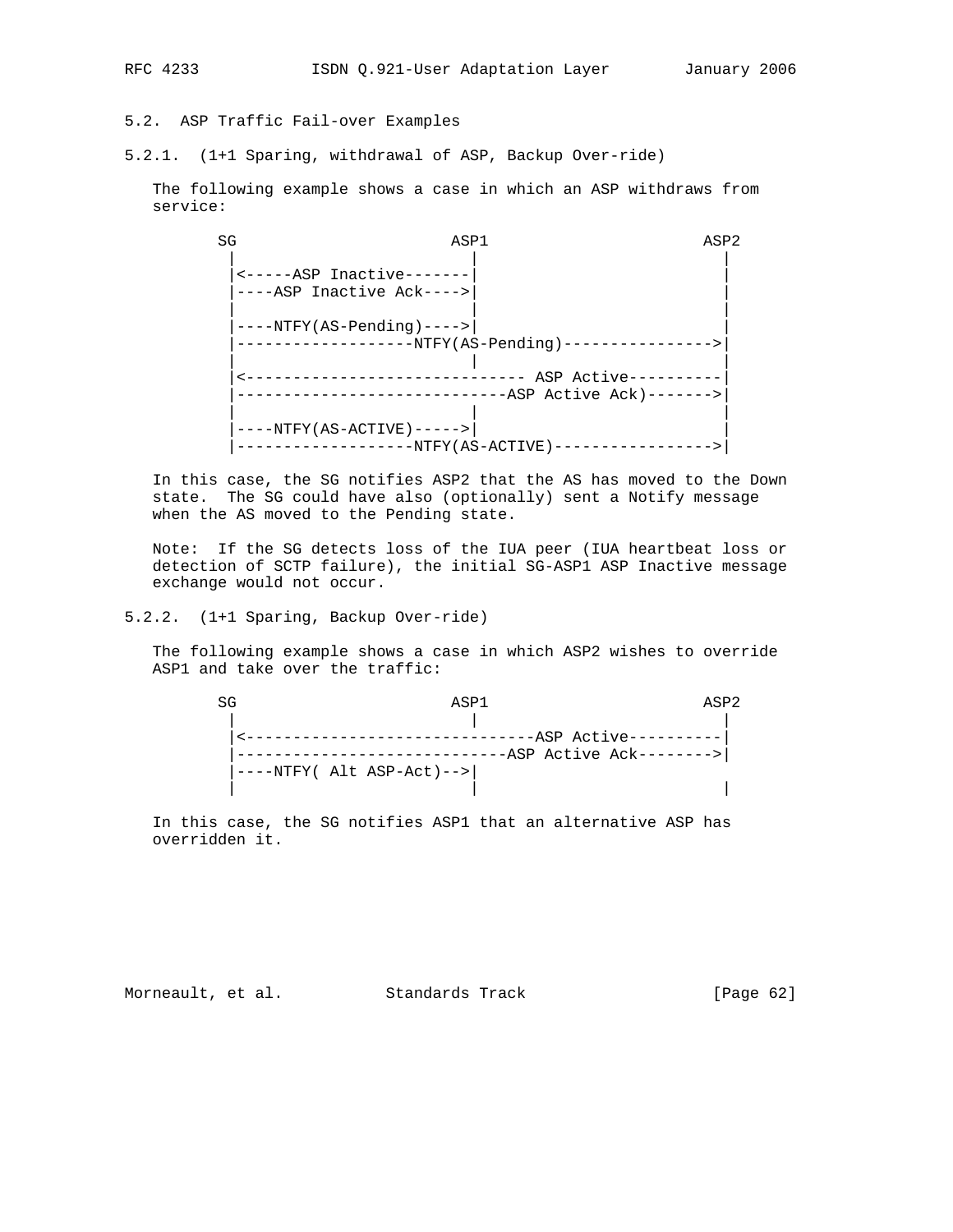Following on from the example in Section 5.1.4, and ASP1 withdraws from service:

| SG | ASP1                                                        | ASP2                                              | ASP3 |
|----|-------------------------------------------------------------|---------------------------------------------------|------|
|    | $\leftarrow$ ----ASP Inact------<br>$---ASP$ Inact Ack ---> |                                                   |      |
|    |                                                             | $-NTFY(Ins. ASPs)-----$                           |      |
|    |                                                             | $-ASP$ Act (Ldshr) ---<br>$-ASP$ Act $(Ack)$ ---> |      |
|    |                                                             |                                                   |      |

 In this case, the SG has knowledge of the minimum ASP resources required (implementation dependent), for example, if the SG knows that n+k = 2+1 for a load-share AS and n currently equals 1.

 Note: If the SG detects loss of the ASP1 IUA peer (IUA heartbeat loss or detection of SCTP failure), the first SG-ASP1 ASP Inactive message exchange would not occur.

5.3. Q.921/Q.931 Primitives Backhaul Examples

 When the IUA layer on the ASP has a QPTM message to send to the SG, it will do the following:

- Determine the correct SG
- Find the SCTP association to the chosen SG
- Determine the correct stream in the SCTP association based on the D channel
- Fill in the QPTM message, fill in IUA Message Header, fill in Common Header
- Send the QPTM message to the remote IUA peer in the SG, over the SCTP association

 When the IUA layer on the SG has a QPTM message to send to the ASP, it will do the following:

- Determine the AS for the Interface Identifier
- Determine the Active ASP (SCTP association) within the AS

Morneault, et al. Standards Track [Page 63]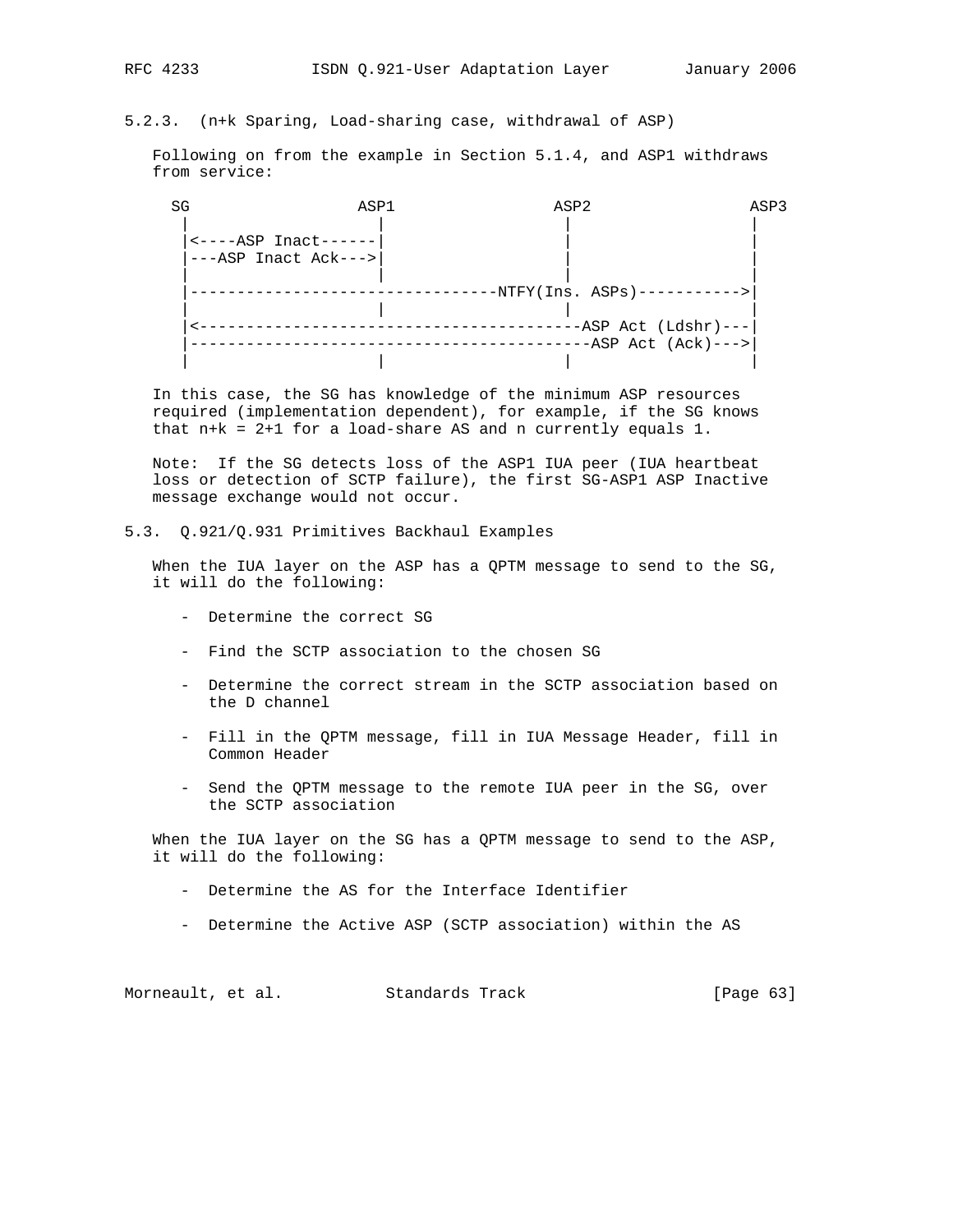- Determine the correct stream in the SCTP association based on the D channel
- Fill in the QPTM message, fill in IUA Message Header, fill in Common Header
- Send the QPTM message to the remote IUA peer in the ASP, over the SCTP association

 An example of the message flows for establishing a data link on a signaling channel, passing PDUs and releasing a data link on a signaling channel is shown below. An active association between MGC and SG is established (Section 5.1) prior to the following message flows.

SG ASP <----------- Establish Request Establish Confirm ----------> <----------- Data Request Data Indication -----------> <----------- Data Request Data Indication -----------> <----------- Data Request <----------- Data Request Data Indication ----------->

 <----------- Release Request (RELEASE\_MGMT) Release Confirm ---------->

 An example of the message flows for a failed attempt to establish a data link on the signaling channel is shown below. In this case, the gateway has a problem with its physical connection (e.g., Red Alarm), so it cannot establish a data link on the signaling channel.

SG ASP

 <----------- Establish Request (ESTABLISH\_START) Release Indication ----------> (RELEASE\_PHYS)

5.4. Layer Management Communication Examples

 An example of the message flows for communication between Layer Management modules between SG and ASP is shown below. An active association between ASP and SG is established (Section 5.1) prior to the following message flows.

Morneault, et al. Standards Track [Page 64]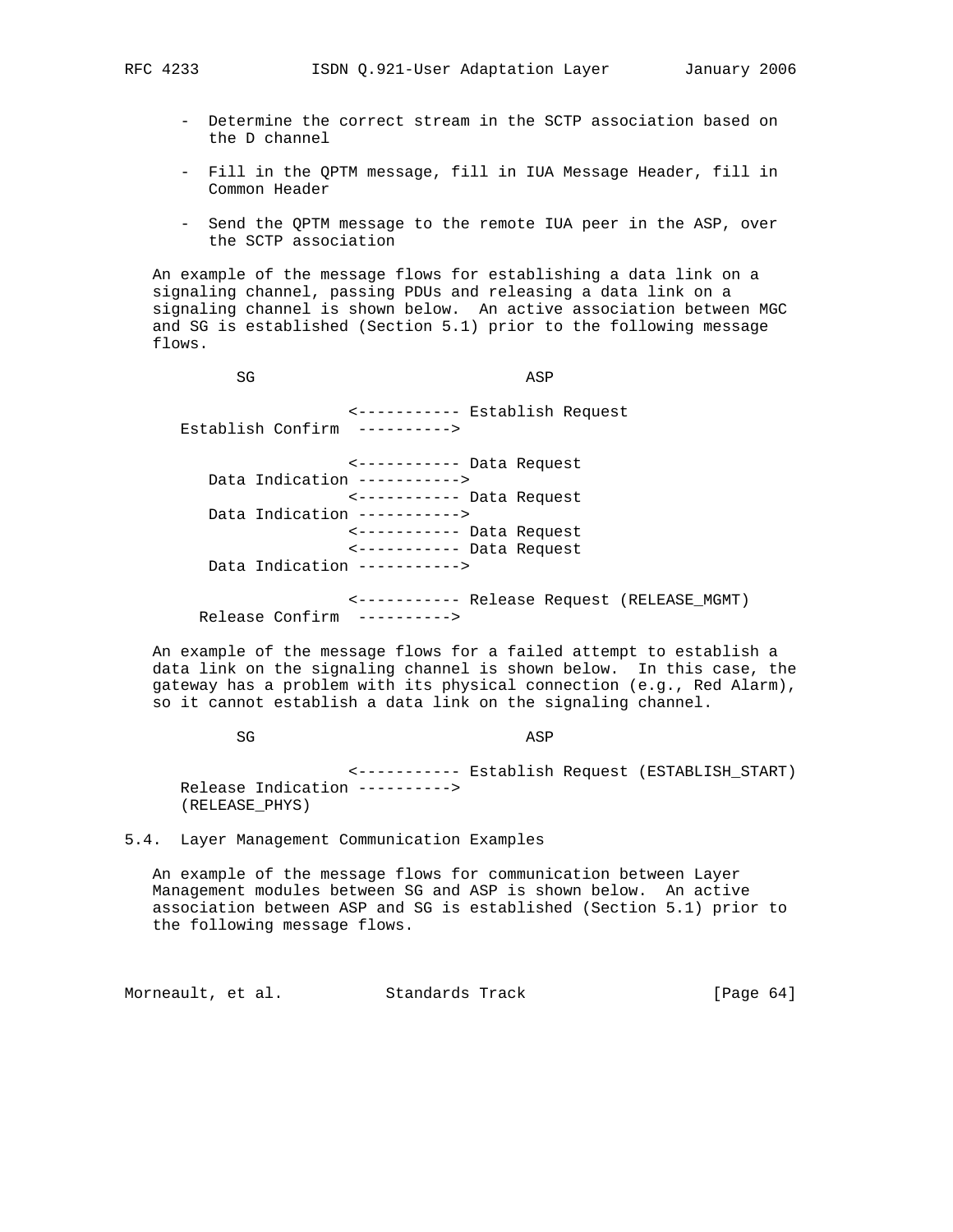SG ASP

 <----------- Data Request Error Indication ----------> (INVALID\_TEI) <----------- TEI Status Request TEI Status Confirm ---------->

(Unassigned)

6. Security

 The security considerations discussed in "Security Considerations for SIGTRAN Protocols", RFC 3788 [3], apply to this document.

- 7. IANA Considerations
- 7.1. SCTP Payload Protocol Identifier

 The IANA has assigned an IUA value for the Payload Protocol Identifier in SCTP Payload Data chunk. The following SCTP Payload Protocol Identifier has been registered:

IUA "1"

 The SCTP Payload Protocol Identifier is included in each SCTP Data chunk, to indicate which protocol the SCTP is carrying. This Payload Protocol Identifier is not directly used by SCTP but MAY be used by certain network entities to identify the type of information being carried in a Data chunk.

 The User Adaptation peer MAY use the Payload Protocol Identifier as a way of determining additional information about the data being presented to it by SCTP.

### 7.2. IUA Protocol Extensions

This protocol may also be extended through IANA in three ways:

- -- through definition of additional message classes,
- -- through definition of additional message types, and
- -- through definition of additional message parameters.

 The definition and use of new message classes, types, and parameters are an integral part of SIGTRAN adaptation layers. Thus, these extensions are assigned by IANA through an IETF Consensus action as defined in [7].

Morneault, et al. Standards Track [Page 65]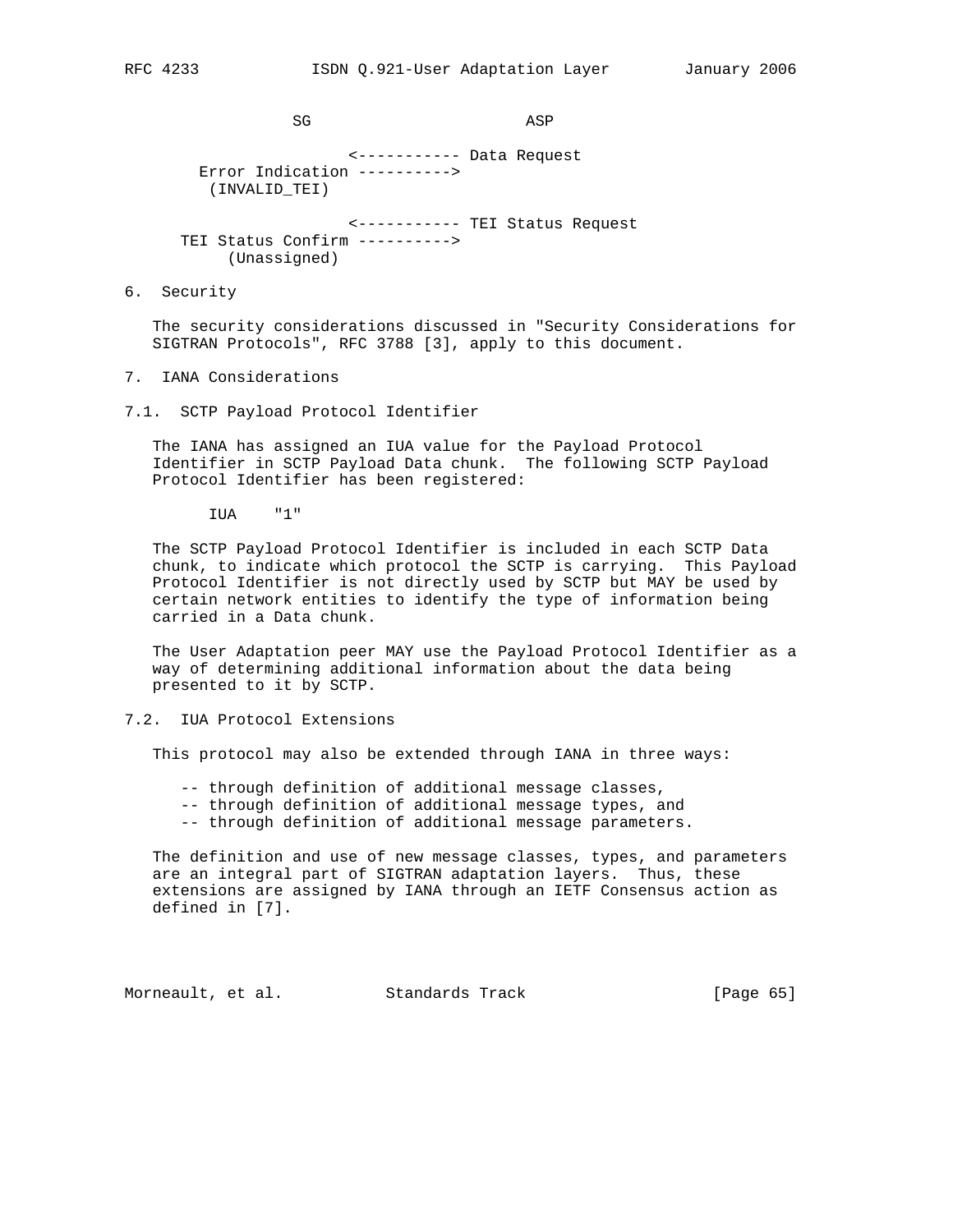The proposed extension must in no way adversely affect the general working of the protocol.

7.2.1. IETF-Defined Message Classes

 The documentation for a new message class MUST include the following information:

- (a) A long and short name for the message class.
- (b) A detailed description of the purpose of the message class.

7.2.2. IETF-Defined Message Types

 Documentation of the message type MUST contain the following information:

- (a) A long and short name for the new message type.
- (b) A detailed description of the structure of the message.
- (c) A detailed definition and description of intended use of each field within the message.
- (d) A detailed procedural description of the use of the new message type within the operation of the protocol.
- (e) A detailed description of error conditions when receiving this message type.

 When an implementation receives a message type that it does not support, it MUST respond with an Error (ERR) message with an Error Code of Unsupported Message Type.

7.2.3. IETF-Defined TLV Parameter Extension

 Documentation of the message parameter MUST contain the following information:

- (a) Name of the parameter type.
- (b) Detailed description of the structure of the parameter field. This structure MUST conform to the general type-length-value format described in Section 3.1.5.
- (c) Detailed definition of each component of the parameter value.
- (d) Detailed description of the intended use of this parameter type, and an indication of whether and under what circumstances multiple instances of this parameter type may be found within the same message type.

Morneault, et al. Standards Track [Page 66]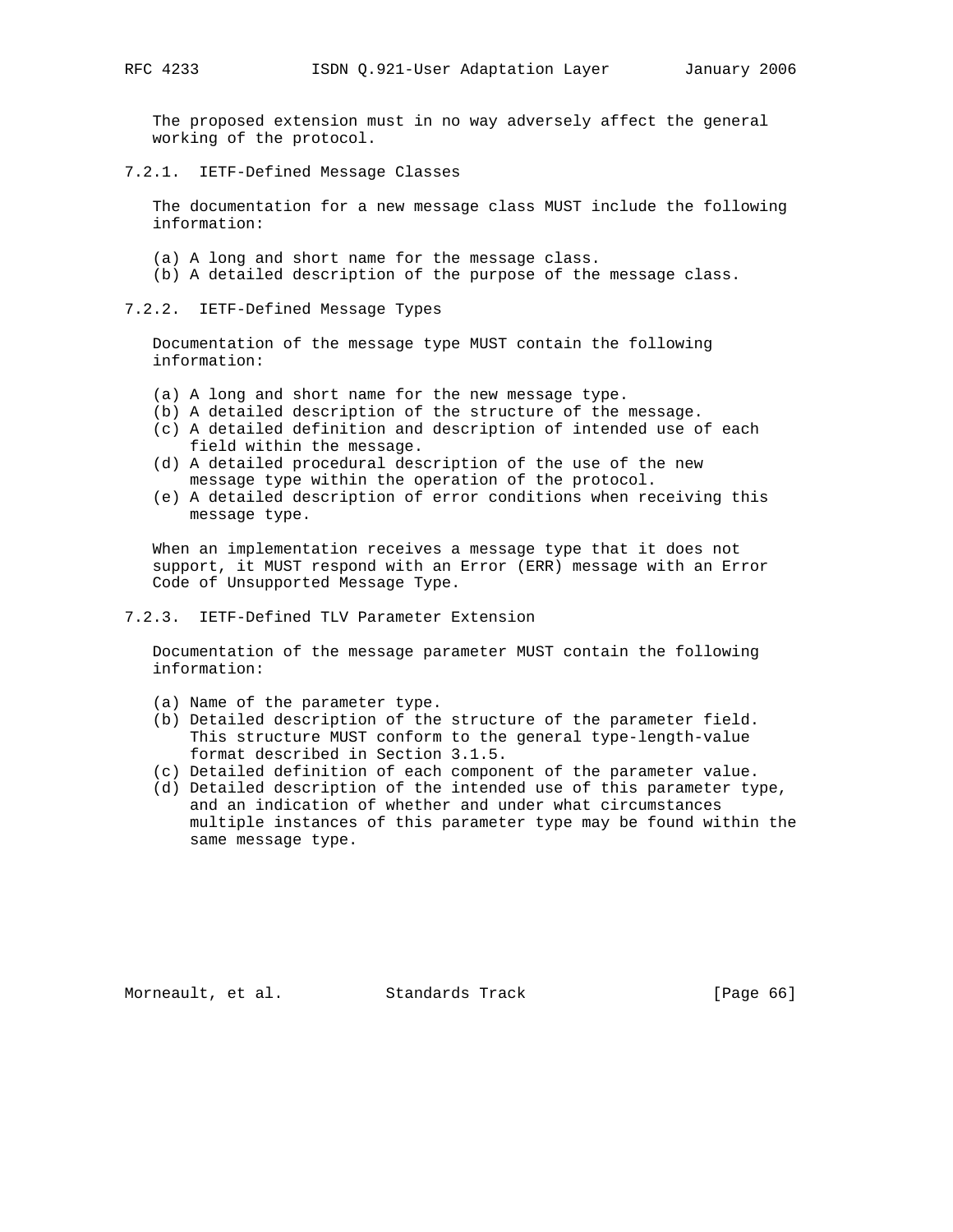- 
- 8. Timer Values

The following are suggestions for default timer values.

| T(r)    |                 |  | $3-5$ seconds |
|---------|-----------------|--|---------------|
| T(ack)  |                 |  | 2-5 seconds   |
| T(beat) | Heartbeat Timer |  | 30 seconds    |

9. Acknowledgements

 The authors would like to thank Alex Audu, Maria Sonia Vazquez Arevalillo, Ming-te Chao, Keith Drage, Norm Glaude, Nikhil Jain, Bernard Kuc, Ming Lin, Stephen Lorusso, John Loughney, Barry Nagelberg, Neil Olson, Lyndon Ong, Heinz Prantner, Jose Luis Jimenez Ramirez, Ian Rytina, Michael Tuexen, and Hank Wang for their valuable comments and suggestions.

- 10. References
- 10.1. Normative References
	- [1] ITU-T Recommendation Q.920, 'Digital Subscriber signaling System No. 1 (DSS1) - ISDN User-Network Interface Data Link Layer - General Aspects'
	- [2] Coded Character Set--7-Bit American Standard Code for Information Interchange, ANSI X3.4-1986.
	- [3] Loughney, J., Tuexen, M., and J. Pastor-Balbas, "Security Considerations for Signaling Transport (SIGTRAN) Protocols", RFC 3788, June 2004.
- 10.2. Informative References
	- [4] Stewart, R., Xie, Q., Morneault, K., Sharp, C., Schwarzbauer, H., Taylor, T., Rytina, I., Kalla, M., Zhang, L., and V. Paxson, "Stream Control Transmission Protocol", RFC 2960, October 2000.
	- [5] Ong, L., Rytina, I., Garcia, M., Schwarzbauer, H., Coene, L., Lin, H., Juhasz, I., Holdrege, M., and C. Sharp, "Framework Architecture for Signaling Transport", RFC 2719, October 1999.
	- [6] Bradner, S., "Key words for use in RFCs to Indicate Requirement Levels", BCP 14, RFC 2119, March 1997.
	- [7] Narten, T. and H. Alvestrand, "Guidelines for Writing an IANA Considerations Section in RFCs", BCP 26, RFC 2434, October 1998.

Morneault, et al. Standards Track [Page 67]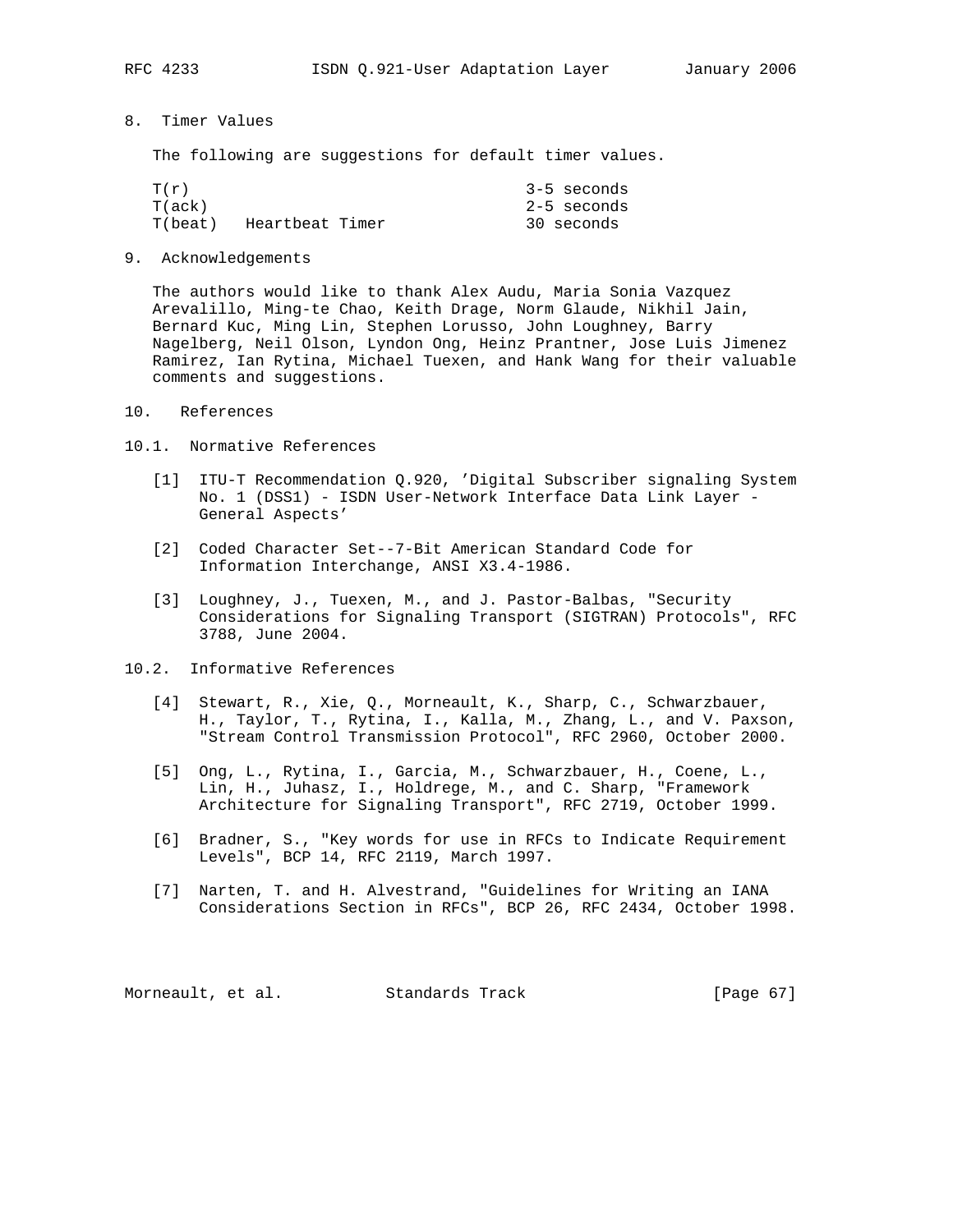[8] Stone, J., Stewart, R., and D. Otis, "Stream Control Transmission Protocol (SCTP) Checksum Change", RFC 3309, September 2002.

 Below is a list of the major changes between this document and RFC 3057.

- 1. The TEI Query message was added.
- 2. An explanation of the DLCI format (shown in Figure 6) is provided.
- 3. Aligned the ASP and AS procedures in Section 4 with RFC3331 and RFC3332.
- 4. Alinged the format of the ASPSM and ASPTM messages with RFC3331 and RFC3332. These changes include removing the Reason field from the ASP Down and ASP Down Ack messages and the Traffic Mode Type field from the ASP Inactive and ASP Inactive Ack messages.
- 5. Sections 1.3.3 and 1.3.4 were moved to Appendix A. A new section was added in place of Section 1.3.3.
- 6. The references have been split between Normative and Informative.
- 7. The new Sigtran security document is referenced and Section 6 has been updated appropriately.

Morneault, et al. Standards Track [Page 68]

<sup>11.</sup> Change Log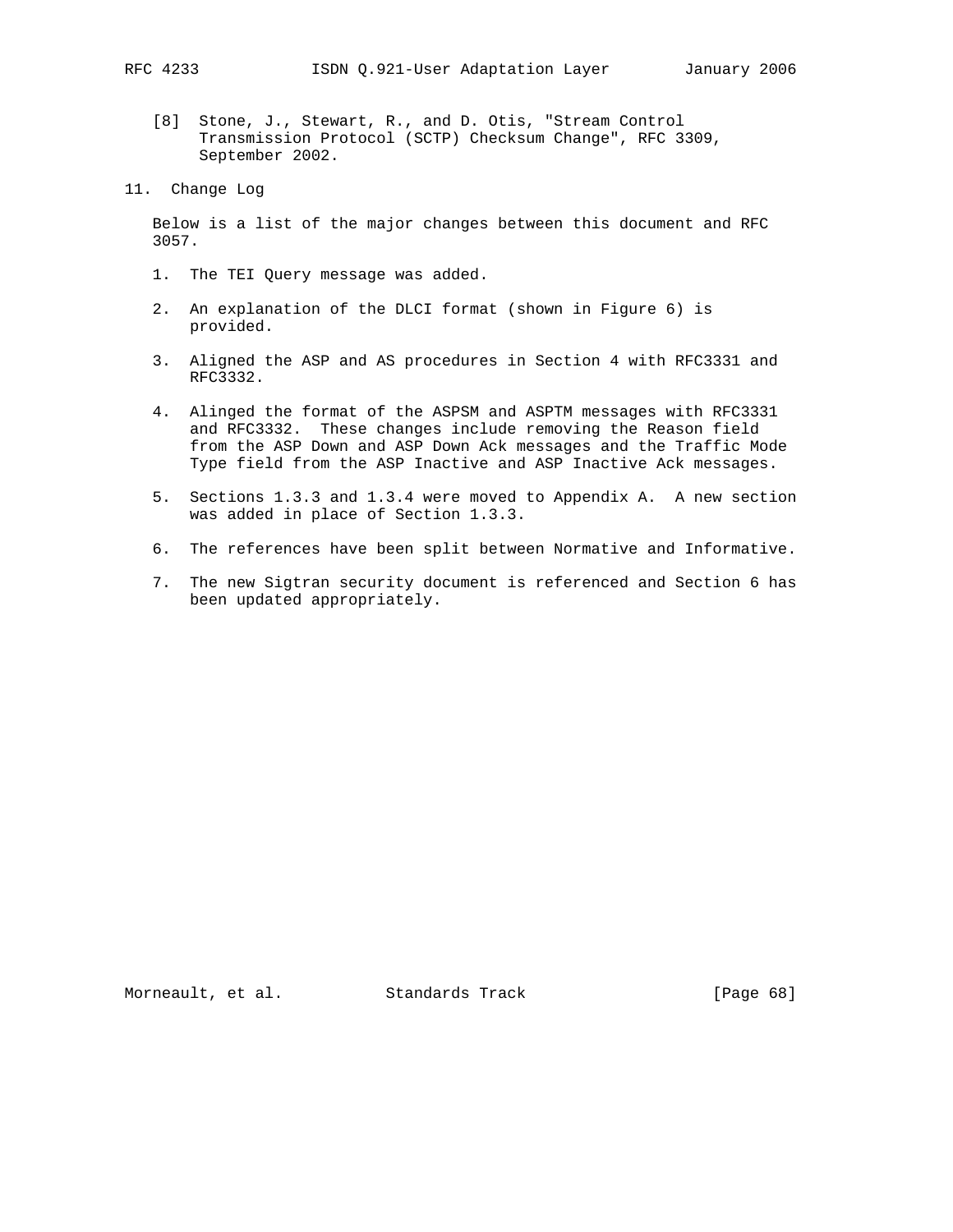### Appendix A

### A.1. Signaling Network Architecture

 A Signaling Gateway is used to support the transport of Q.921-User signaling traffic to one or more distributed ASPs (e.g., MGCs). Clearly, the IUA protocol is not designed to meet the performance and reliability requirements for such transport by itself. However, the conjunction of distributed architecture and redundant networks does allow for a sufficiently reliable transport of signaling traffic over IP. The IUA protocol is flexible enough to allow its operation and management in a variety of physical configurations, enabling Network Operators to meet their performance and reliability requirements.

 To meet the ISDN signaling reliability and performance requirements for carrier grade networks, Network Operators SHOULD ensure that there is no single point of failure provisioned in the end-to-end network architecture between an ISDN node and an IP ASP.

 Depending of course on the reliability of the SG and ASP functional elements, this can typically be met by the provision of redundant Quality of Service (QoS)-bounded IP network paths for SCTP Associations between SCTP End Points, and redundant Hosts, and redundant SGs. The distribution of ASPs within the available Hosts is also important. For a particular Application Server, the related ASPs SHOULD be distributed over at least two Hosts.

 An example logical network architecture relevant to carrier-grade operation in the IP network domain is shown in Figure 8 below:

Morneault, et al. Standards Track [Page 69]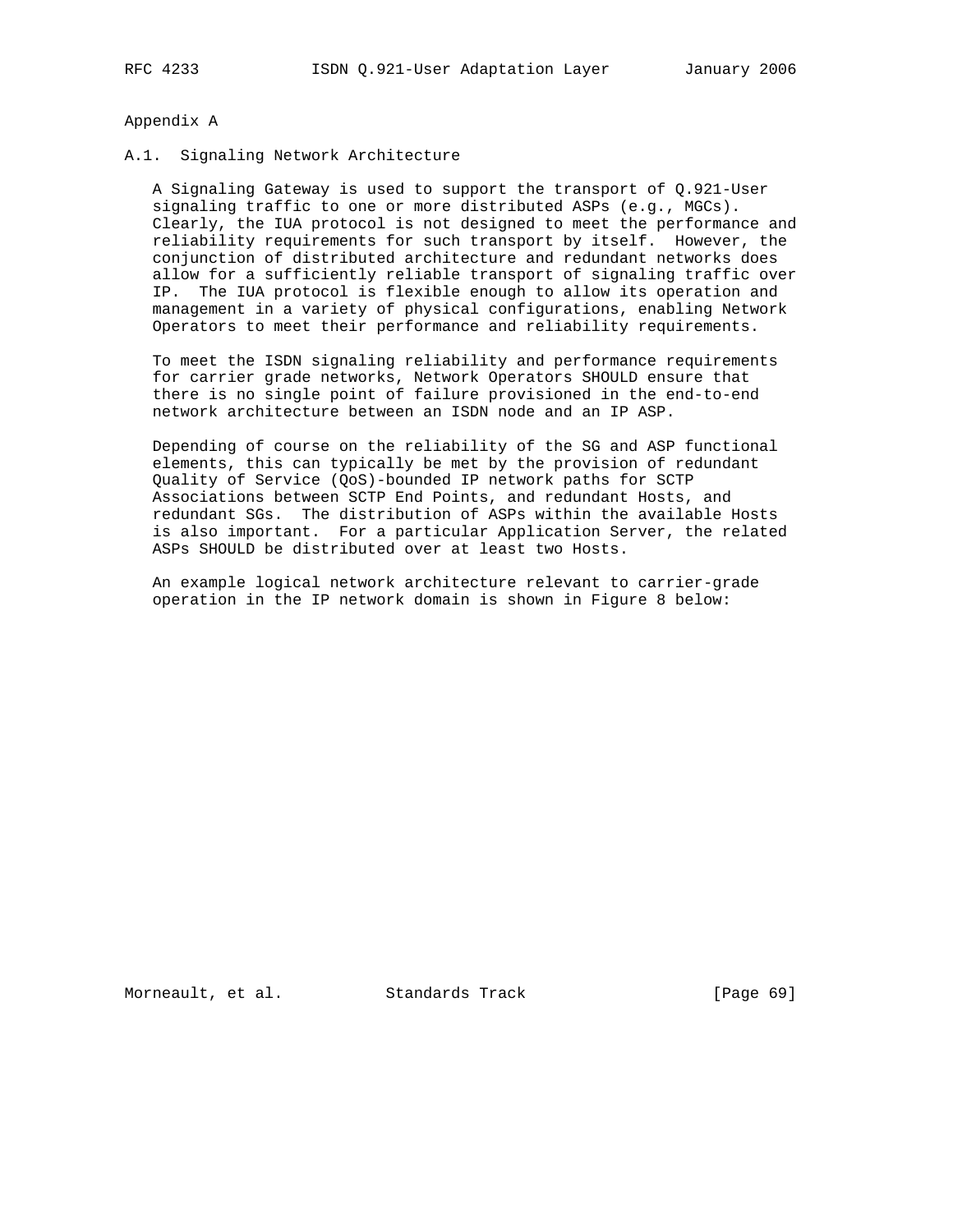



 For carrier-grade networks, the failure or isolation of a particular ASP SHOULD NOT cause stable calls to be dropped. This implies that ASPs need, in some cases, to share the call state or be able to pass the call state between each other. However, this sharing or communication of call state information is outside the scope of this document.

## A.2. Application Server Process Redundancy

 To avoid a single point of failure, it is recommended that a minimum of two ASPs be in the list, resident in separate hosts and therefore available over different SCTP Associations. For example, in the network shown in Figure 8, all messages from a particular D Channel (Interface Identifier) could be sent to ASP1 in Host1 or ASP1 in Host2. The AS list at SG1 might look like the following:

 Interface Identifier(s) - Application Server #1 ASP1/Host1 - State=Up, Active ASP1/Host2 - State=Up, Inactive

Morneault, et al. Standards Track [Page 70]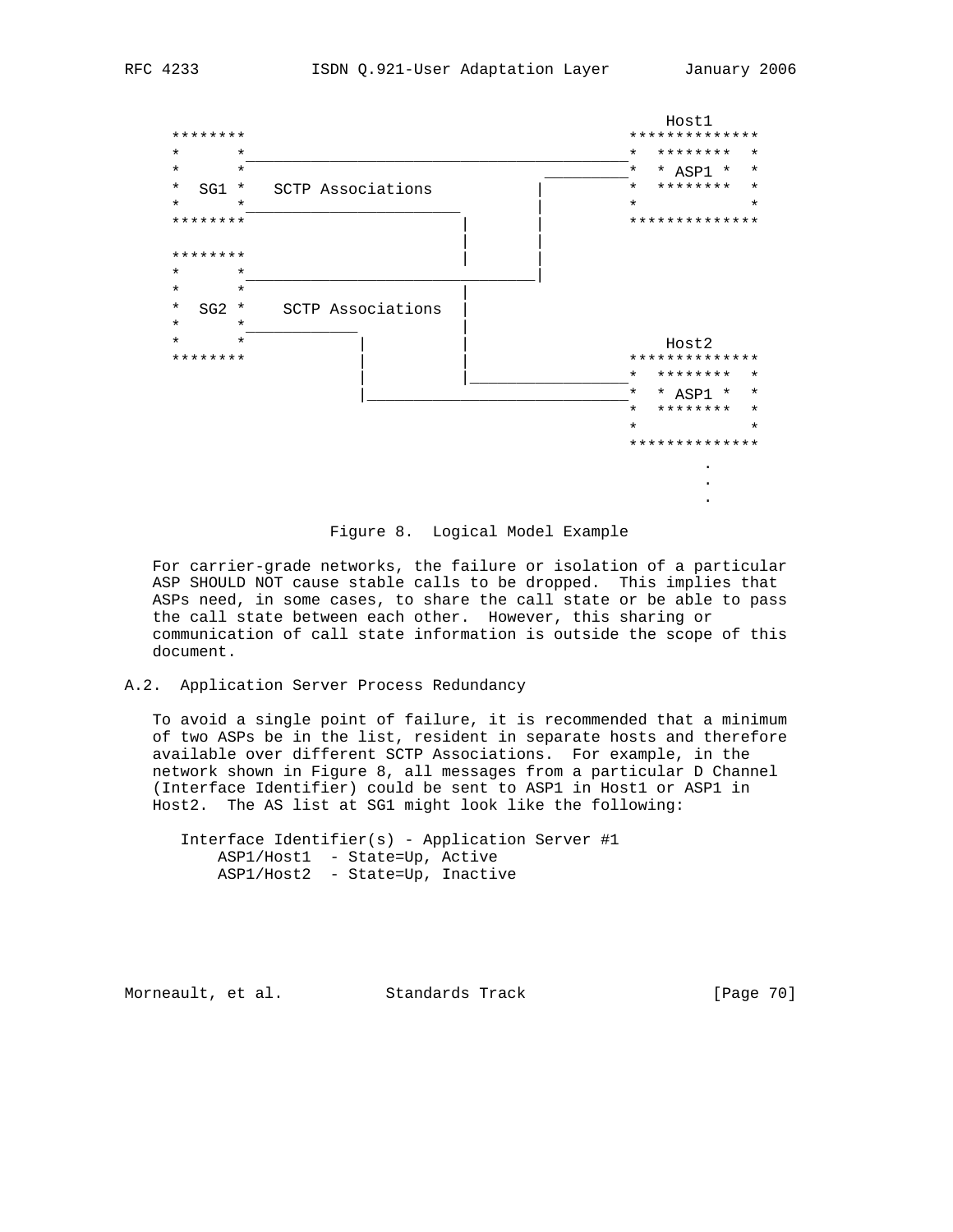In this 1+1 redundancy case, ASP1 in Host1 would be sent any incoming message for the Interface Identifiers registered. ASP1 in Host2 would normally be brought to the active state upon failure of, or loss of connectivity to, ASP1/Host1. In this example, both ASPs are Up, meaning that the related SCTP association and far-end IUA peer are ready.

 The AS List at SG1 might also be set up in load-share mode as shown below:

 Interface Identifier(s) - Application Server #1 ASP1/Host1 - State=Up, Active ASP1/Host2 - State=Up, Active

In this case, both the ASPs would be sent a portion of the traffic.

 In the process of fail-over, it is recommended that in the case of ASPs supporting call processing, stable calls do not get released. It is possible that calls in transition MAY fail, although measures of communication between the ASPs involved can be used to mitigate this problem. For example, the two ASPs MAY share call state via shared memory, or MAY use an ASP-to-ASP protocol to pass call state information. The ASP-to-ASP protocol is outside the scope of this document.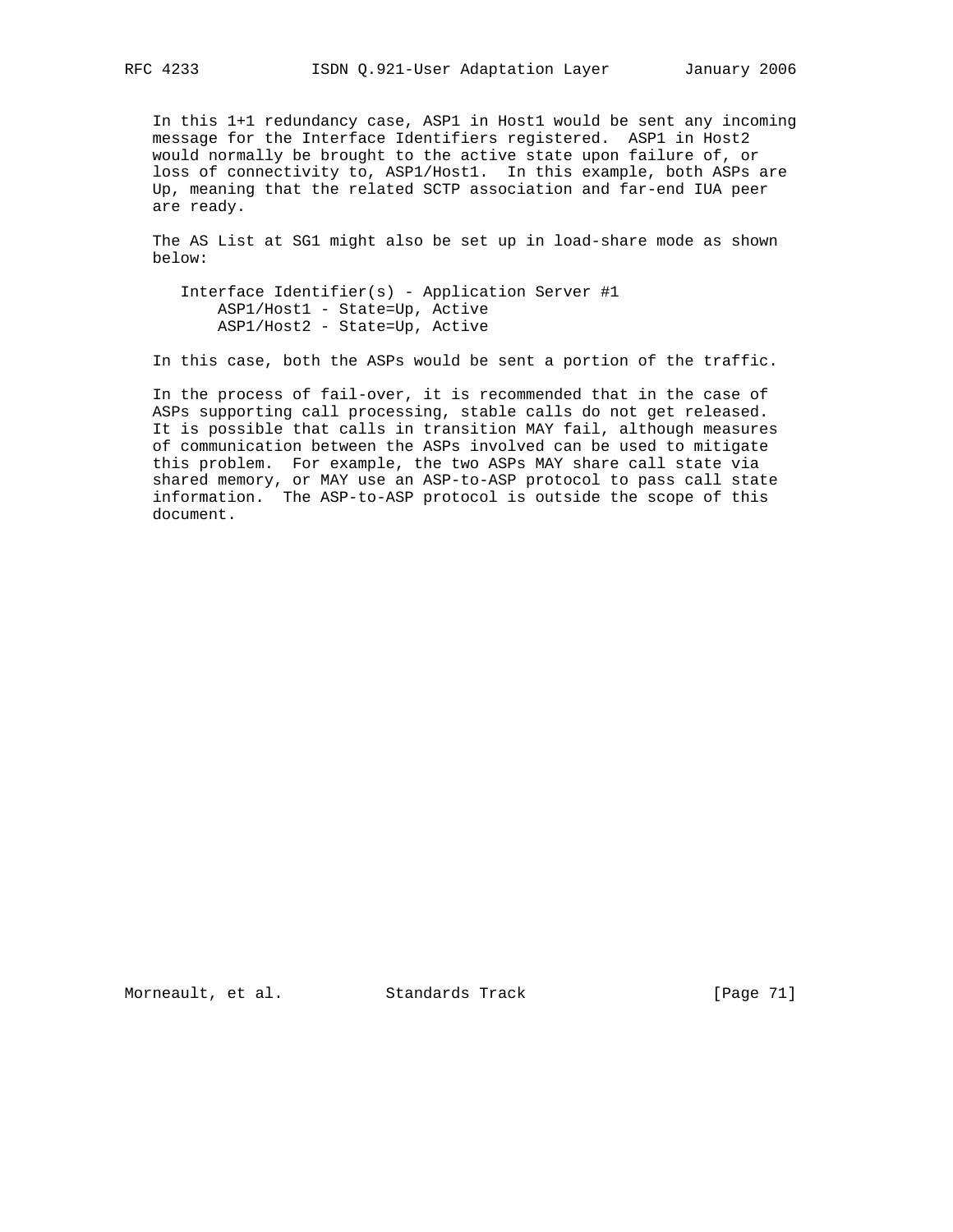Authors' Addresses Ken Morneault Cisco Systems Inc. 13615 Dulles Technology Drive Herndon, VA. 20171 USA Phone: +1-703-484-3323 EMail: kmorneau@cisco.com Malleswar Kalla Telcordia Technologies PYA 2J-341 3 Corporate Place Piscataway, NJ 08854 USA Phone: +1-732-699-3728 EMail: mkalla@telcordia.com Selvam Rengasami Tridea Works Phone: +1-732-512-0969 EMail: selvam@trideaworks.com Greg Sidebottom Signatus Technologies Kanata, Ontario, Canada EMail: greg@signatustechnologies.com

Morneault, et al. Standards Track [Page 72]